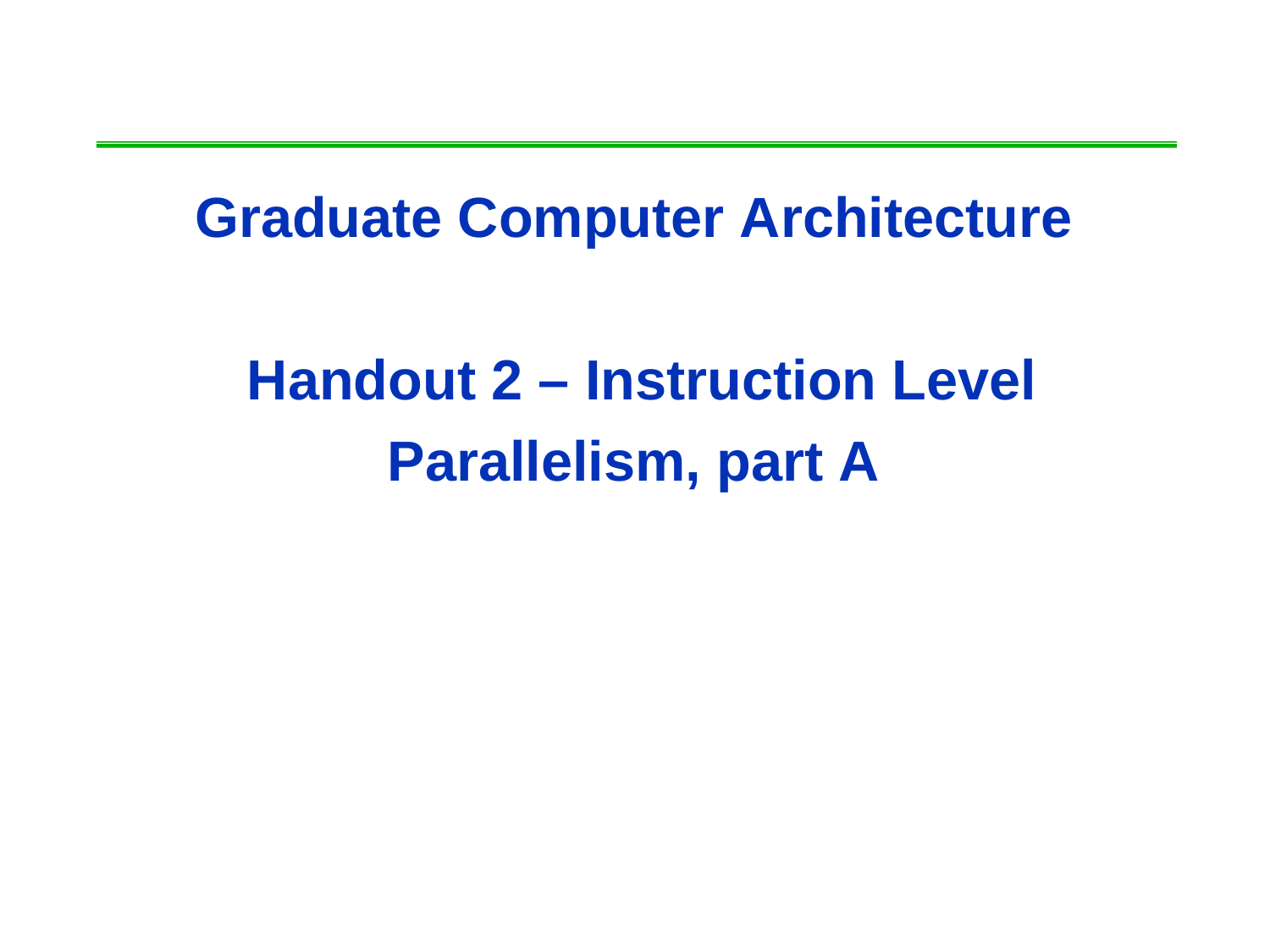## **Outline**

- **ILP**
- **Compiler techniques to increase ILP**
- **Loop Unrolling**
- **Static Branch Prediction**
- **Dynamic Branch Prediction**
- **Overcoming Data Hazards with Dynamic Scheduling**
- **(Start) Tomasulo Algorithm**
- **Conclusion**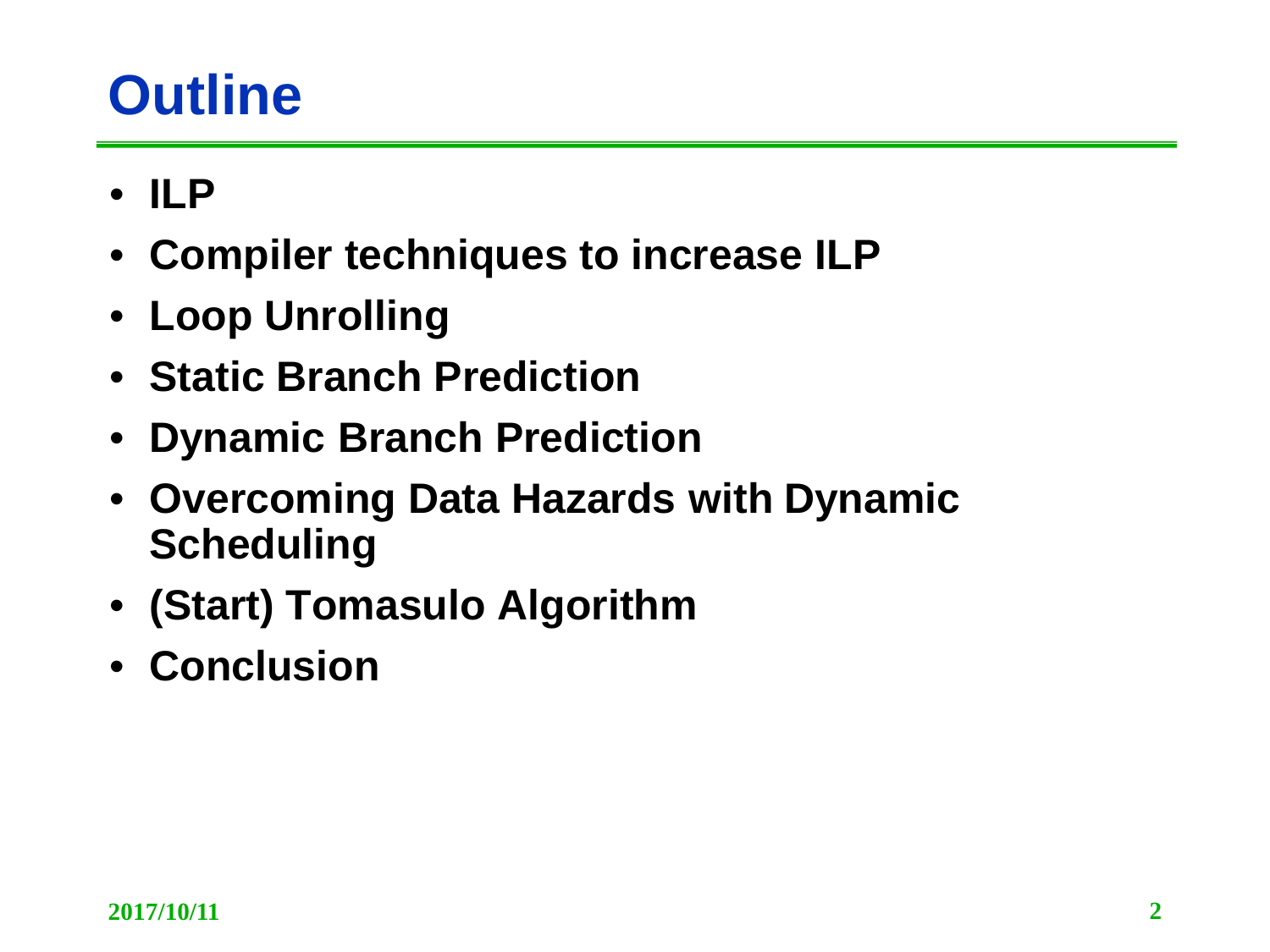## **Instruction Level Parallelism**

- **Pipelining become universal technique in 1985**
	- **Overlaps execution of instructions**
	- **Exploits "Instruction Level Parallelism"**
- **Beyond this, there are two main approaches:**
	- **Hardware-based dynamic approaches**
		- » **Used in server and desktop processors**
	- **Compiler-based static approaches (VLIW)**
		- » **Not as successful outside of scientific applications**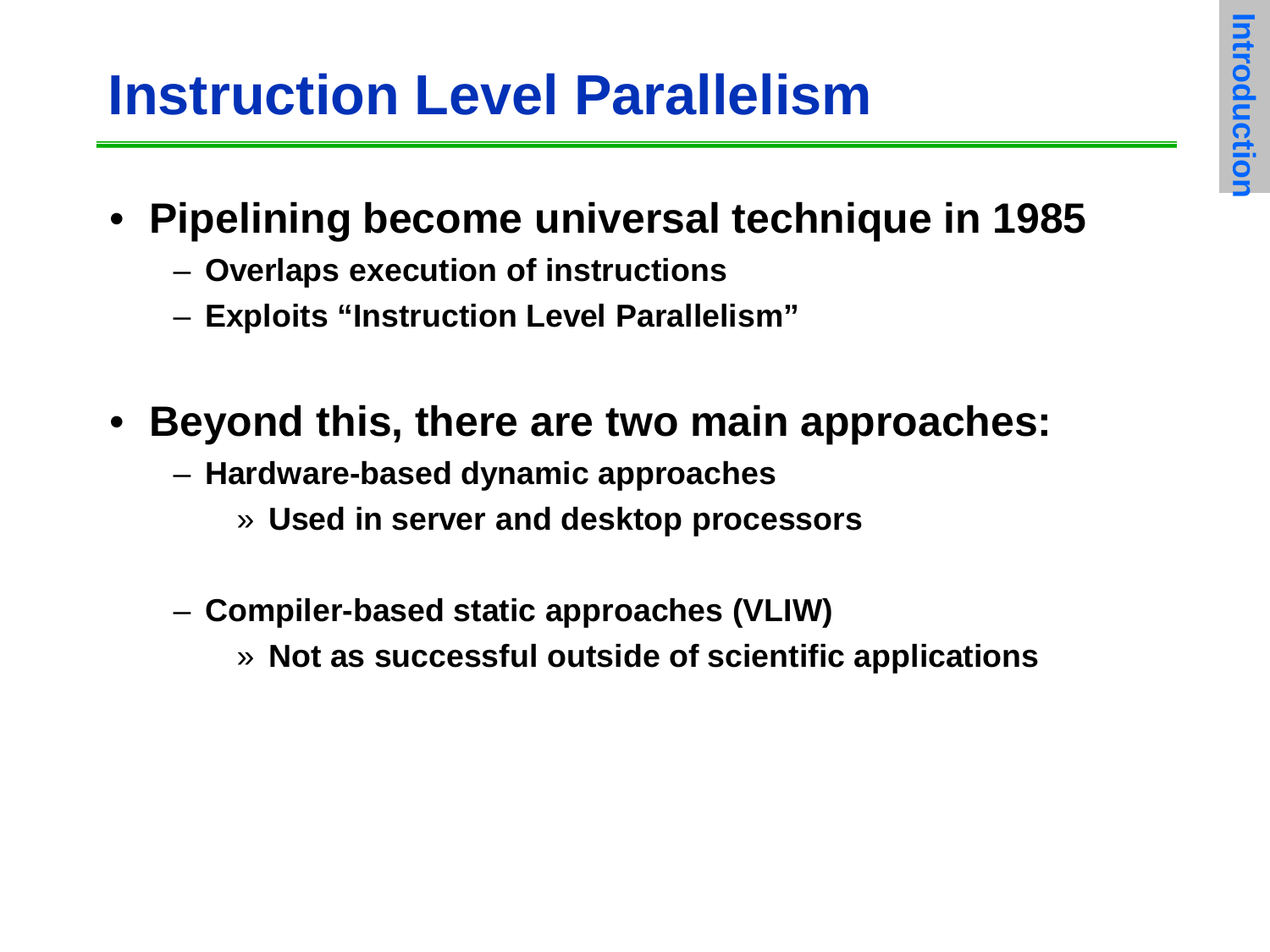## **Recall from Pipelining Review**

- **Pipeline CPI = Ideal pipeline CPI + Structural Stalls + Data Hazard Stalls + Control Stalls**
	- **Ideal pipeline CPI: measure of the maximum performance attainable by the implementation**
	- **Structural hazards: HW cannot support this combination of instructions**
	- **Data hazards: Instruction depends on result of prior instruction still in the pipeline**
	- **Control hazards: Caused by delay between the fetching of instructions and decisions about changes in control flow (branches and jumps)**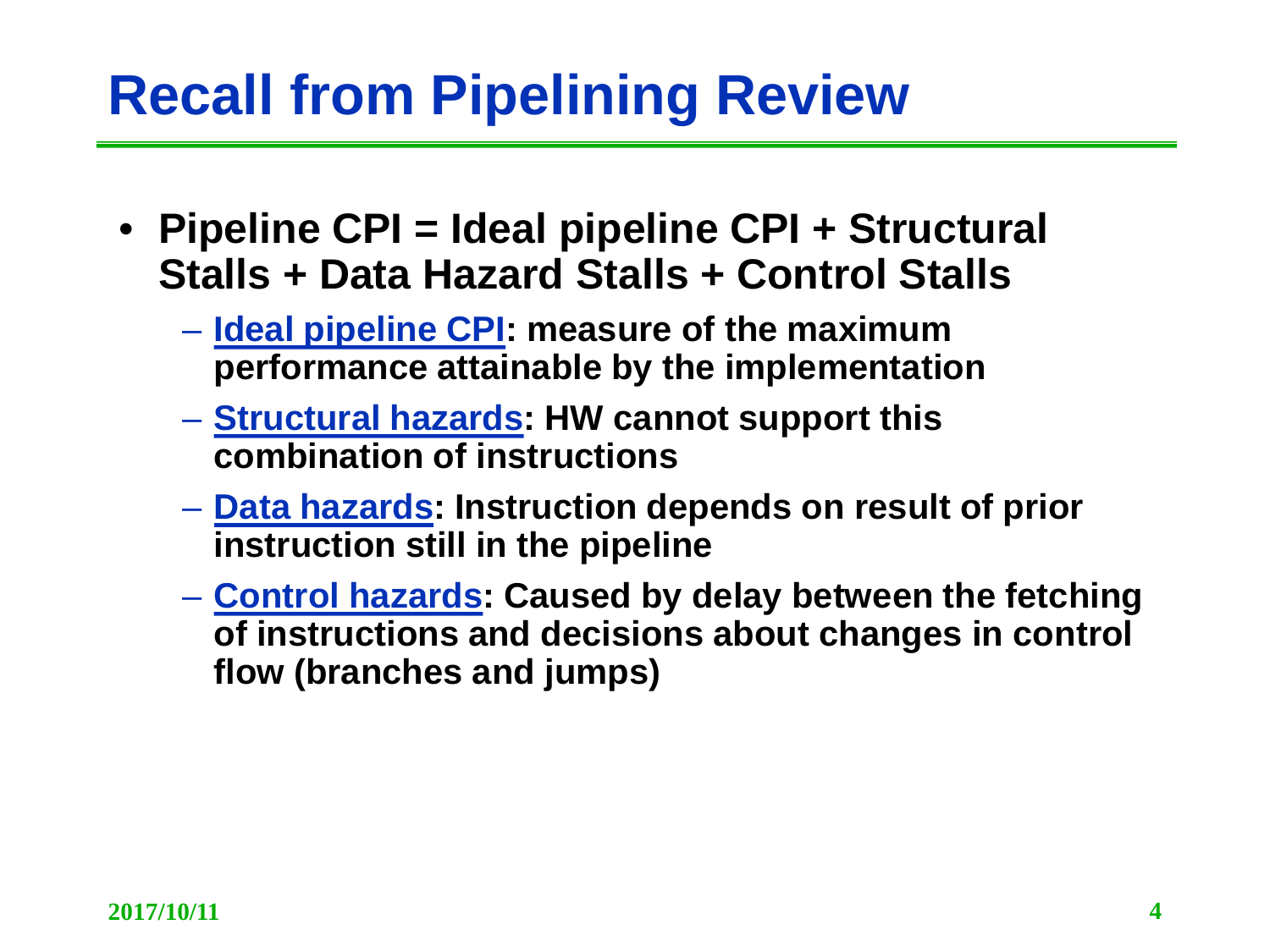#### **Instruction Level Parallelism**

- **Instruction-Level Parallelism (ILP): overlap the execution of instructions to improve performance**
- **2 approaches to exploit ILP:**
	- **1) Rely on hardware to help discover and exploit the parallelism dynamically (e.g., Pentium 4, AMD Opteron, IBM Power) , and**
	- **2) Rely on software technology to find parallelism, statically at compile-time (e.g., Itanium 2)**
- **On this topic spend our time will.**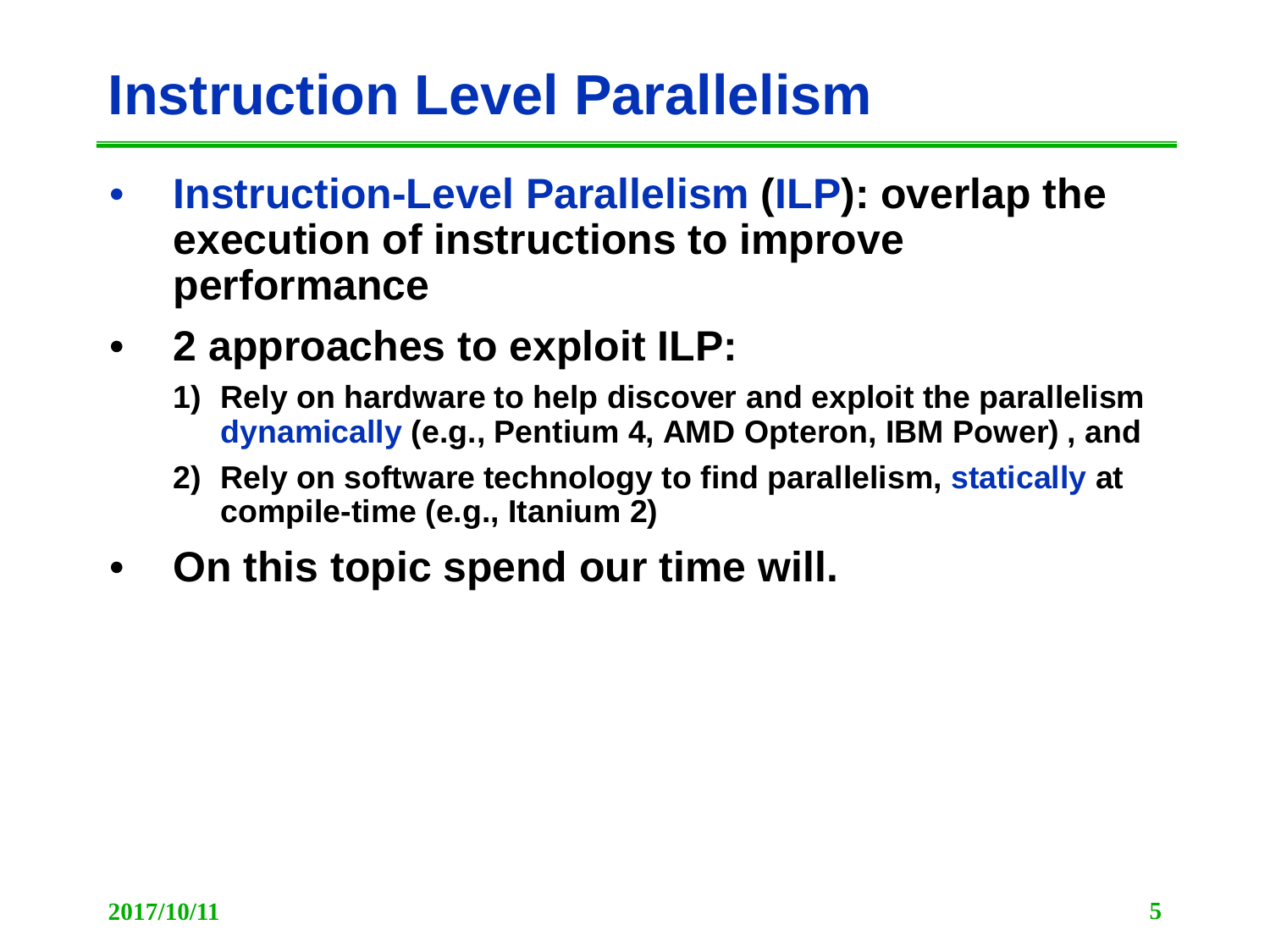## **Instruction-Level Parallelism (ILP)**

#### • **Basic Block (BB) ILP is quite small**

- **BB: a straight-line code sequence with no branches in except to the entry and no branches out except at the exit**
- **average dynamic branch frequency 15% to 25% => 4 to 7 instructions execute between a pair of branches**
- **Plus instructions in BB likely to depend on each other**
- **To obtain substantial performance enhancements, we must exploit ILP across multiple basic blocks**
- **Simplest: loop-level parallelism to exploit parallelism among iterations of a loop. E.g.,**

$$
for (i=1; i<=1000; i=i+1)x[i] = x[i] + y[i];
$$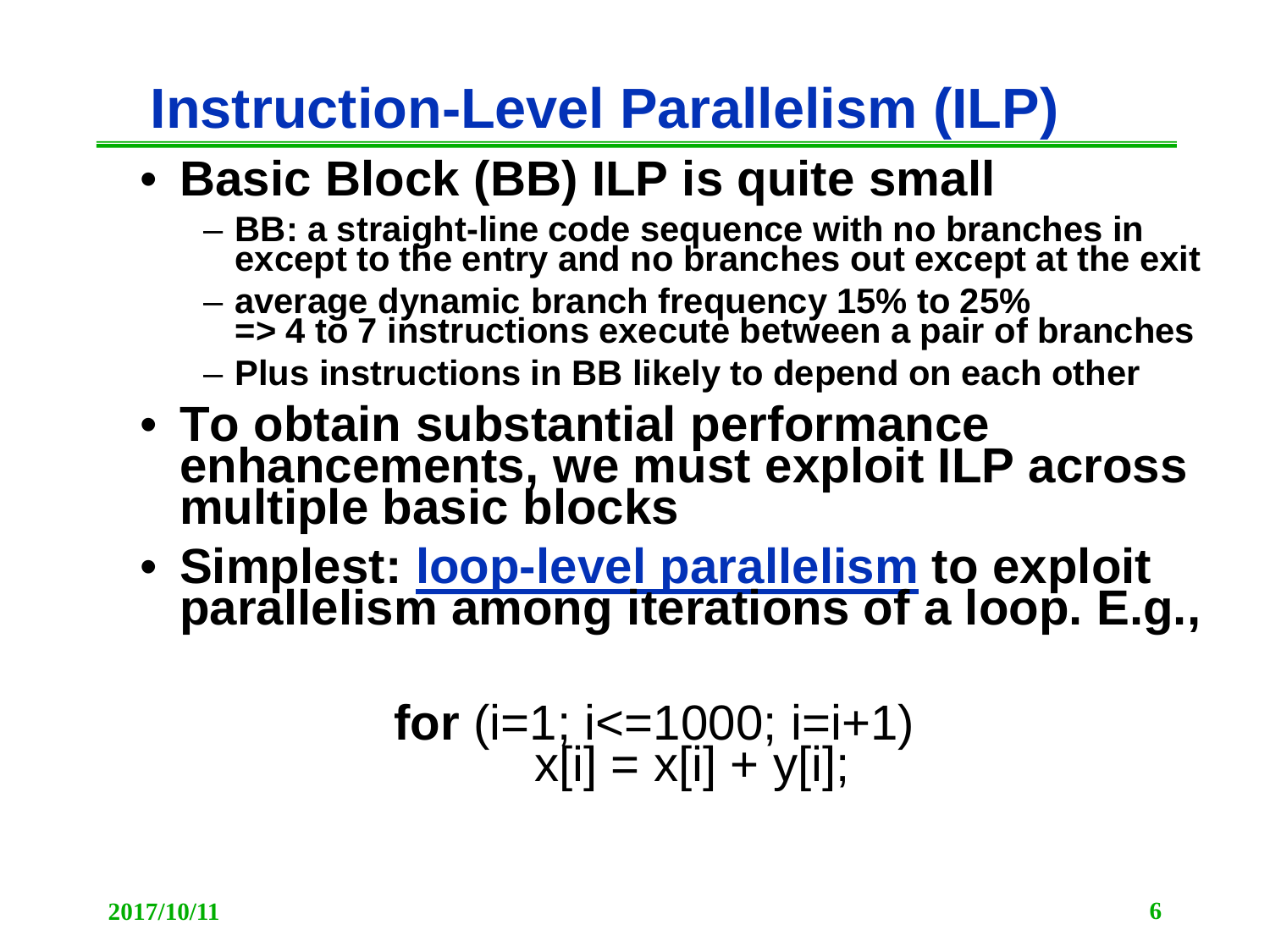#### **Loop-Level Parallelism**

- **Exploit loop-level parallelism to parallelism by "unrolling loop" either by**
- **1. dynamic via branch prediction or**
- **2. static via loop unrolling by compiler (Another way is vectors)**
- **Determining instruction dependence is critical to Loop Level Parallelism**
- **If 2 instructions are**
	- **parallel, they can execute simultaneously in a pipeline of arbitrary depth without causing any stalls (assuming no structural hazards)**
	- **dependent, they are not parallel and must be executed in order, although they may often be partially overlapped**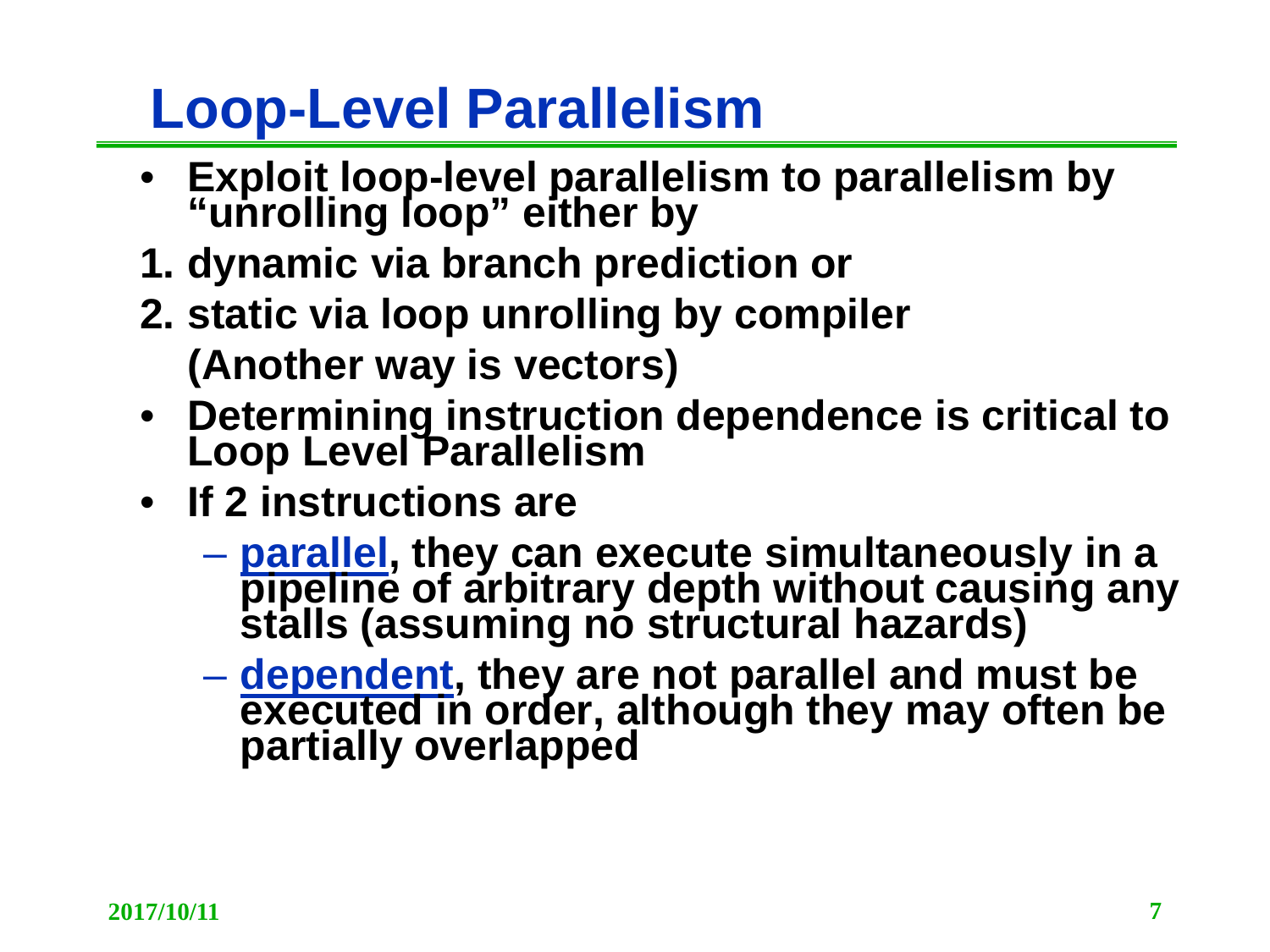#### **Data Dependence and Hazards**

**Instr<sub>J</sub> is data dependent (aka true dependence) on** Instr<sub>i</sub>. (aka: also known as)

1. **Instr<sub>J</sub>** tries to read operand before Instr<sub>I</sub> writes it

**I: add r1,r2,r3 J: sub r4,r1,r3**

- 2. **or Instr<sub>J</sub>** is data dependent on Instr<sub>K</sub> which is dependent on Instr<sub>I</sub>
- **If two instructions are data dependent, they cannot execute simultaneously or be completely overlapped**
- **Data dependence in instruction sequence**  ⇒ **data dependence in source code** ⇒ **effect of original data dependence must be preserved**
- **If data dependence caused a hazard in pipeline, called a Read After Write (RAW) hazard**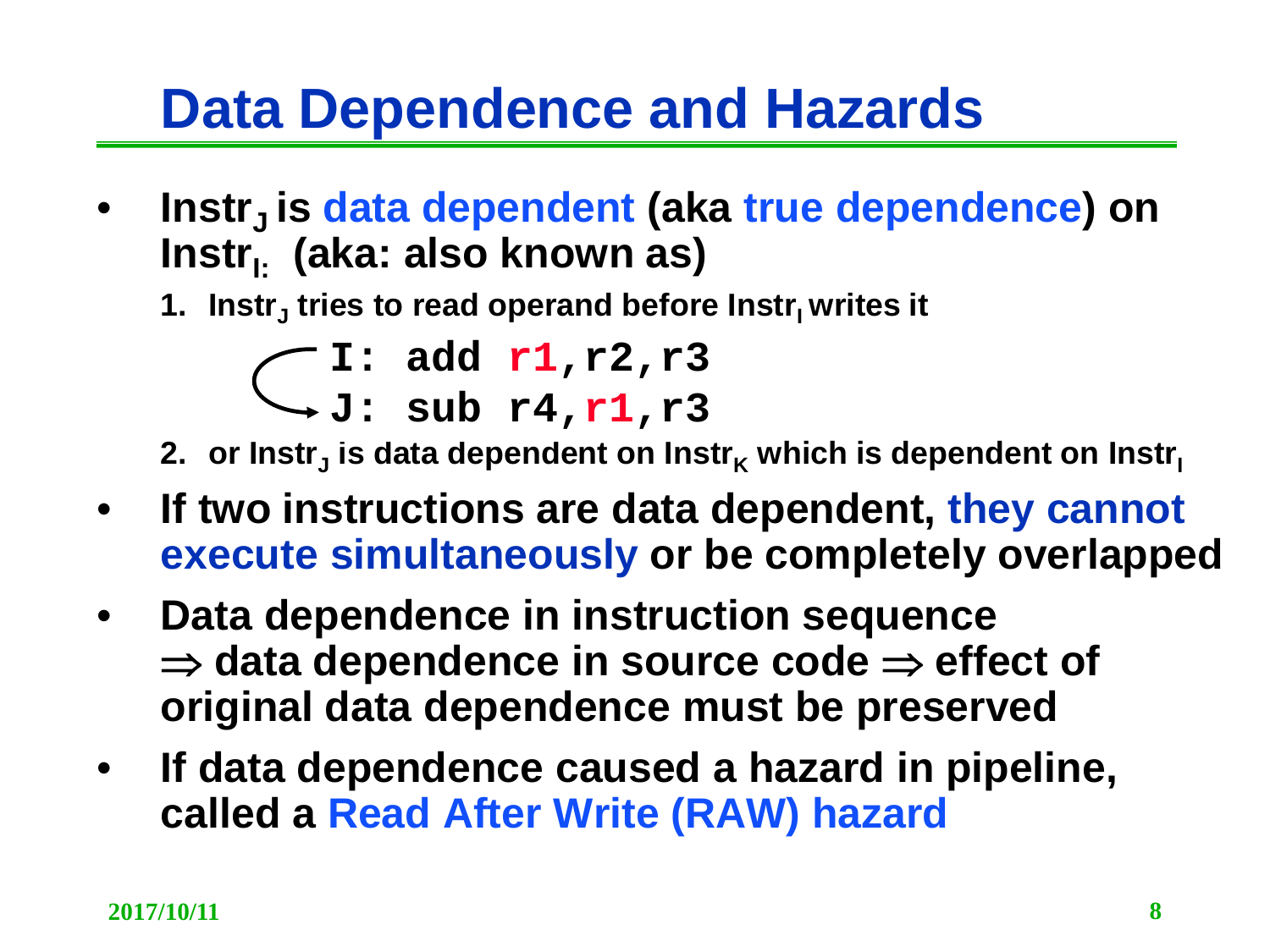## **ILP and Data Dependencies,Hazards**

- **HW/SW must preserve program order: instructions would execute in order if executed sequentially as determined by original source program**
	- **Dependences are a property of programs**
- **Presence of dependence indicates potential for a hazard, but actual hazard and length of any stall is property of the pipeline**
- **Importance of the data dependencies**
	- **1) indicates the possibility of a hazard**
	- **2) determines order in which results must be calculated**
	- **3) sets an upper bound on how much parallelism can possibly be exploited**
- **HW/SW goal: exploit parallelism by preserving program order only where it affects the outcome of the program**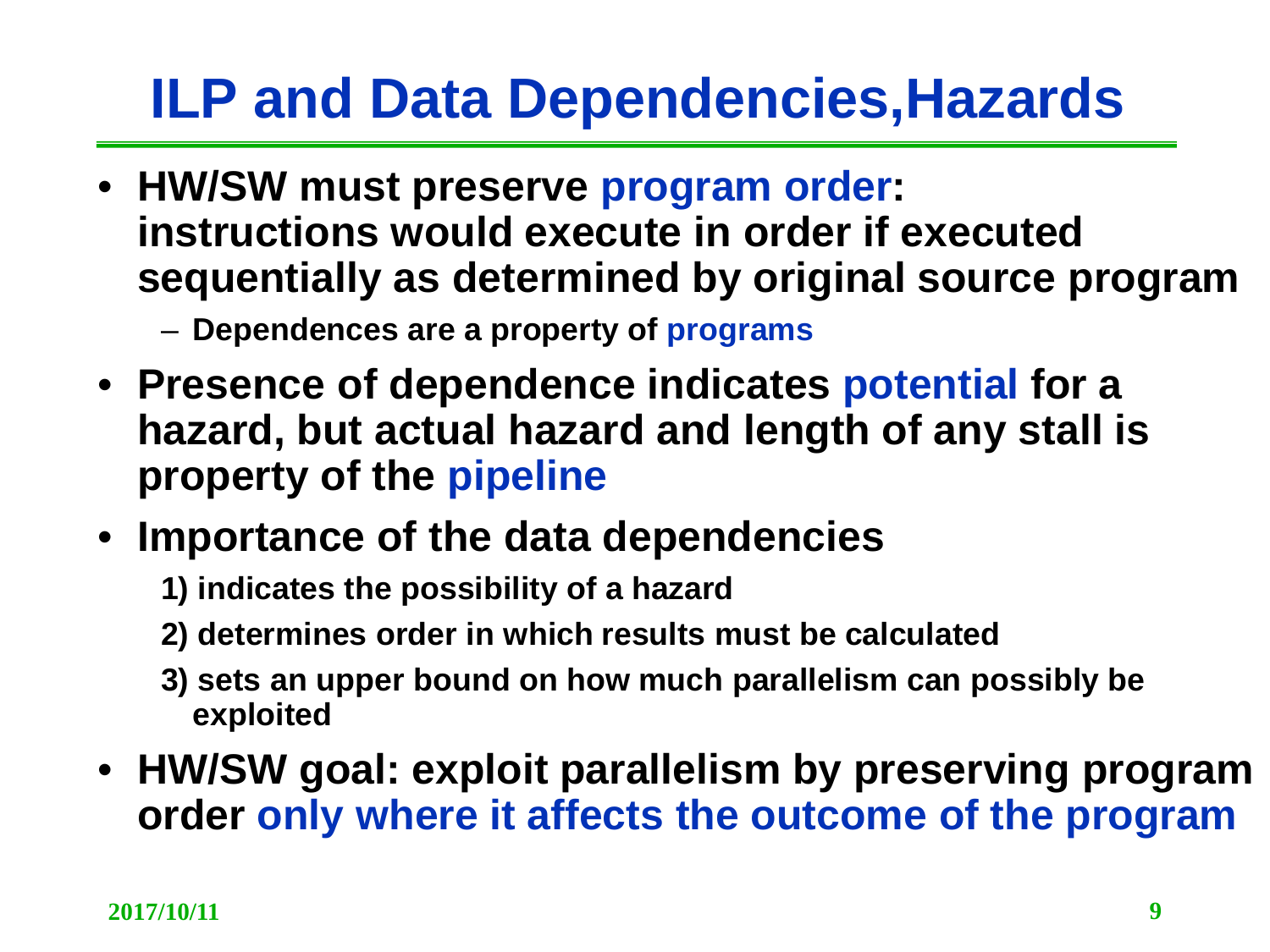## **Name Dependence #1: Anti-dependence**

- **Name dependence: when 2 instructions use same register or memory location, called a name, but no flow of data between the instructions associated with that name; 2 versions of name dependence**
- Instr<sub>i</sub> writes operand *before* Instr<sub>i</sub> reads it

**I: sub r4,r1,r3 J: add r1,r2,r3 K: mul r6,r1,r7**

**Called an "anti-dependence" by compiler writers. This results from reuse of the name "r1"**

• **If anti-dependence caused a hazard in the pipeline, called a Write After Read (WAR) hazard**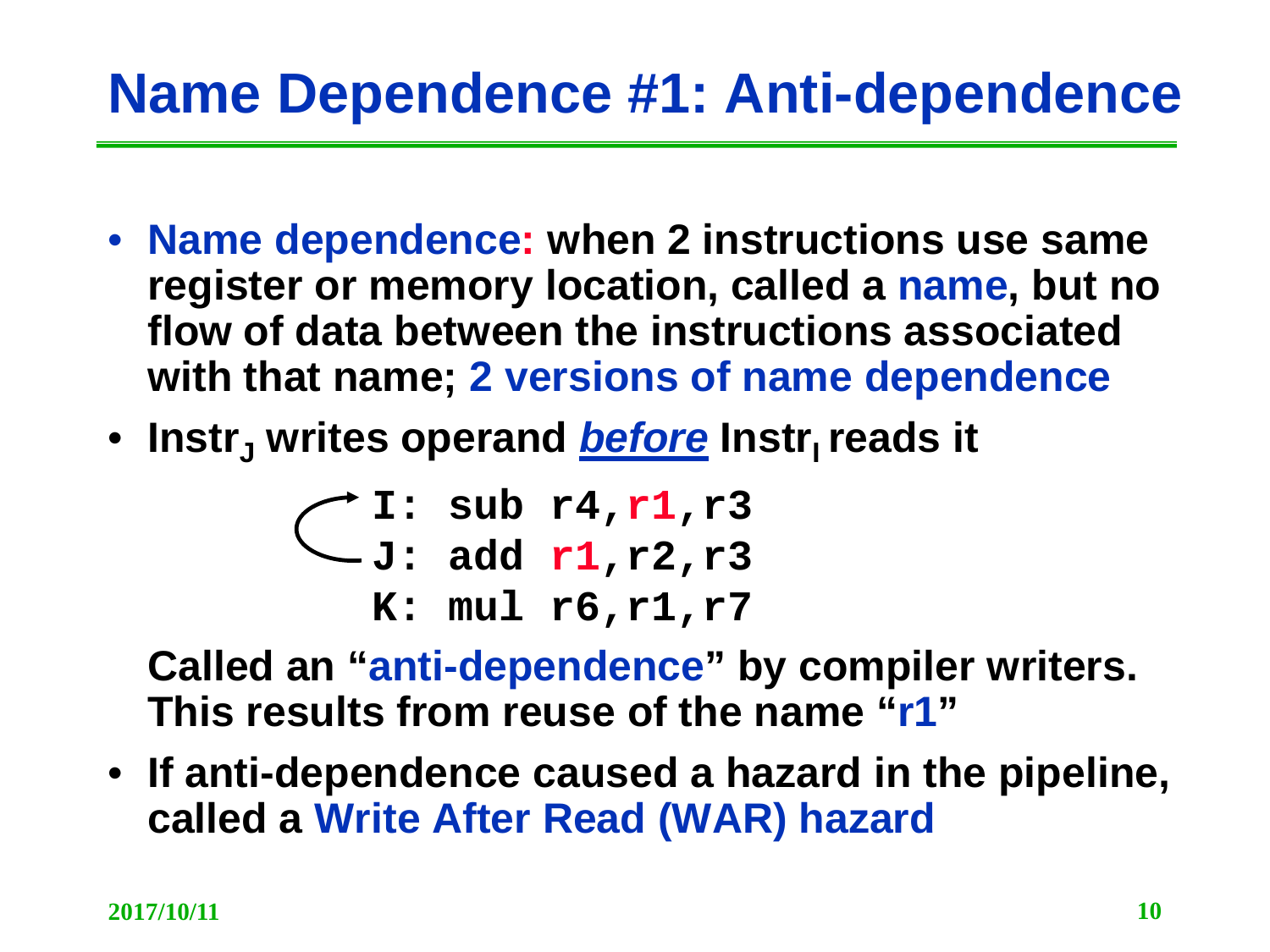#### **Name Dependence #2: Output dependence**

• Instr<sub>J</sub> writes operand *before* Instr<sub>I</sub> writes it.

**I: sub r1,r4,r3 J: add r1,r2,r3 K: mul r6,r1,r7**

- **Called an "output dependence" by compiler writers This also results from the reuse of name "r1"**
- **If output-dependence caused a hazard in the pipeline, called a Write After Write (WAW) hazard**
- **Instructions involved in a name dependence can execute simultaneously if name used in instructions is changed so instructions do not conflict**
	- **Register renaming resolves name dependence for regs**
	- **Either by compiler or by HW**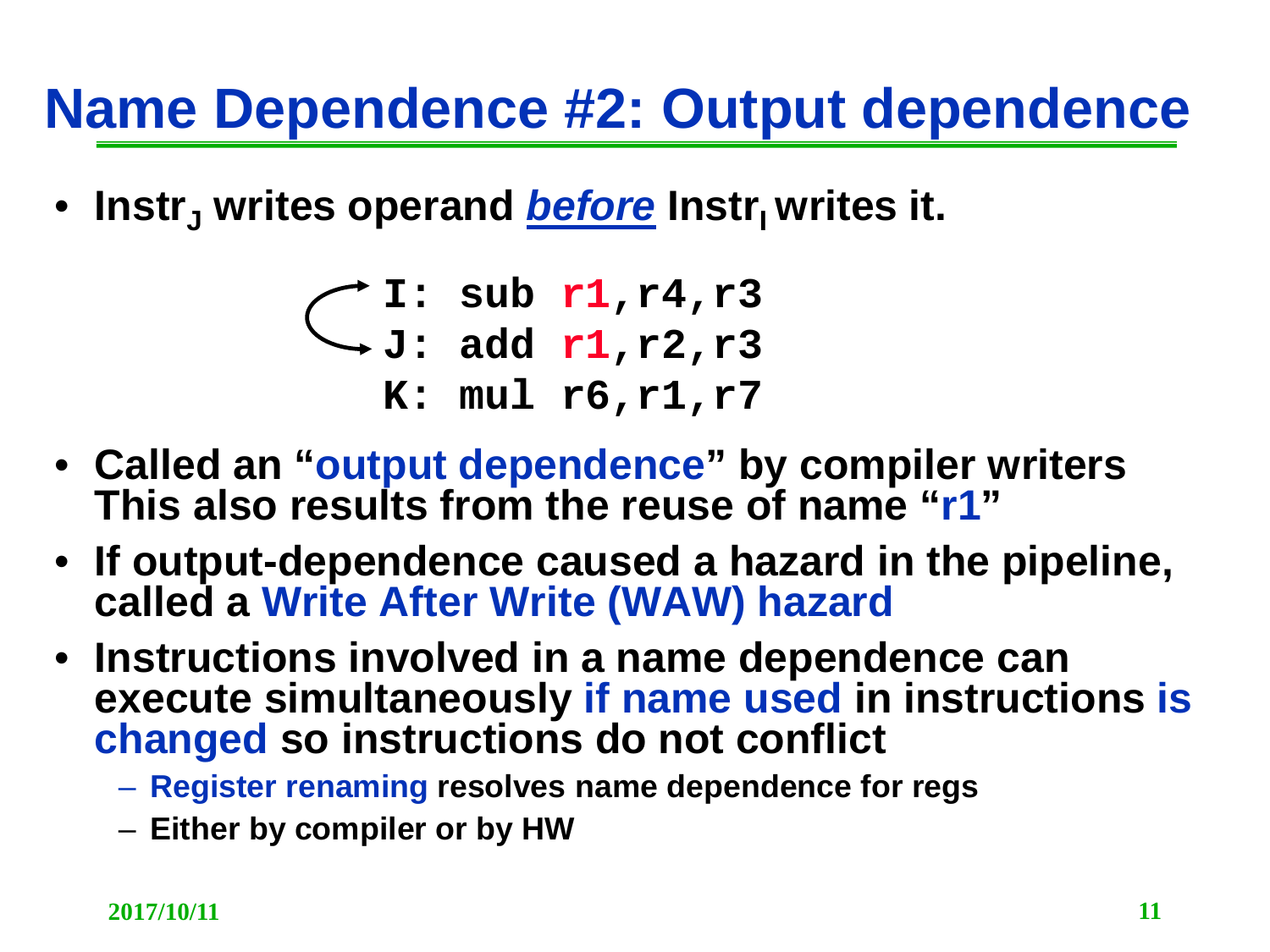## **Control Dependencies**

• **Every instruction is control dependent on some set of branches, and, in general, these control dependencies must be preserved to preserve program order**

**if p1 { S1; }; if p2 { S2; }**

• **S1 is control dependent on p1, and S2 is control dependent on p2 but not on p1.**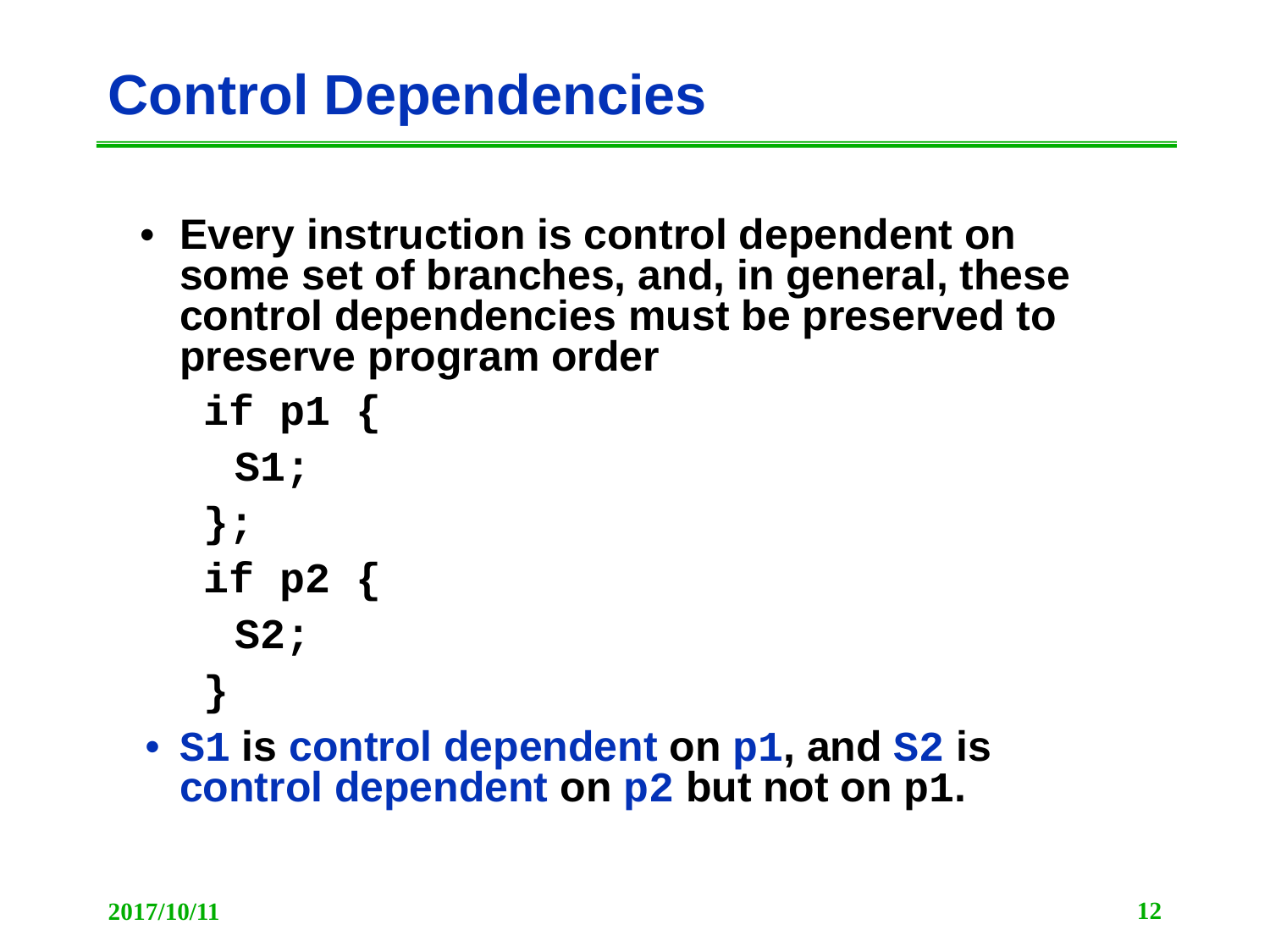## **Control Dependence Ignored**

- **Control dependence needs not be preserved**
	- **willing to execute instructions that should not have been executed, thereby violating the control dependences, if can do so without affecting correctness of the program**
- **Instead, 2 properties critical to program correctness are** 
	- **1) exception behavior and**
	- **2) data flow**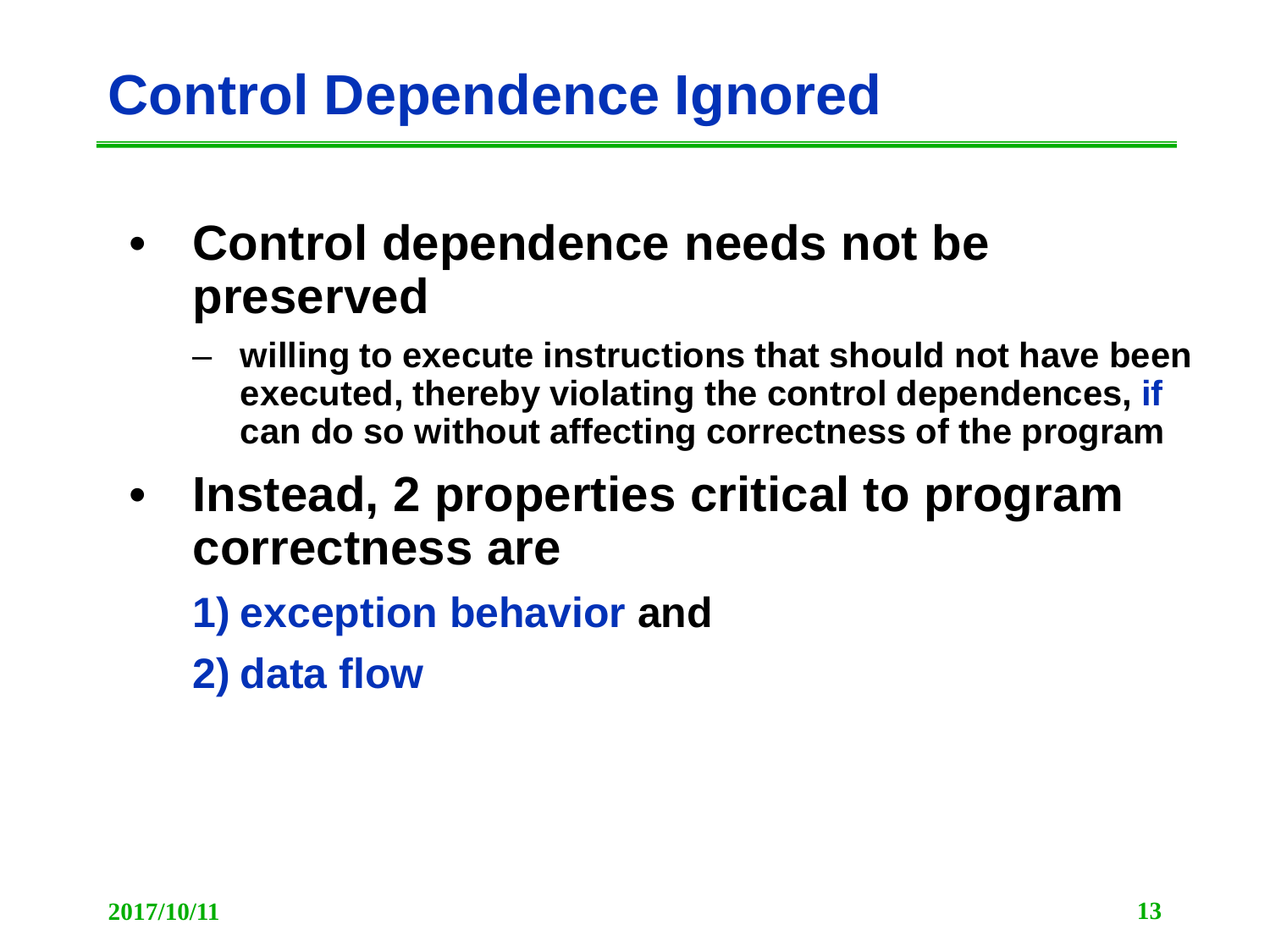#### **Exception Behavior**

- **Preserving exception behavior**  ⇒ **any changes in instruction execution order must not change how exceptions are raised in program (**⇒ **no new exceptions)**
- **Example:**

| <b>DADDU</b> | R2, R3, R4   |
|--------------|--------------|
| <b>BEQZ</b>  | <b>R2,L1</b> |
| LW           | R1,0(R2)     |

**L1:**

– **(Assume branches not delayed)**

• **Problem with moving LW before BEQZ?**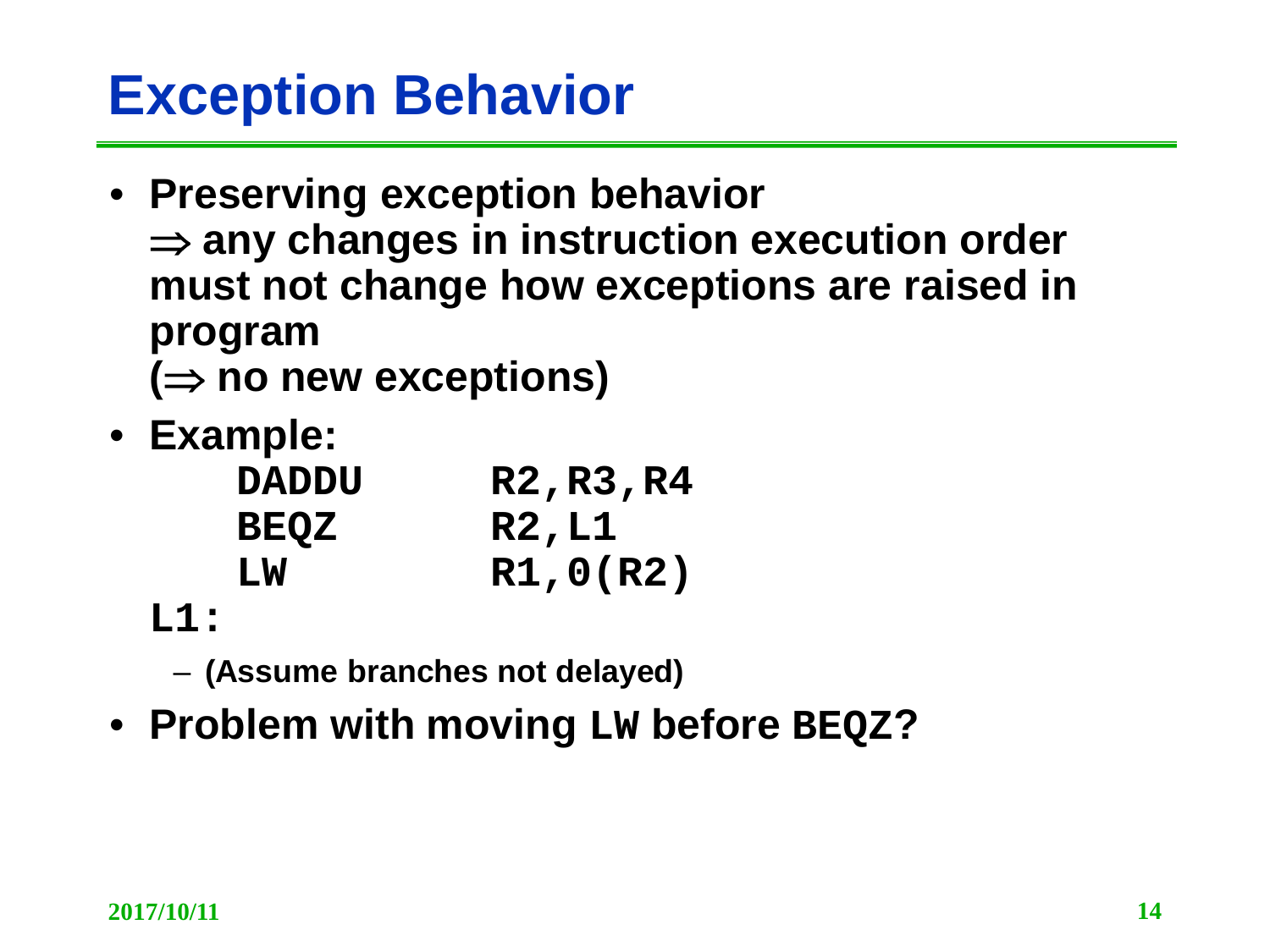#### **Data Flow**

- **Data flow: actual flow of data values among instructions that produce results and those that consume them**
	- **branches make flow dynamic, determine which instruction is supplier of data**
- **Example:**

| R1,R2,R3        |
|-----------------|
| R4, L           |
| <u>R1,R5,R6</u> |
|                 |
| R7, R1, R8      |
|                 |

• **OR depends on DADDU or DSUBU? Must preserve data flow on execution**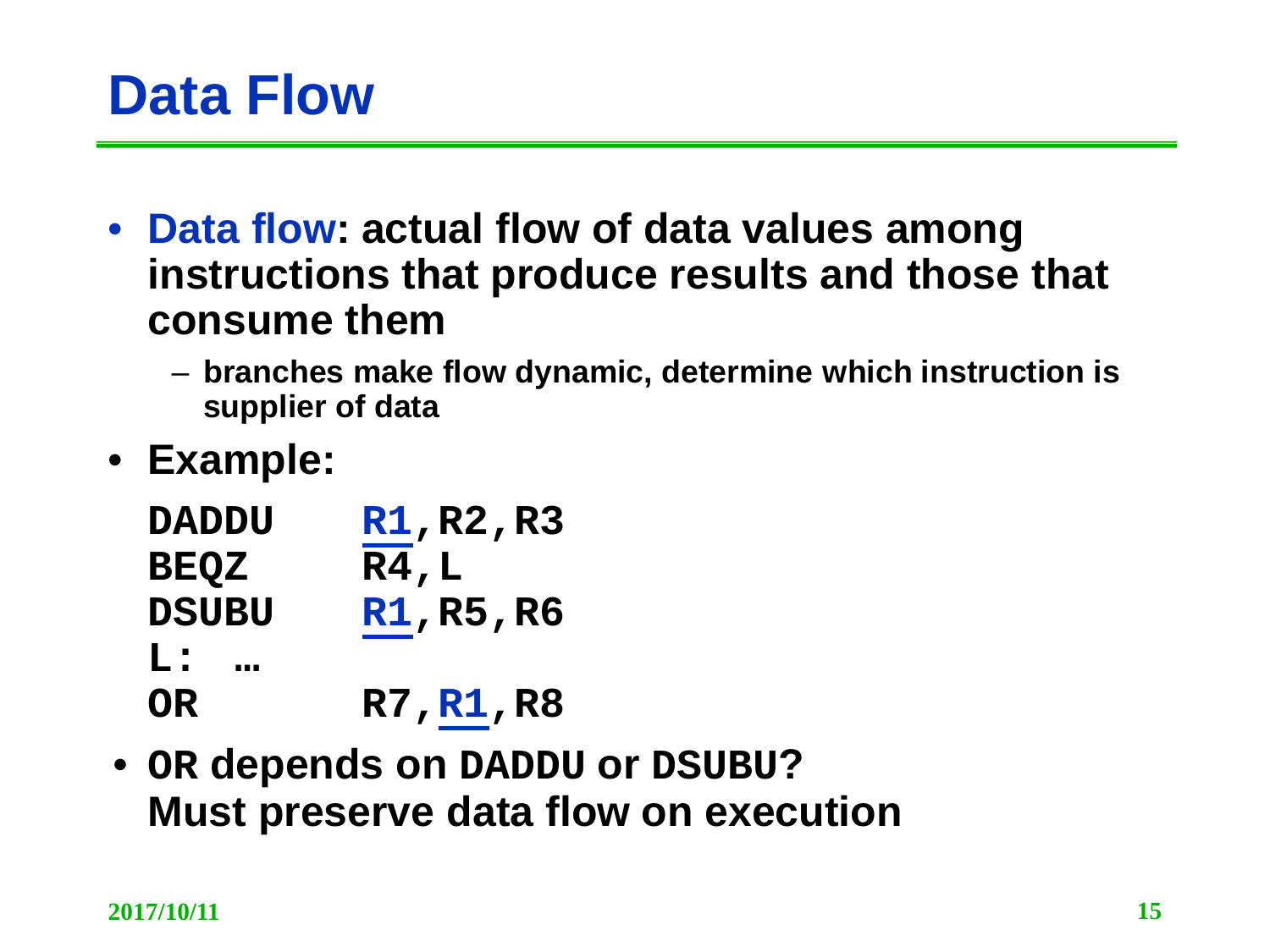## **Outline**

- **ILP**
- **Compiler techniques to increase ILP**
- **Loop Unrolling**
- **Static Branch Prediction**
- **Dynamic Branch Prediction**
- **Overcoming Data Hazards with Dynamic Scheduling**
- **(Start) Tomasulo Algorithm**
- **Conclusion**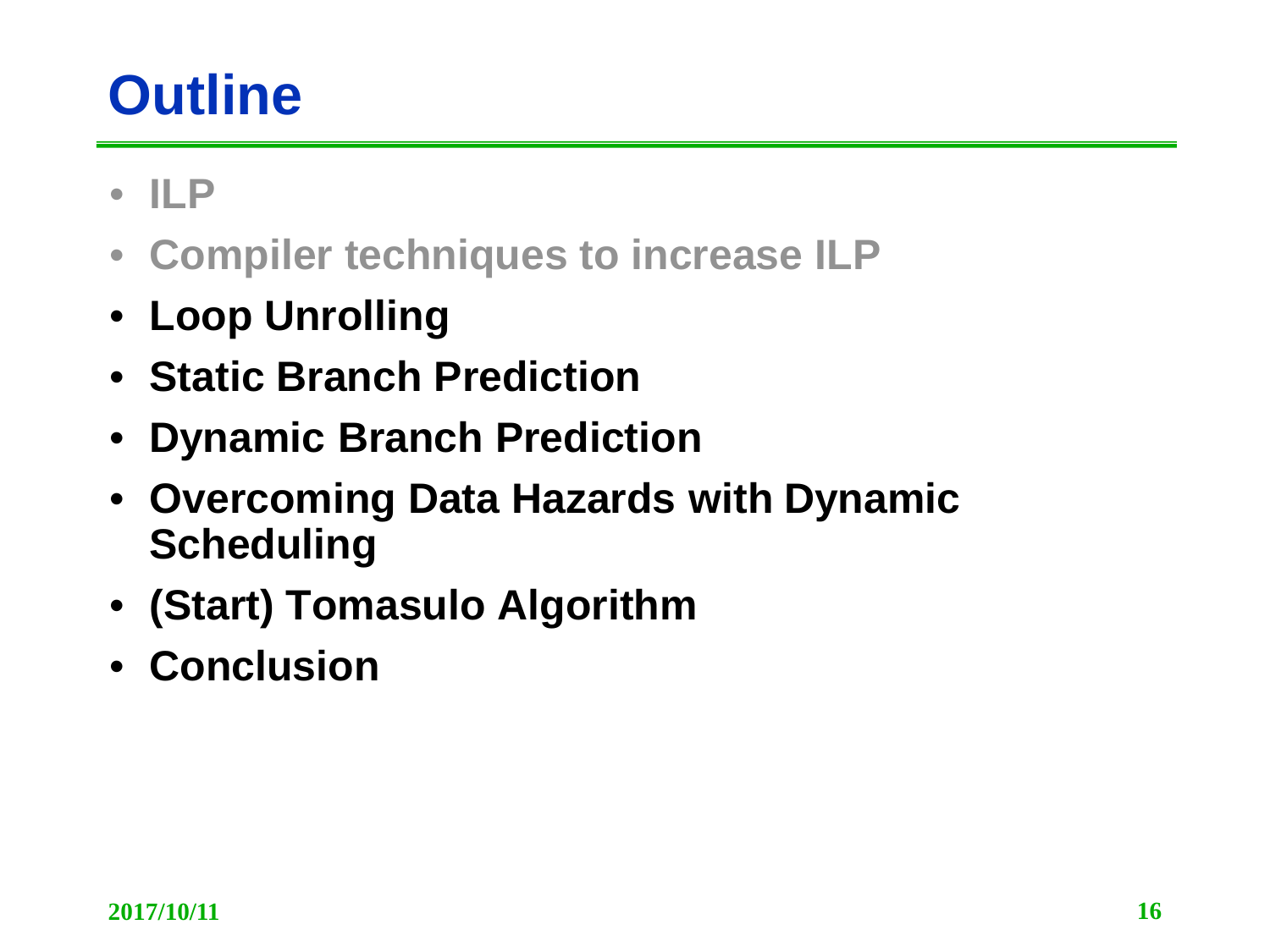#### **Software Techniques - Example**

- **This code, add a scalar to a vector: for (i=1000; i>0; i=i–1) x[i] = x[i] + s;**
- **Assume following latencies for all examples**

– **Ignore delayed branch in these examples**

| <b>Instruction</b><br>producing result | <i><b>Instruction</b></i><br>using result | <b>Latency</b><br>in cycles | stalls between<br>in cycles |
|----------------------------------------|-------------------------------------------|-----------------------------|-----------------------------|
| FP ALU op                              | <b>Another FP ALU op</b>                  | $\boldsymbol{4}$            | 3                           |
| FP ALU op                              | <b>Store double</b>                       | $\mathbf{3}$                | $\mathbf{2}$                |
| Load double                            | FP ALU op                                 | 1                           | 1                           |
| Load double                            | <b>Store double</b>                       | 1                           | 0                           |
| Integer op                             | Integer op                                | 1                           | 0                           |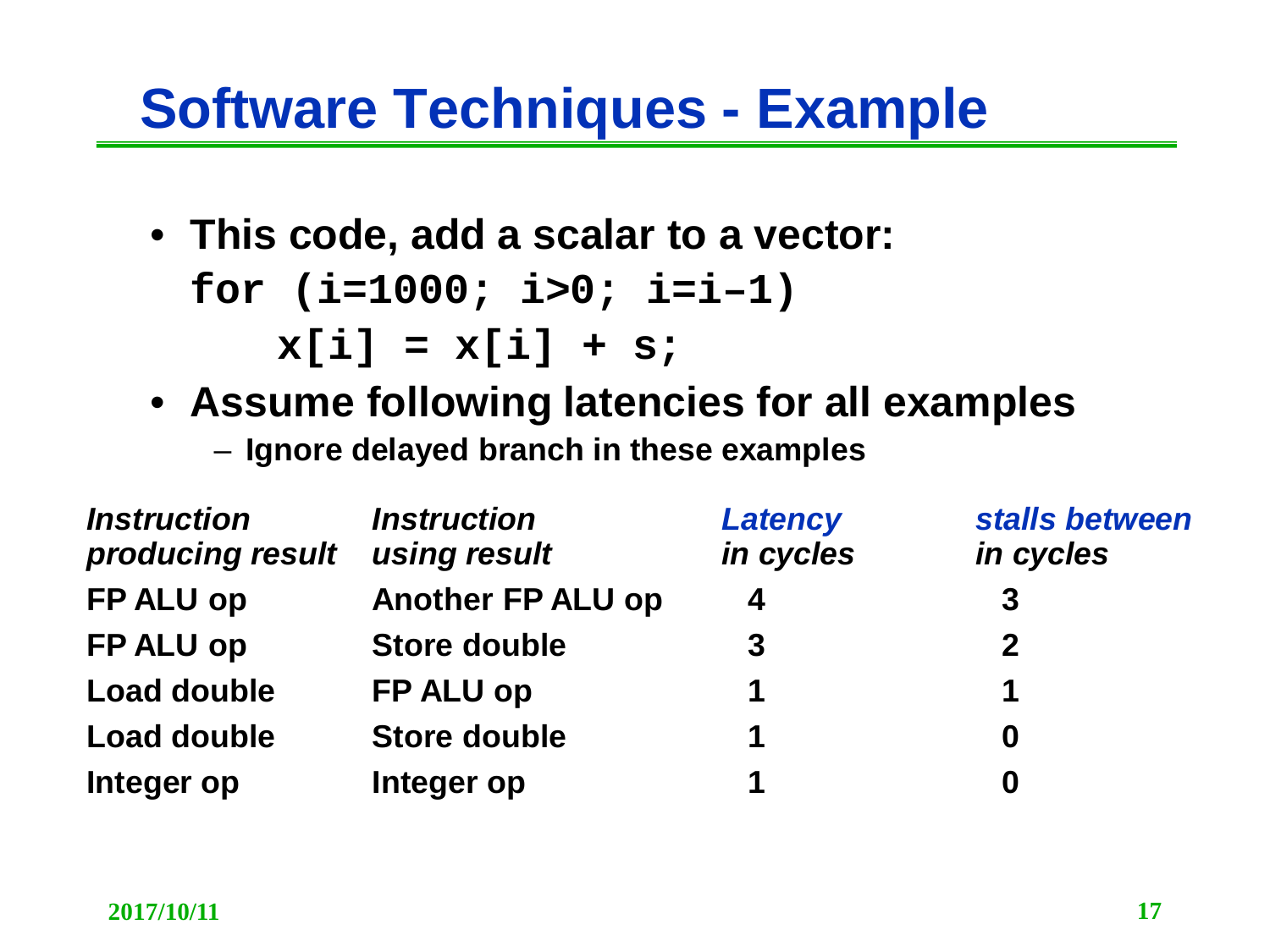#### **FP Loop: Where are the Hazards?**

- **First translate into MIPS code:** 
	- **-To simplify, assume 8 is lowest address**
	- **Loop: L.D F0,0(R1);F0=vector element ADD.D F4,F0,F2;add scalar from F2 S.D 0(R1),F4;store result DADDUI R1,R1,-8;decrement pointer 8B (DW) BNEZ R1,Loop ;branch R1!=zero**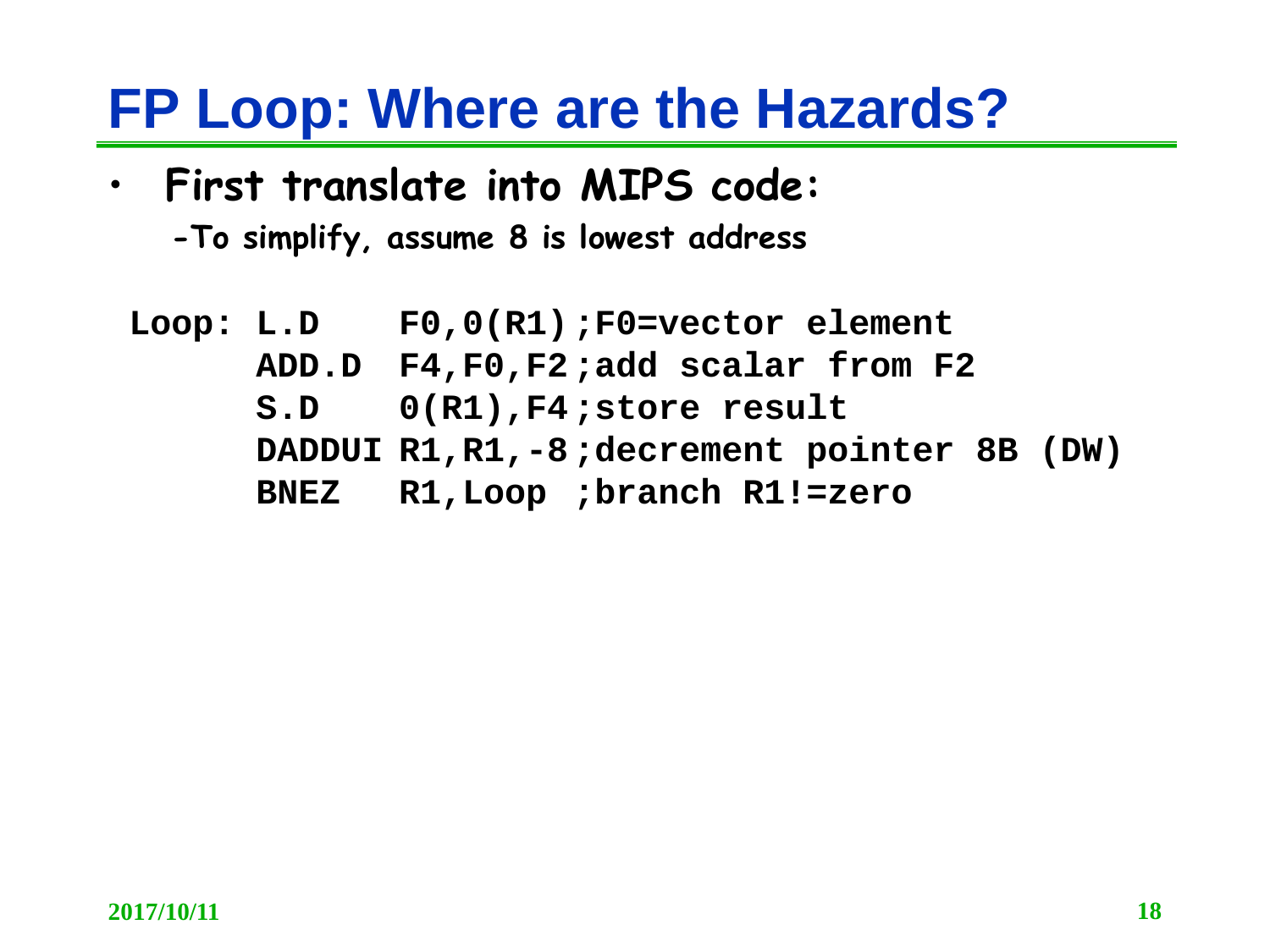## **FP Loop Showing Stalls**

|                         |             | 1 Loop: L.D F0,0(R1) ;F0=vector element       |
|-------------------------|-------------|-----------------------------------------------|
| $\overline{2}$          | stall       |                                               |
| $\mathbf{3}$            |             | ADD.D $F4, F0, F2$ ; add scalar in F2         |
| $\overline{\mathbf{4}}$ | stall       |                                               |
| 5                       | stall       |                                               |
| 6                       |             | $S.D$ $O(R1), F4$ ; store result              |
| $\overline{7}$          |             | DADDUI R1, R1, -8 ; decrement pointer 8B (DW) |
| 8                       | stall       | assumes can't forward to branch               |
| 9                       | <b>BNEZ</b> | R1, Loop ; branch R1!=zero                    |
|                         |             |                                               |

| <i><b>Instruction</b></i><br>producing result | <b>Instruction</b><br>using result | <b>Latency in</b><br>clock cycles |
|-----------------------------------------------|------------------------------------|-----------------------------------|
| FP ALU op                                     | <b>Another FP ALU op</b>           | -3                                |
| <b>FP ALU op</b>                              | <b>Store double</b>                | $\mathbf 2$                       |
| <b>Load double</b>                            | FP ALU op                          | 1                                 |

**2017/10/11 19** • **9 clock cycles: Rewrite code to minimize stalls?**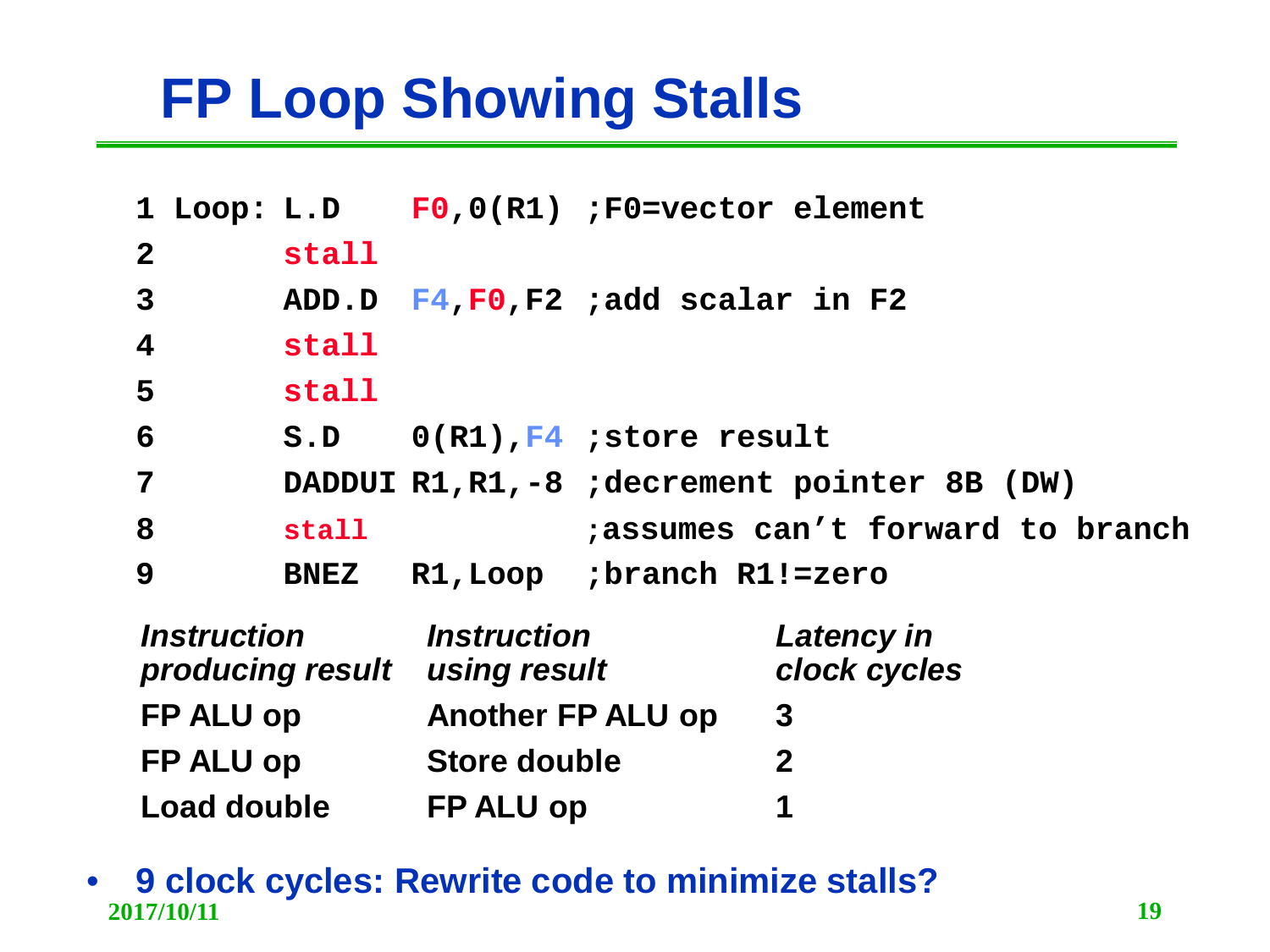## **Revised FP Loop Minimizing Stalls**

|              |             | 1 Loop: $L.D$ $F0,0(R1)$                    |  |  |  |
|--------------|-------------|---------------------------------------------|--|--|--|
| $\mathbf{2}$ |             | DADDUI R1, R1, -8                           |  |  |  |
| $\mathbf{3}$ |             | ADD.D $F4, F0, F2$                          |  |  |  |
| 4            | stall       |                                             |  |  |  |
| 5            | stall       |                                             |  |  |  |
| 6            | S.D         | 8(R1), F4 ; altered offset when move DSUBUI |  |  |  |
| 7            | <b>BNEZ</b> | R1, Loop                                    |  |  |  |

#### **Swap DADDUI and S.D by changing address of S.D**

| <i><b>Instruction</b></i><br>producing result | <b>Instruction</b><br>using result | <b>Latency in</b><br>clock cycles |
|-----------------------------------------------|------------------------------------|-----------------------------------|
| FP ALU op                                     | <b>Another FP ALU op</b>           | 3                                 |
| <b>FP ALU op</b>                              | <b>Store double</b>                | $\mathbf 2$                       |
| Load double                                   | FP ALU op                          | 1                                 |

**2017/10/11 20 7 clock cycles, but just 3 for execution (L.D, ADD.D,S.D), 4 for loop overhead; How make faster?**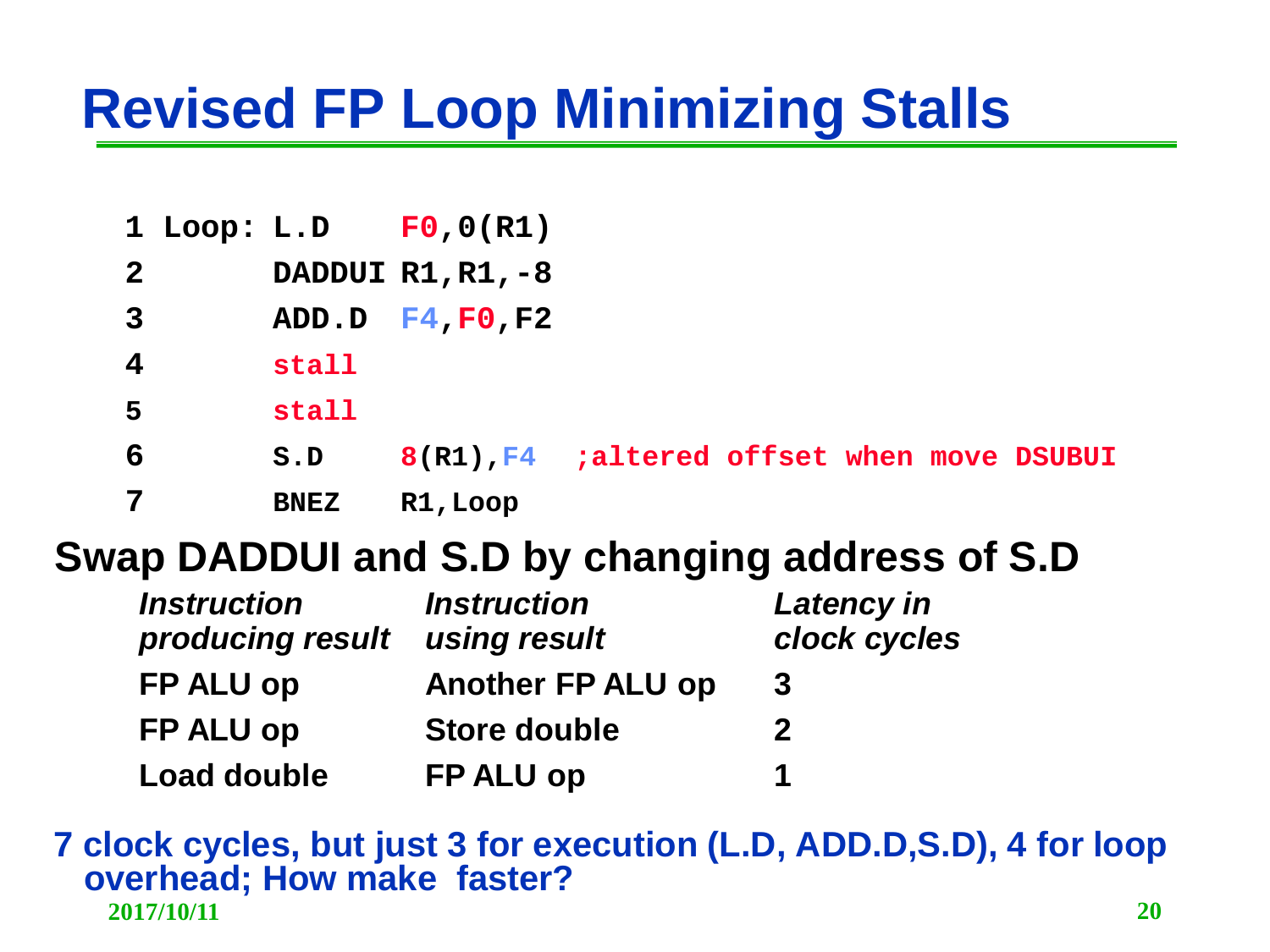#### **Unroll Loop Four Times (straightforward way)**

| ADD.D       | F4, F0, F2         |                                                                 |                                            | <b>Rewrite loop to</b><br>minimize stalls?                                           |
|-------------|--------------------|-----------------------------------------------------------------|--------------------------------------------|--------------------------------------------------------------------------------------|
| S.D         | $0(R1)$ , F4       |                                                                 |                                            |                                                                                      |
| L.D         | $F6, -8(R1)$       |                                                                 |                                            |                                                                                      |
| ADD.D       | F8, F6, F2         |                                                                 |                                            |                                                                                      |
| $S$ . $D$   | $-8(R1)$ , F $8$   |                                                                 |                                            |                                                                                      |
| L.D         | $F10, -16(R1)$     |                                                                 |                                            |                                                                                      |
|             |                    |                                                                 |                                            |                                                                                      |
| $S$ . $D$   | $-16(R1)$ , F $12$ |                                                                 |                                            |                                                                                      |
| L.D         | $F14, -24(R1)$     |                                                                 |                                            |                                                                                      |
|             |                    |                                                                 |                                            |                                                                                      |
| $S$ . $D$   | $-24(R1)$ , F16    |                                                                 |                                            |                                                                                      |
|             |                    |                                                                 |                                            |                                                                                      |
| <b>BNEZ</b> | R1, LOOP           |                                                                 |                                            |                                                                                      |
|             | 1 Loop:L.D         | ADD.D F12, F10, F2<br>ADD.D F16, F14, F2<br>DADDUI R1, R1, #-32 | FO, O(R1) 1 cycle stall<br>-2 cycles stall | ;drop DSUBUI & BNEZ<br>; drop DSUBUI & BNEZ<br>; drop DSUBUI & BNEZ<br>;alter to 4*8 |

#### *27 clock cycles, or 6.75 per iteration* **(Assumes R1 is multiple of 4)**

**2017/10/11 21**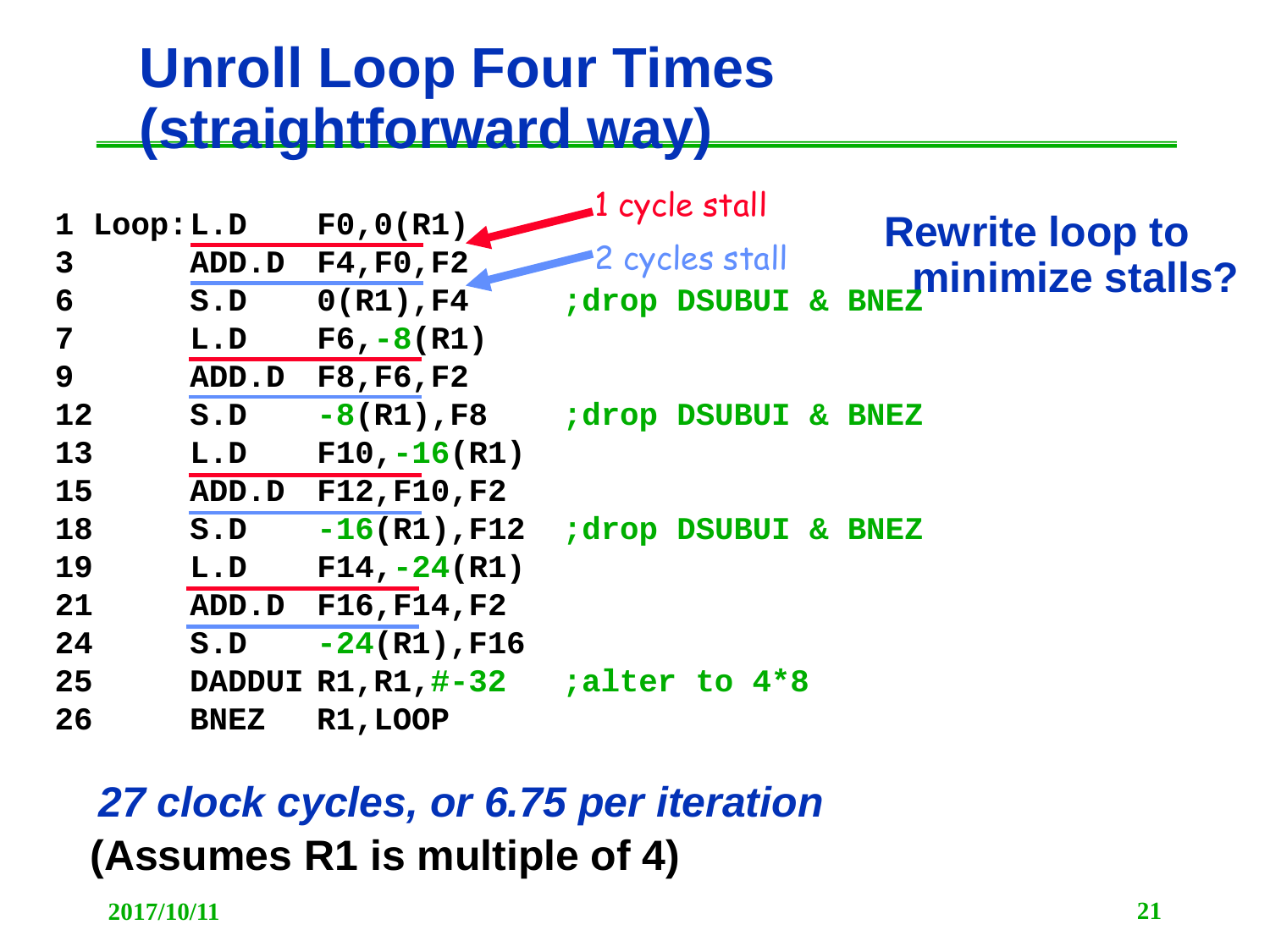## **Unrolled Loop Detail**

- **Do not usually know upper bound of loop**
- **Suppose it is n, and we would like to unroll the loop to make k copies of the body**
- **Instead of a single unrolled loop, we generate a pair of consecutive loops:**
	- **1st executes (n mod k) times and has a body that is the original loop**
	- **2nd is the unrolled body surrounded by an outer loop that iterates (n/k) times**
- **For large values of n, most of the execution time will be spent in the unrolled loop**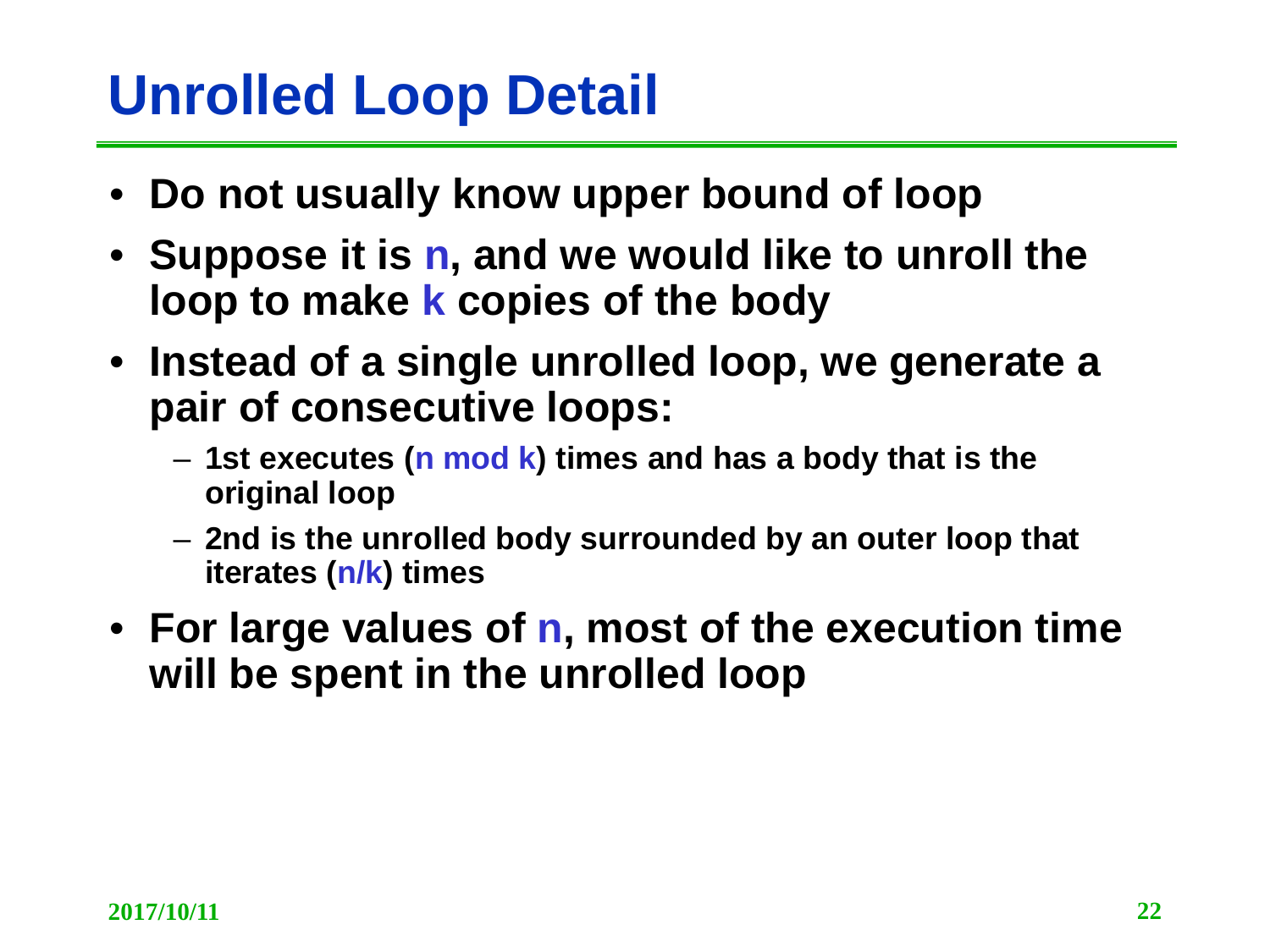### **Unrolled Loop That Minimizes Stalls**

| 1 Loop:L.D  | F0,0(R1)                    |
|-------------|-----------------------------|
| $\tt L.D$   | $F6, -8(R1)$                |
| L.D         | $F10, -16(R1)$              |
| $\tt L.D$   | $F14, -24(R1)$              |
| ADD.D       | F4, F0, F2                  |
| ADD.D       | F8, F6, F2                  |
| ADD.D       | F12, F10, F2                |
| ADD.D       | F16, F14, F2                |
| $S$ . $D$   | $0(R1)$ , F4                |
| $S$ . $D$   | $-8(R1)$ , F8               |
| $S$ . $D$   | $-16(R1)$ , F12             |
|             | DSUBUI R1, R1, #32          |
| S.D         | $8(R1), F16$ ; $8-32 = -24$ |
| <b>BNEZ</b> | R1,LOOP                     |
|             |                             |

*14 clock cycles, or 3.5 per iteration*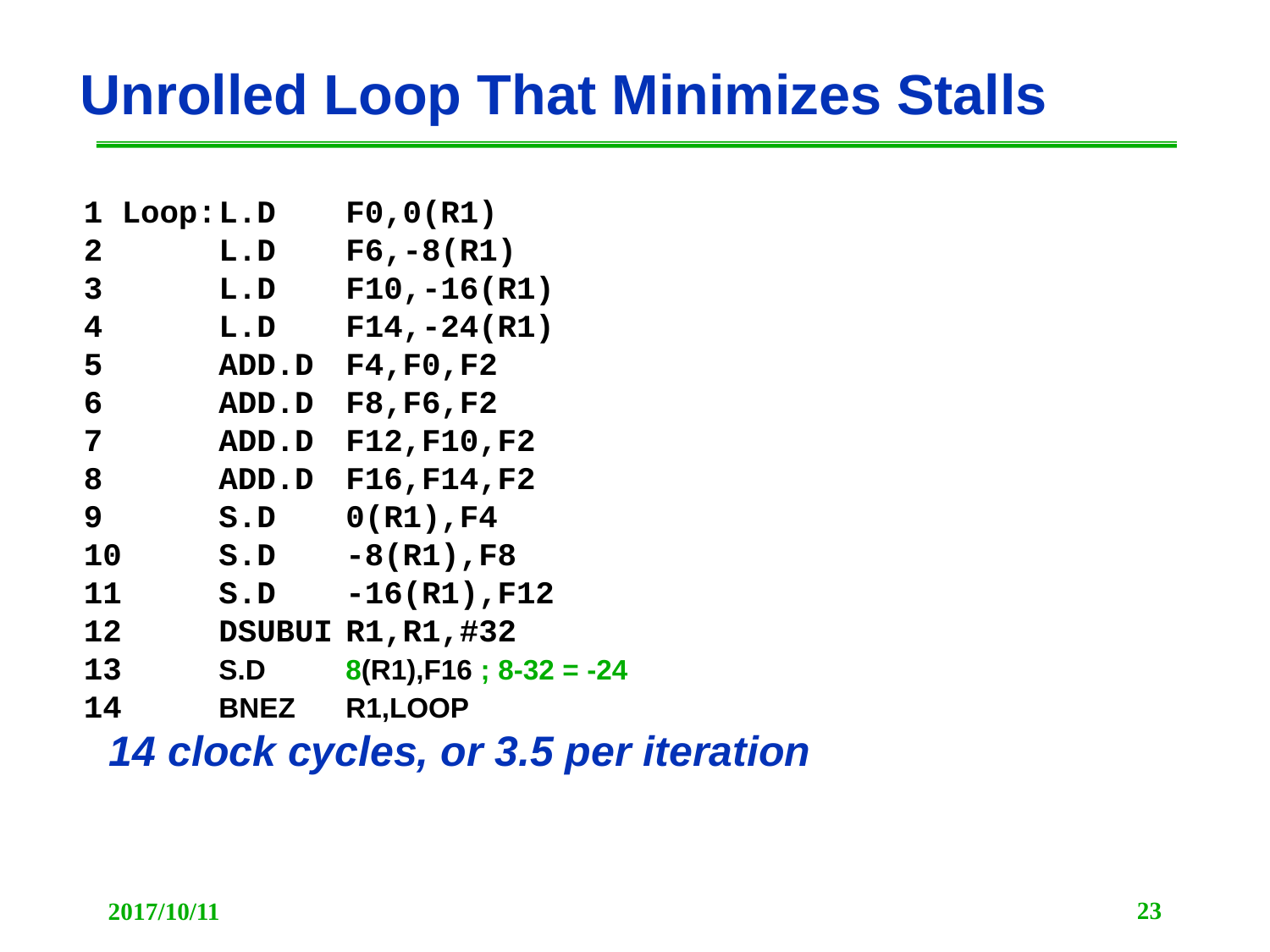## **5 Loop Unrolling Decisions**

- **Requires understanding how one instruction depends on another and how the instructions can be changed or reordered given the dependences:**
- **1. Determine loop unrolling useful by finding that loop iterations were independent (except for maintenance code)**
- **2. Use different registers to avoid unnecessary constraints forced by using same registers for different computations**
- **3. Eliminate the extra test and branch instructions and adjust the loop termination and iteration code**
- **4. Determine that loads and stores in unrolled loop can be interchanged by observing that loads and stores from different iterations are independent** 
	- **Transformation requires analyzing memory addresses and finding that they do not refer to the same address**
- **5. Schedule the code, preserving any dependences needed to yield the same result as the original code**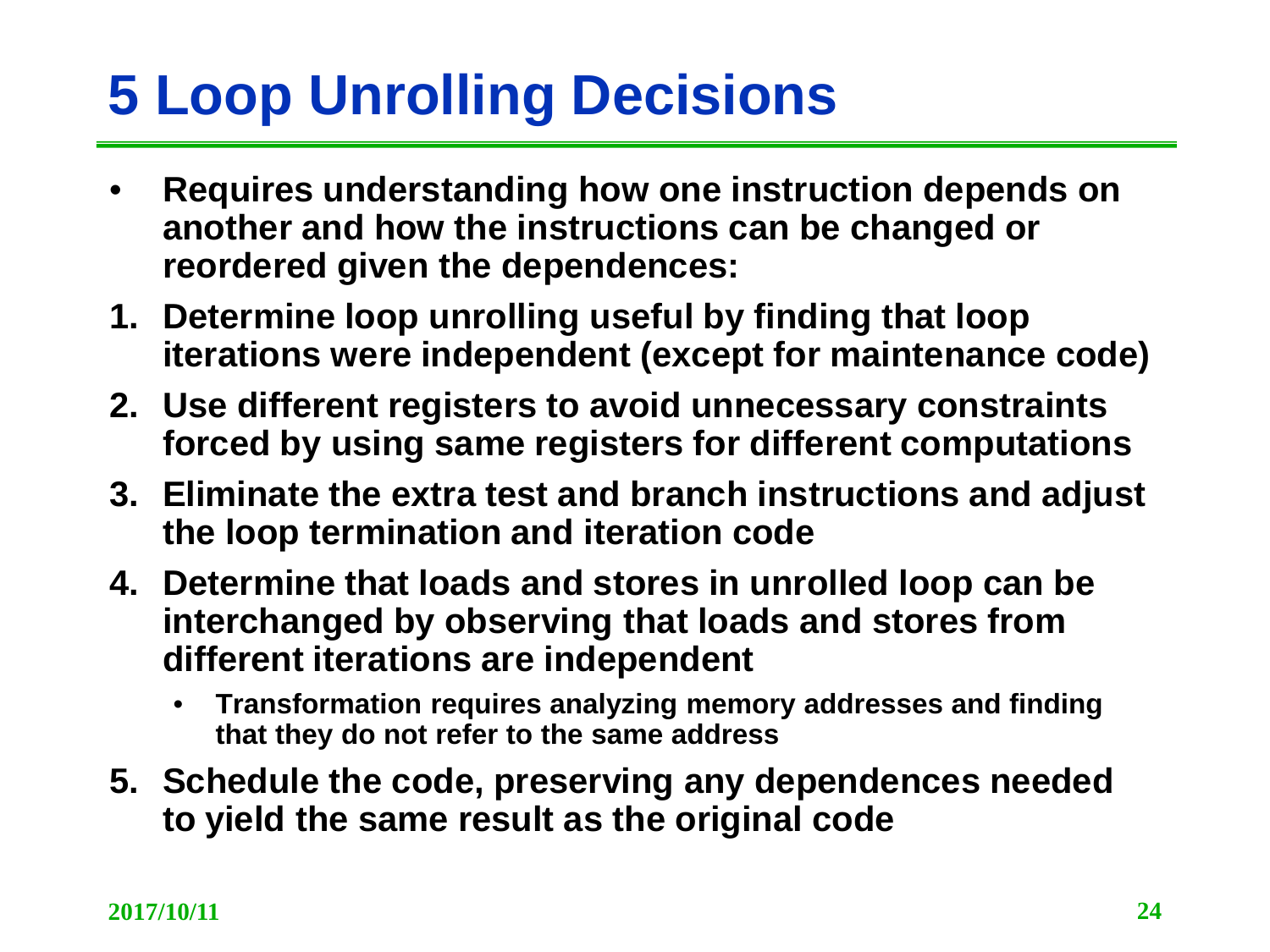## **3 Limits to Loop Unrolling**

- **1. Decrease in amount of overhead amortized with each extra unrolling**
	- **Amdahl's Law**
- **2. Growth in code size** 
	- **For larger loops, concern it increases the instruction cache miss rate**
- **3. Register pressure: potential shortfall in registers created by aggressive unrolling and scheduling**
	- **If not be possible to allocate all live values to registers, may lose some or all of its advantage**
- **Loop unrolling reduces impact of branches on pipeline; another way is branch prediction**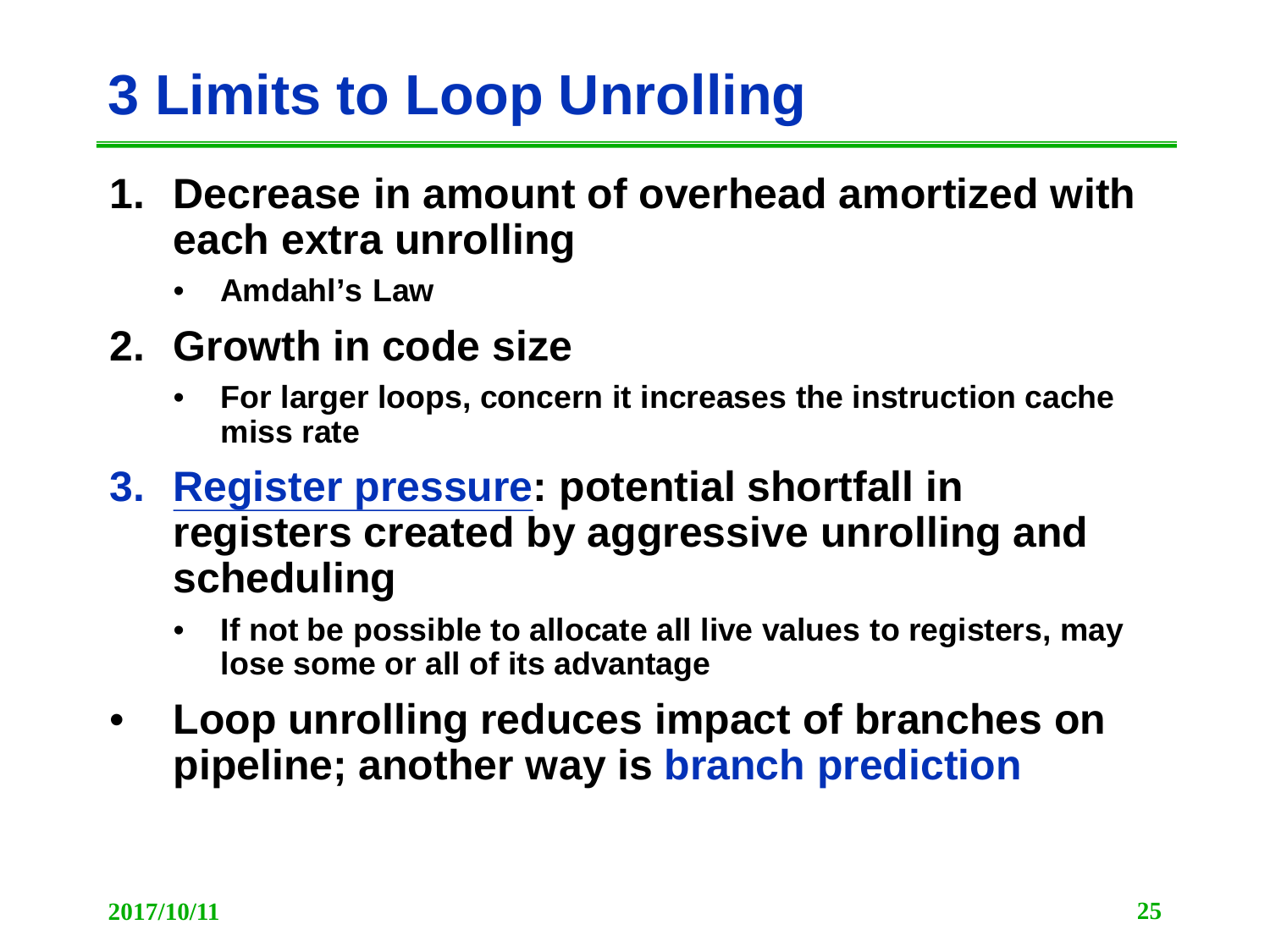## **Static Branch Prediction**

- **Previous lecture showed scheduling code around delayed branch**
- **To reorder code around branches, need to predict branch statically when compile**
- **Simplest scheme is to predict a branch as taken**
	- **Average misprediction = untaken branch frequency = 34% SPEC**



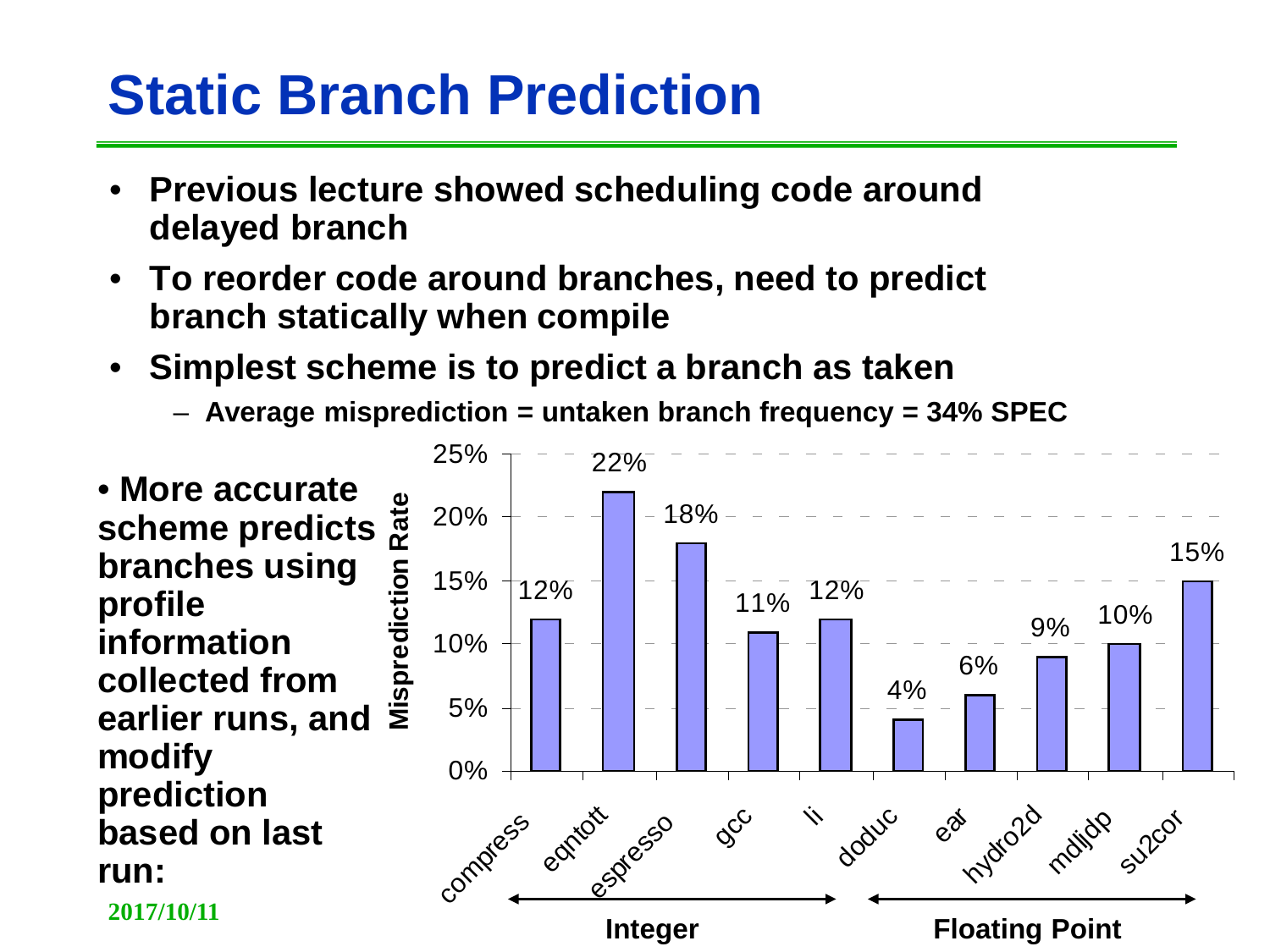## **Dynamic Branch Prediction**

- **Why does prediction work?**
	- **Underlying algorithm has regularities**
	- **Data that are being operated on have regularities**
	- **Instruction sequence has redundancies that are artifacts of way that humans/compilers think about problems**
- **Is dynamic branch prediction better than static branch prediction?**
	- **Seems to be**
	- **There are a small number of important branches in programs which have dynamic behavior**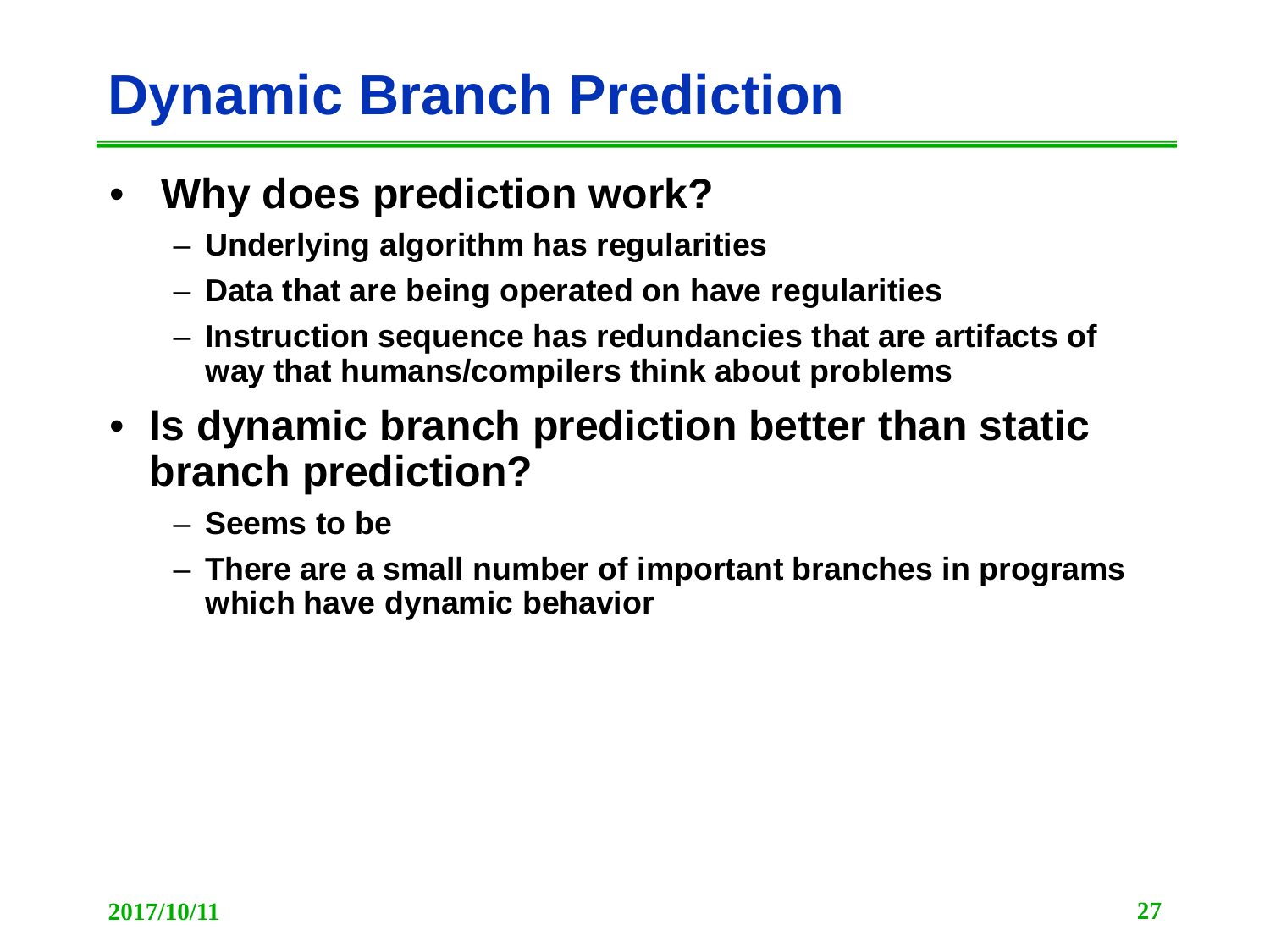## **Dynamic Branch Prediction**

- **Performance = ƒ(accuracy, cost of misprediction)**
- **Branch History Table: Lower bits of PC address index table of 1-bit values**
	- **Says whether or not branch taken last time**
	- **No address check**
- **Problem: in a loop, 1-bit BHT will cause two mispredictions):**

**For branch xx** 

- **T T T T T T T NT T T T (true behavior of branch xx)**
- **1 1 1 1 1 1 1 1 (misprediction for NT))** 
	- **0 (change to 0 for misprediction, and misprediction for T now)**
		- **1 (change to 1 for misprediction of T)**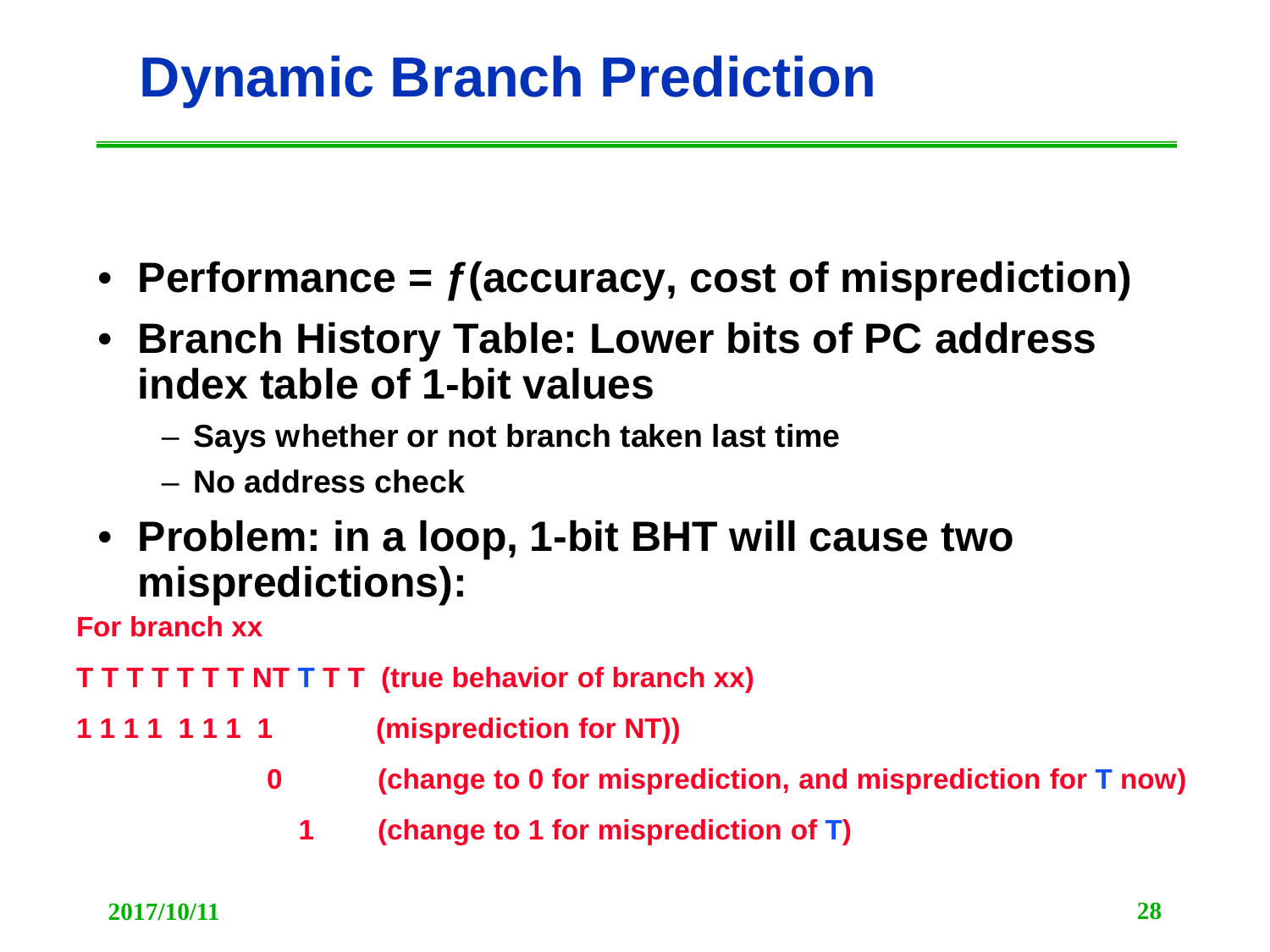## **Dynamic Branch Prediction**

• **Solution: 2-bit scheme where change prediction only if gets misprediction** *twice*



- **Green: go, taken**
- **2017/10/11 29** • **Adds** *hysteresis* **to decision making process**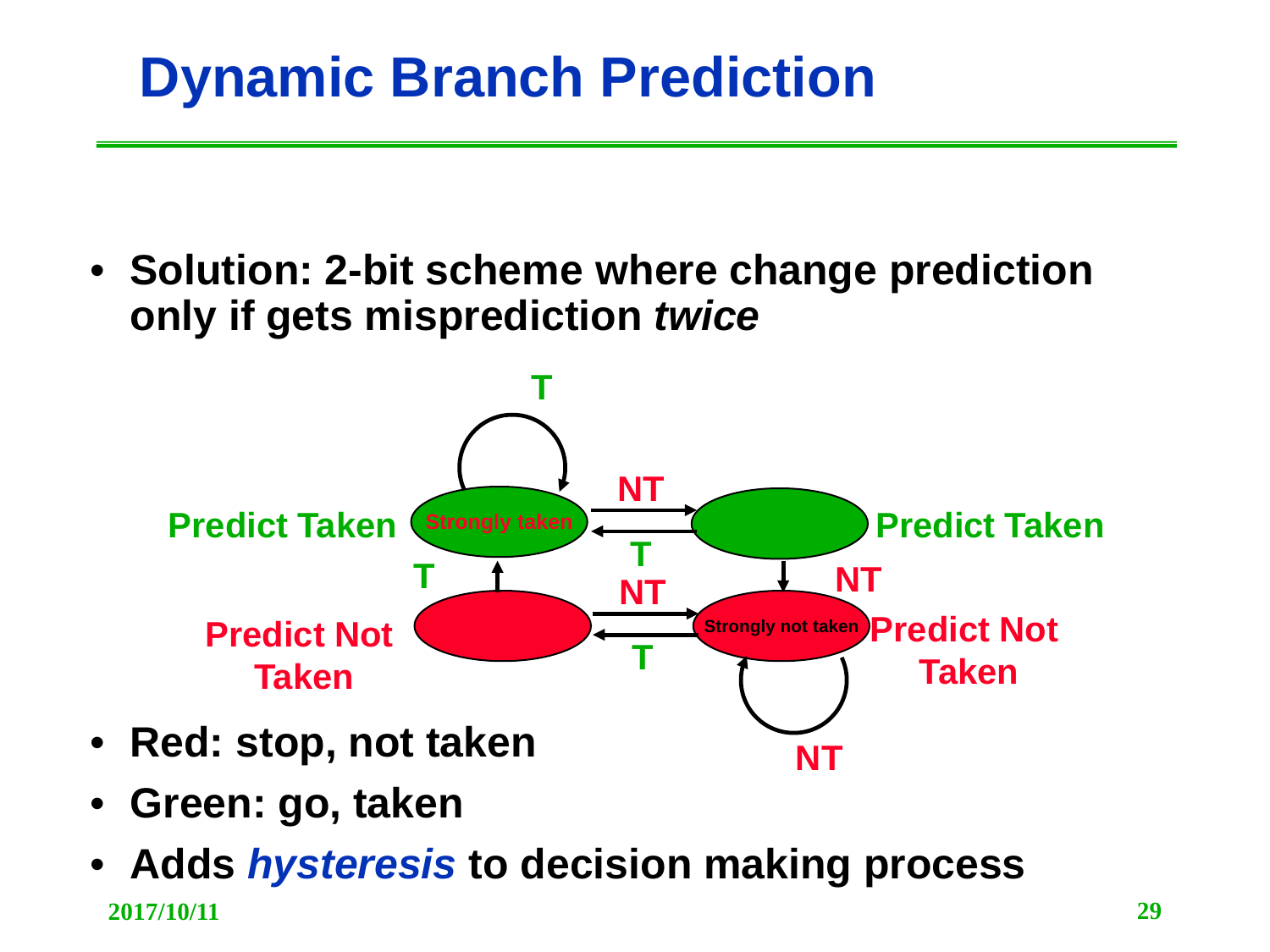## **BHT Accuracy**

- **Mispredict because either:**
	- **Wrong guess for that branch**
	- **Got branch history of wrong branch when indexing the table**
- **4096 entry table:**

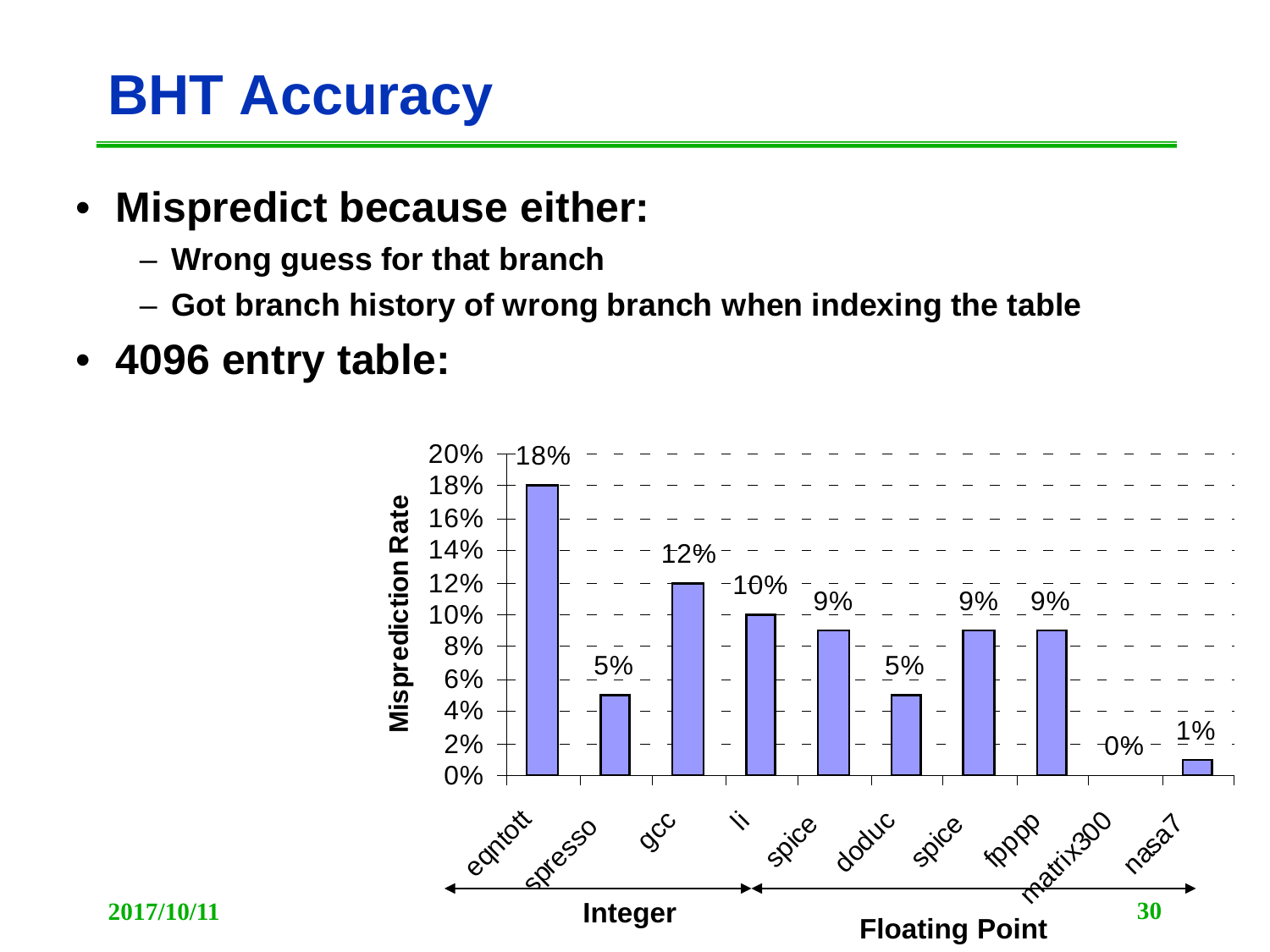#### **Correlated Branch Prediction**

- **Idea: record** *m* **most recently executed branches as taken or not taken, and use that pattern to select the proper** *n***-bit branch history table**
- **In general, (***m***,***n***) predictor means record last** *m* **branches to select between 2m history tables, each with** *n***-bit counters**

– **Thus, old 2-bit BHT is a (0,2) predictor**

• **Global Branch History:** *m-***bit shift register keeping T/NT status of last** *m* **branches.**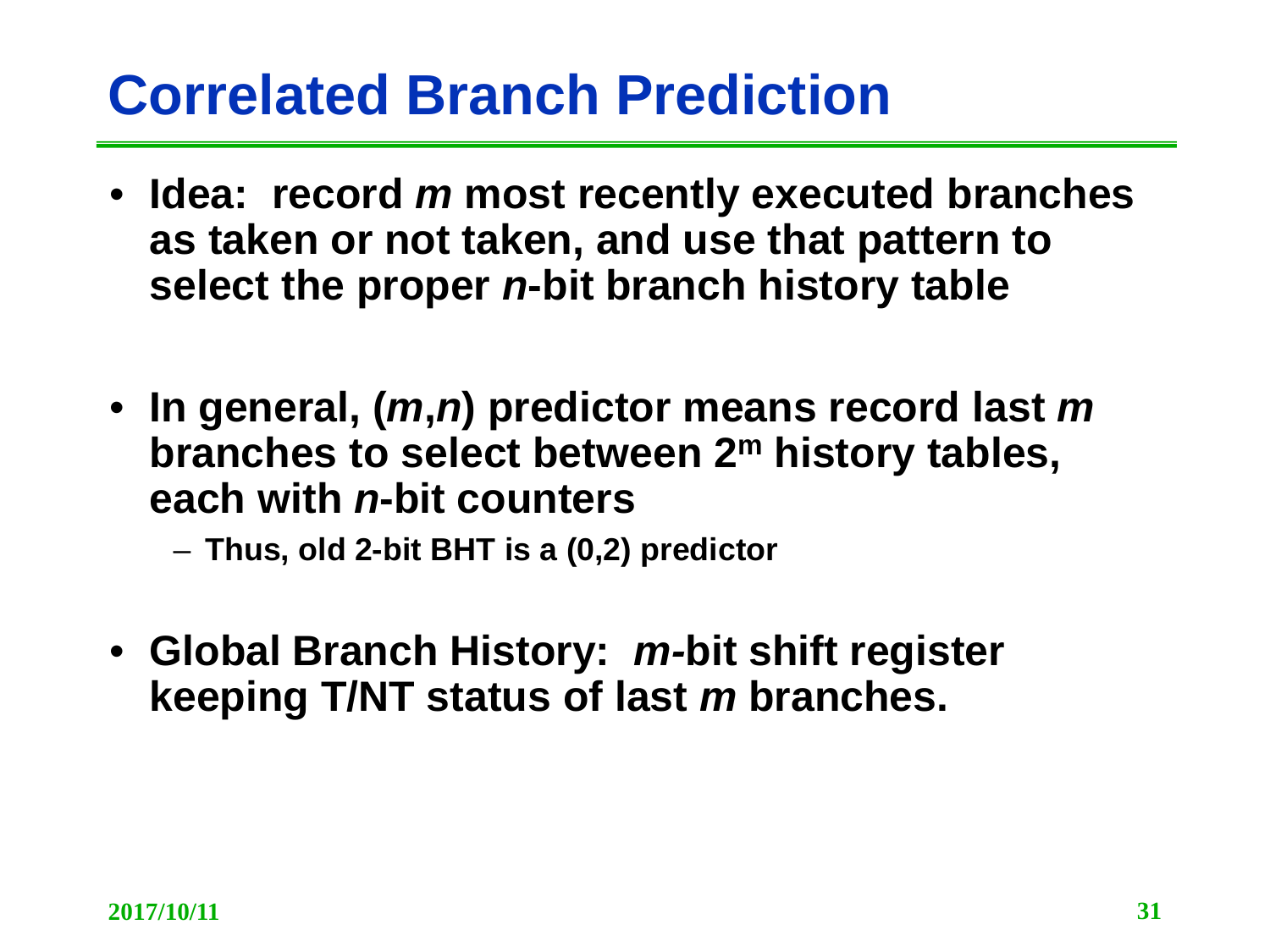## **Correlating Branches**

(2,2) predictor

– Behavior of recent branches selects between four predictions of next branch, updating just that prediction

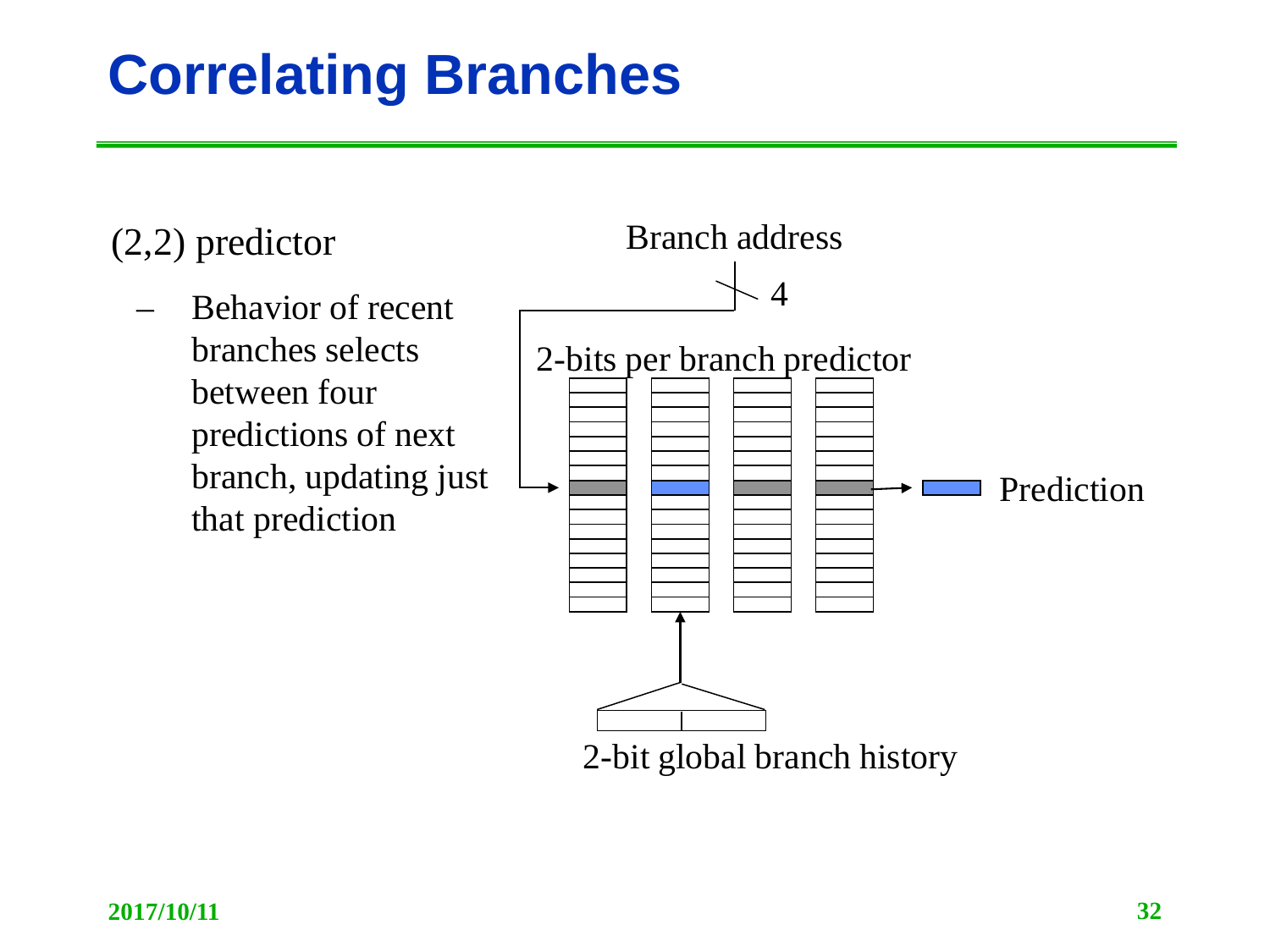#### **Accuracy of Different Schemes**

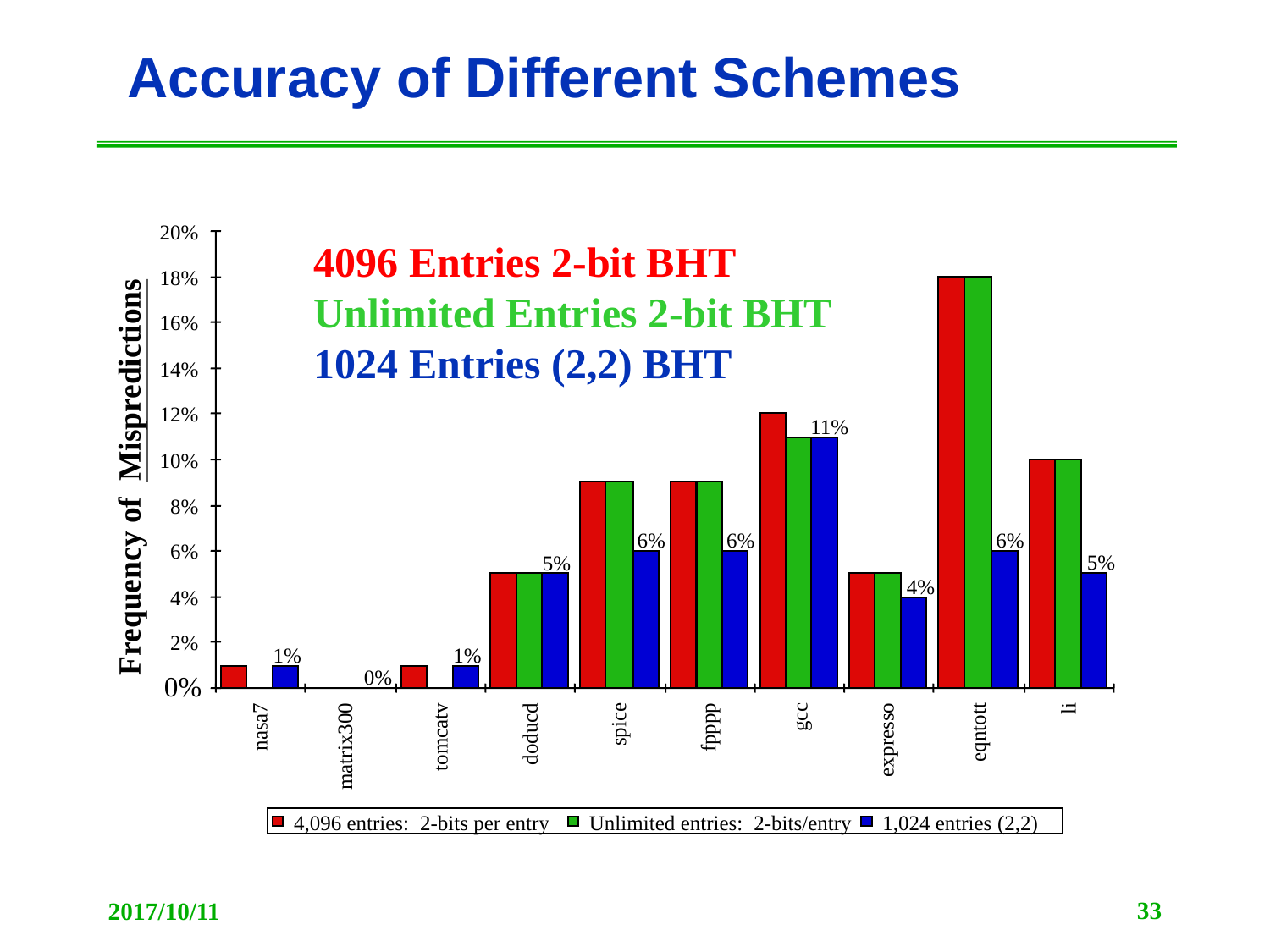#### **Tournament Predictors**

- **Multilevel branch predictor**
- **Use** *n***-bit saturating counter to choose between predictors**
- **Usual choice between global and local predictors**



0/0 both are wrong 1/0 P1 correct, P2 wrong 1/1 both are correct 0/1 P1 wrong, P2 correct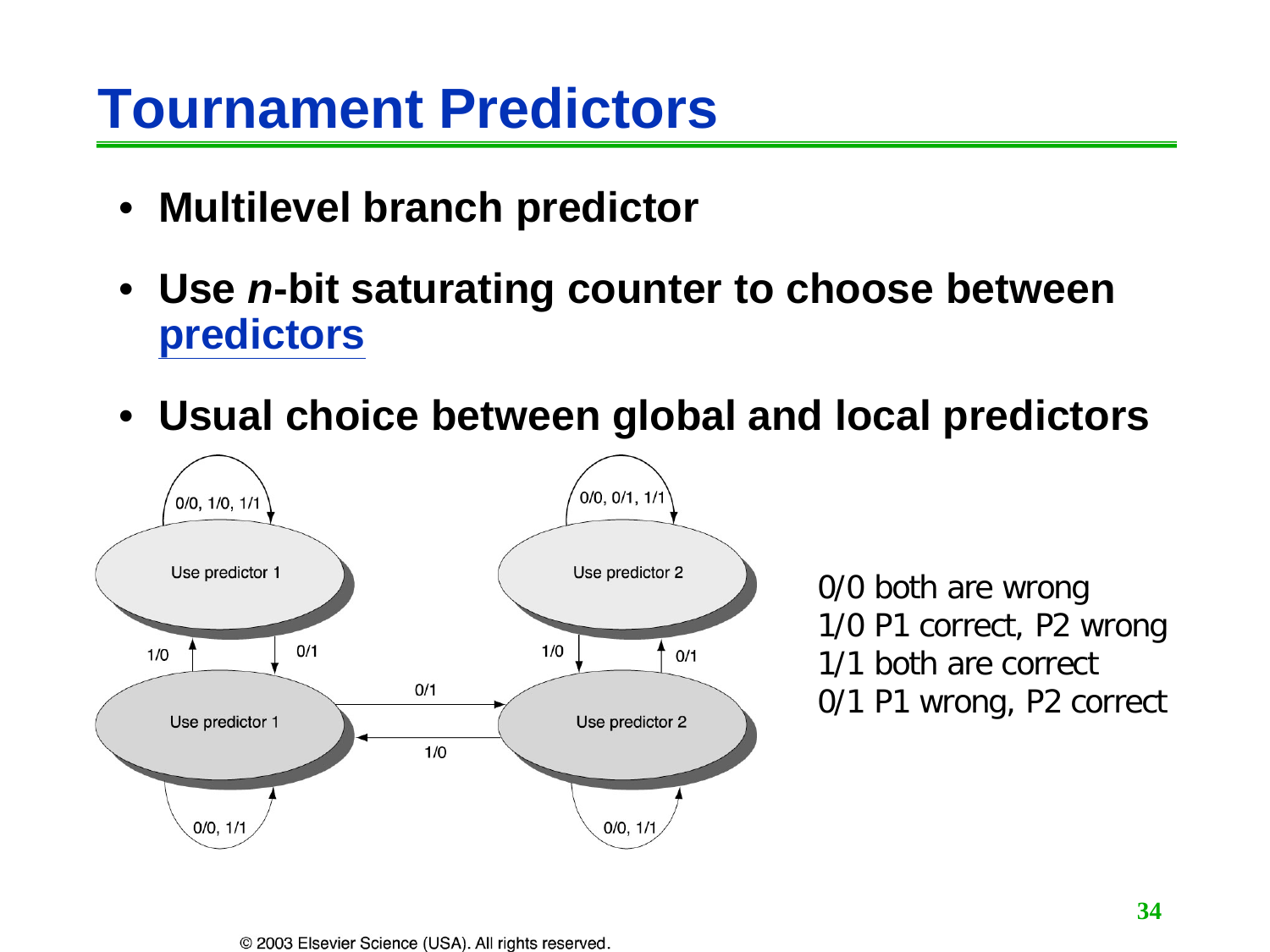#### **Tournament Predictors**

**Tournament predictor using, say, 4K 2-bit counters indexed by local branch address. Chooses between:**

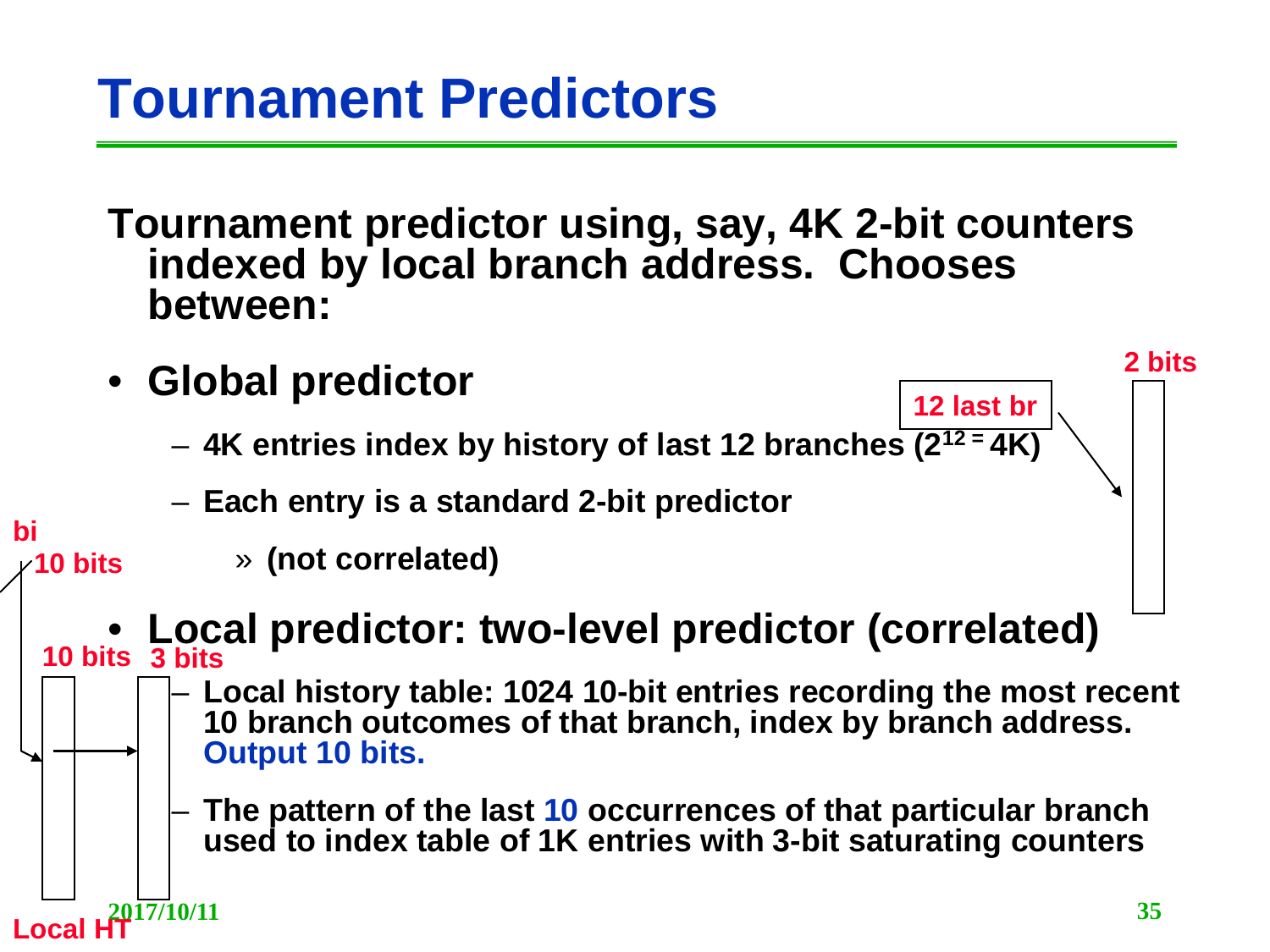## **Comparing Predictors**

- **Advantage of tournament predictor is ability to select the right predictor for a particular branch**
	- **Particularly crucial for integer benchmarks.**
	- **A typical tournament predictor will select the global predictor almost 40% of the time for the SPEC integer benchmarks and less than 15% of the time for the SPEC FP benchmarks**

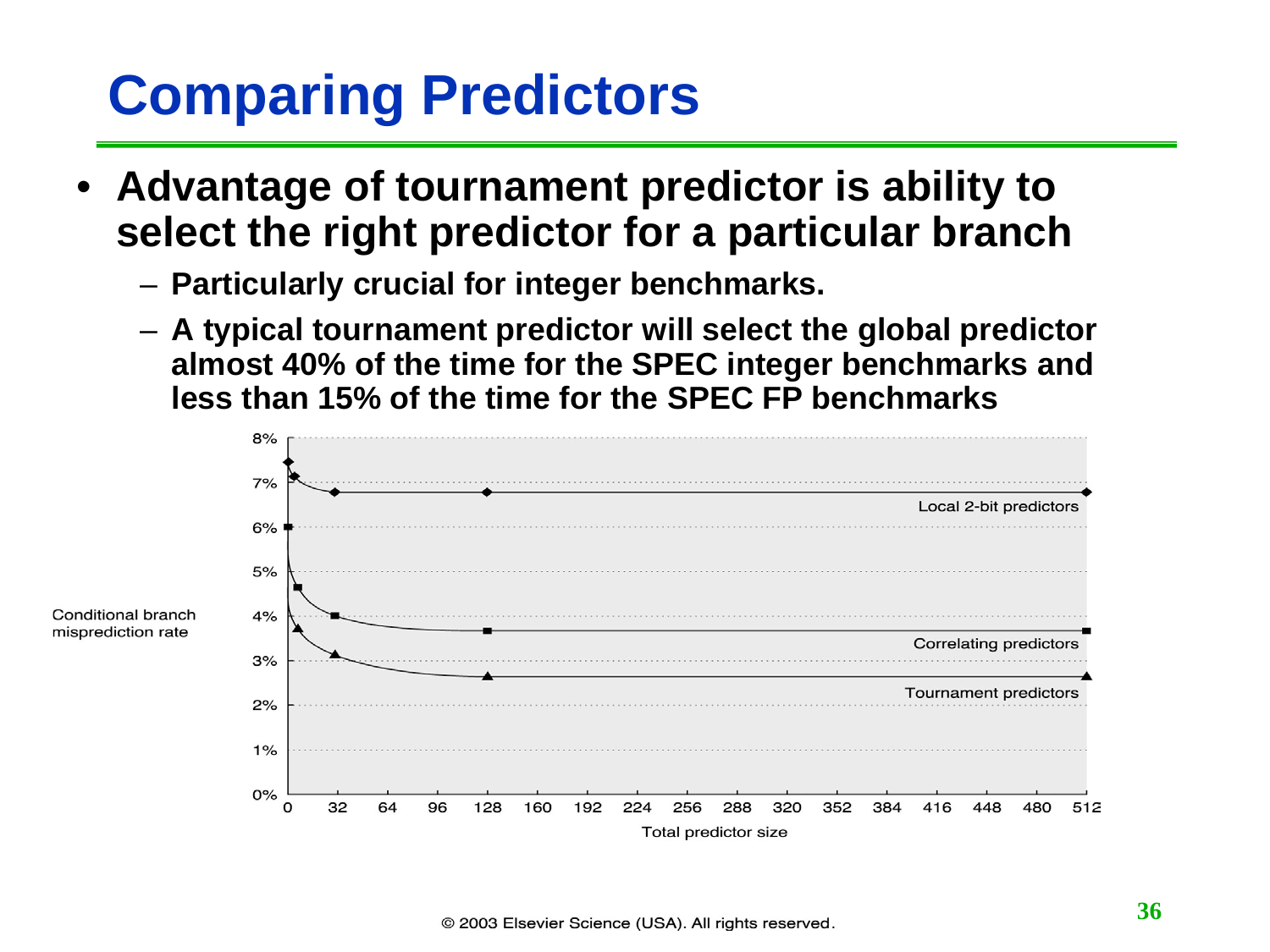### **Pentium 4 Misprediction Rate (per 1000 instructions, not per branch)**

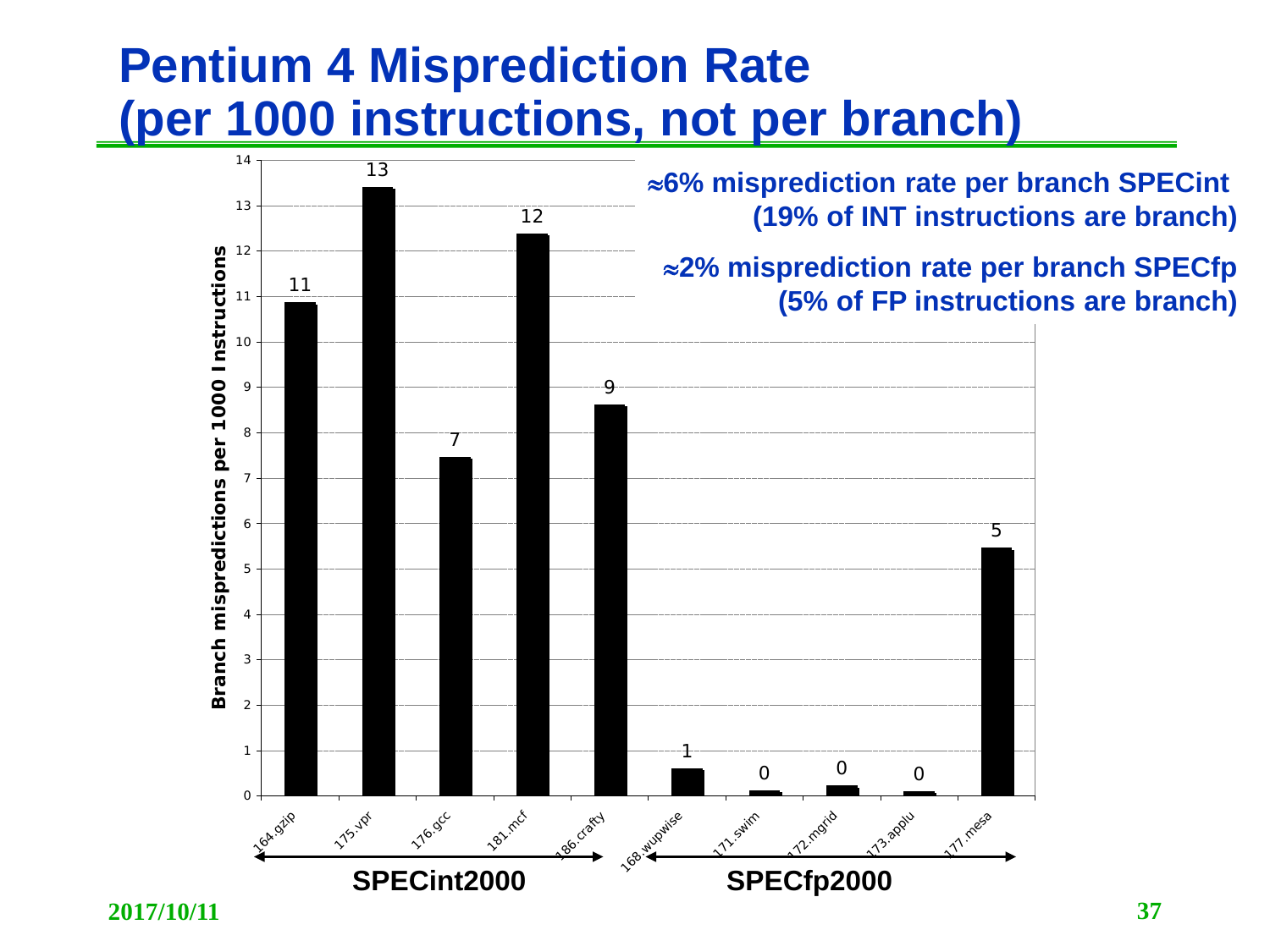### **Branch Target Buffers (BTB)**

- **Branch target calculation is costly and stalls the instruction fetch.**
- **BTB stores PCs the same way as caches**
- **The PC of a branch is sent to the BTB**
- **When a match is found the corresponding Predicted PC is returned**
- **If the branch was predicted taken, instruction fetch continues at the returned predicted PC**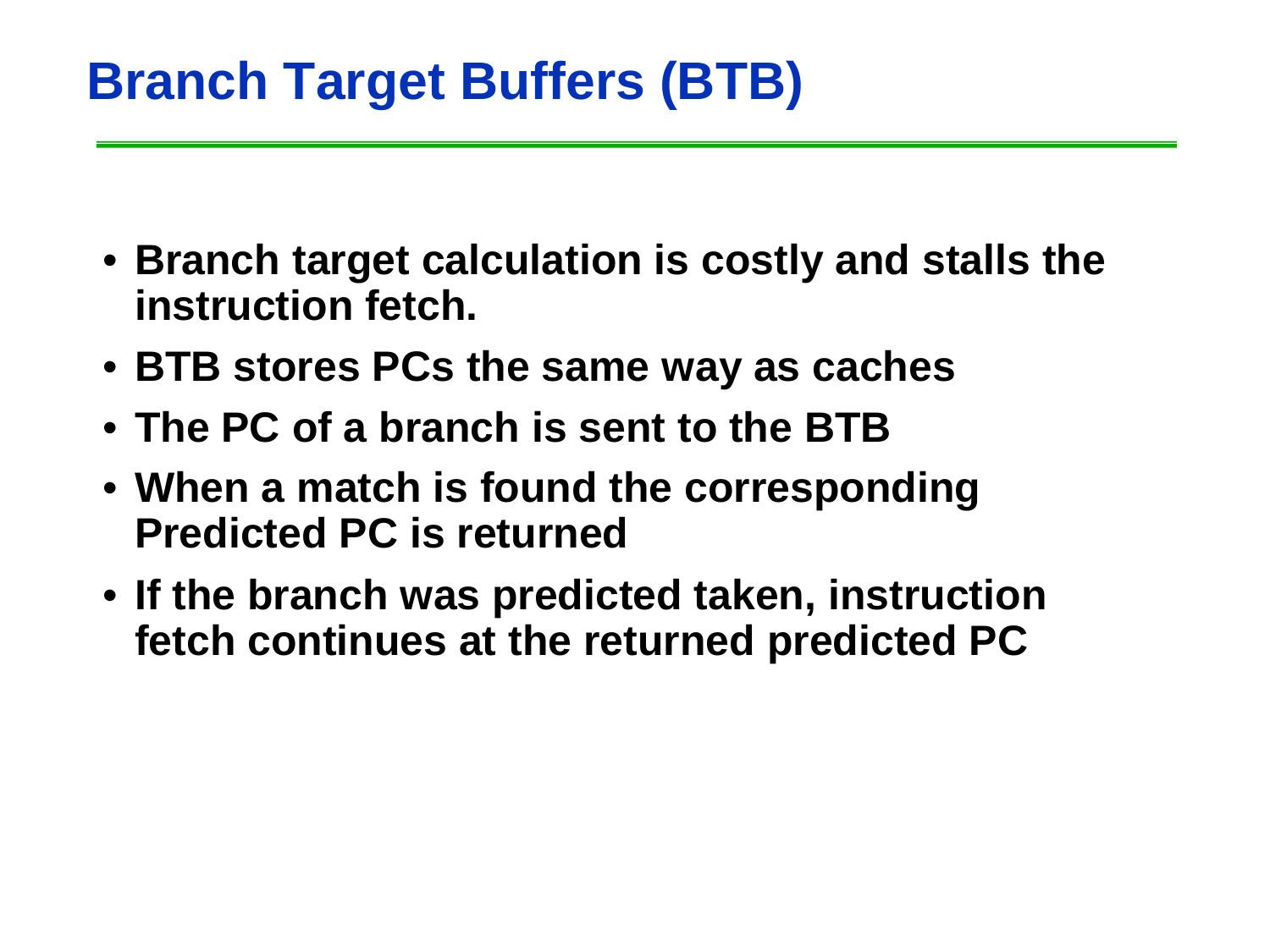

© 2003 Elsevier Science (USA). All rights reserved.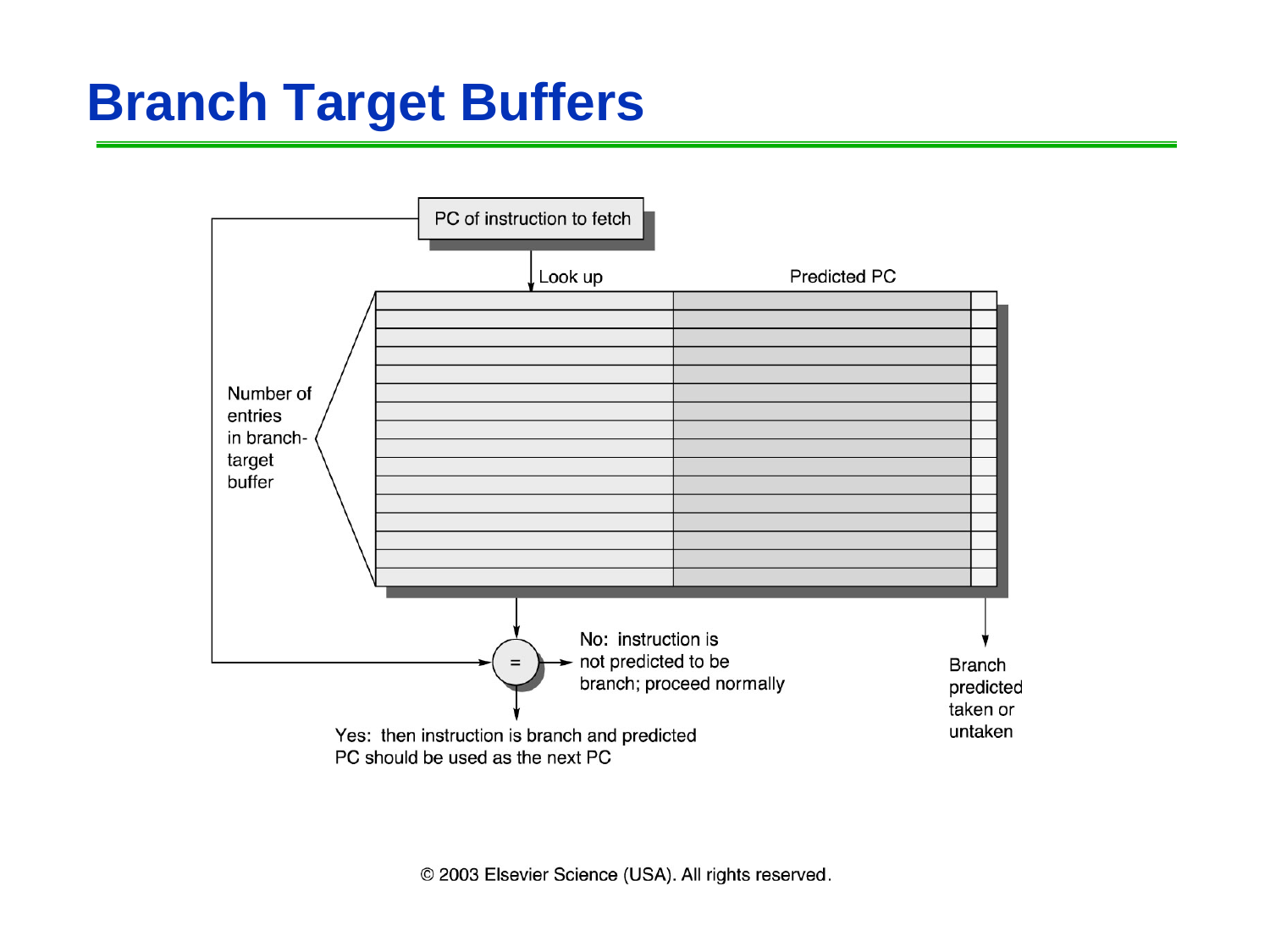# **Dynamic Branch Prediction Summary**

- **Prediction becoming important part of execution**
- **Branch History Table: 2 bits for loop accuracy**
- **Correlation: Recently executed branches correlated with next branch**
	- **Either different branches (GA)**
	- **Or different executions of same branches (PA), Per-Address**
- **Tournament predictors take insight to next level, by using multiple predictors** 
	- **usually one based on global information and one based on local information, and combining them with a selector**
	- **In 2006, tournament predictors using** ≈ **30K bits are in processors like the Power5 and Pentium 4**
- **Branch Target Buffer: include branch address & prediction**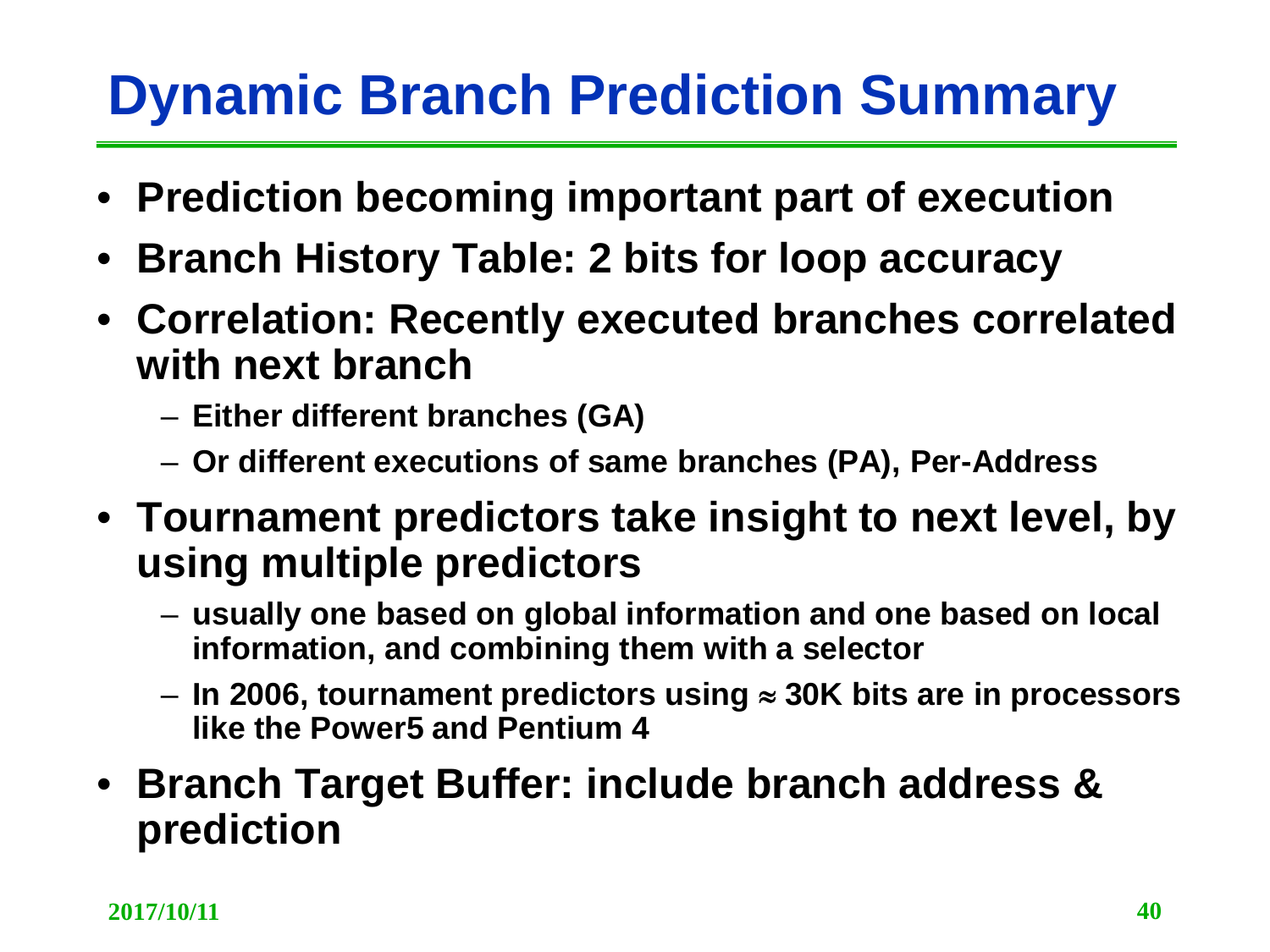# **Outline**

- **ILP**
- **Compiler techniques to increase ILP**
- **Loop Unrolling**
- **Static Branch Prediction**
- **Dynamic Branch Prediction**
- **Overcoming Data Hazards with Dynamic Scheduling**
- **(Start) Tomasulo Algorithm**
- **Conclusion**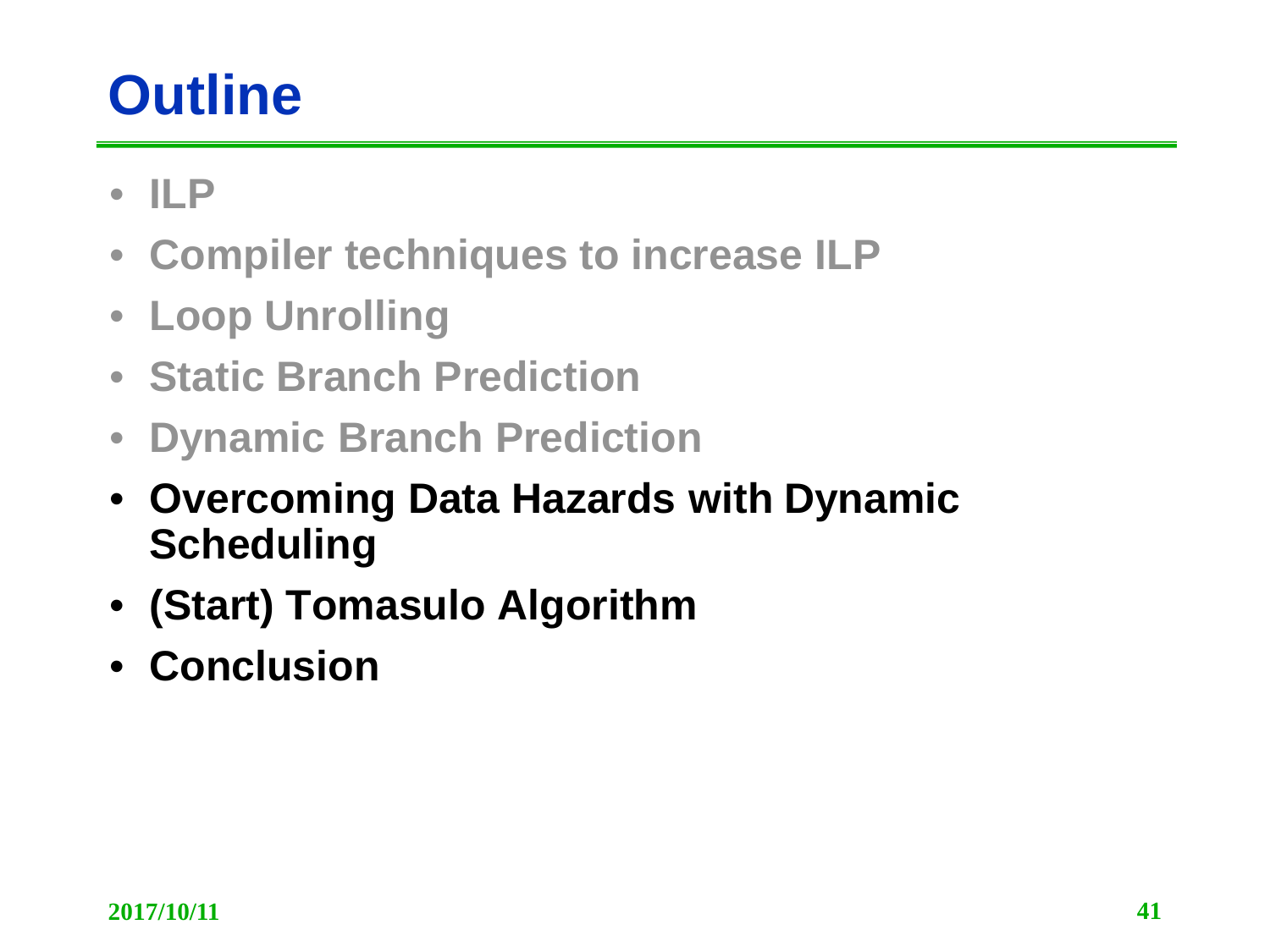# **Advantages of Dynamic Scheduling**

- **Dynamic scheduling - hardware rearranges the instruction execution to reduce stalls while maintaining data flow and exception behavior**
- **It handles cases when dependences unknown at compile time** 
	- **it allows the processor to tolerate unpredictable delays such as cache misses, by executing other code while waiting for the miss to resolve**
- **It allows code that compiled for one pipeline to run efficiently on a different pipeline**
- **It simplifies the compiler**
- **Hardware speculation, a technique with significant performance advantages, builds on dynamic scheduling (next lecture)**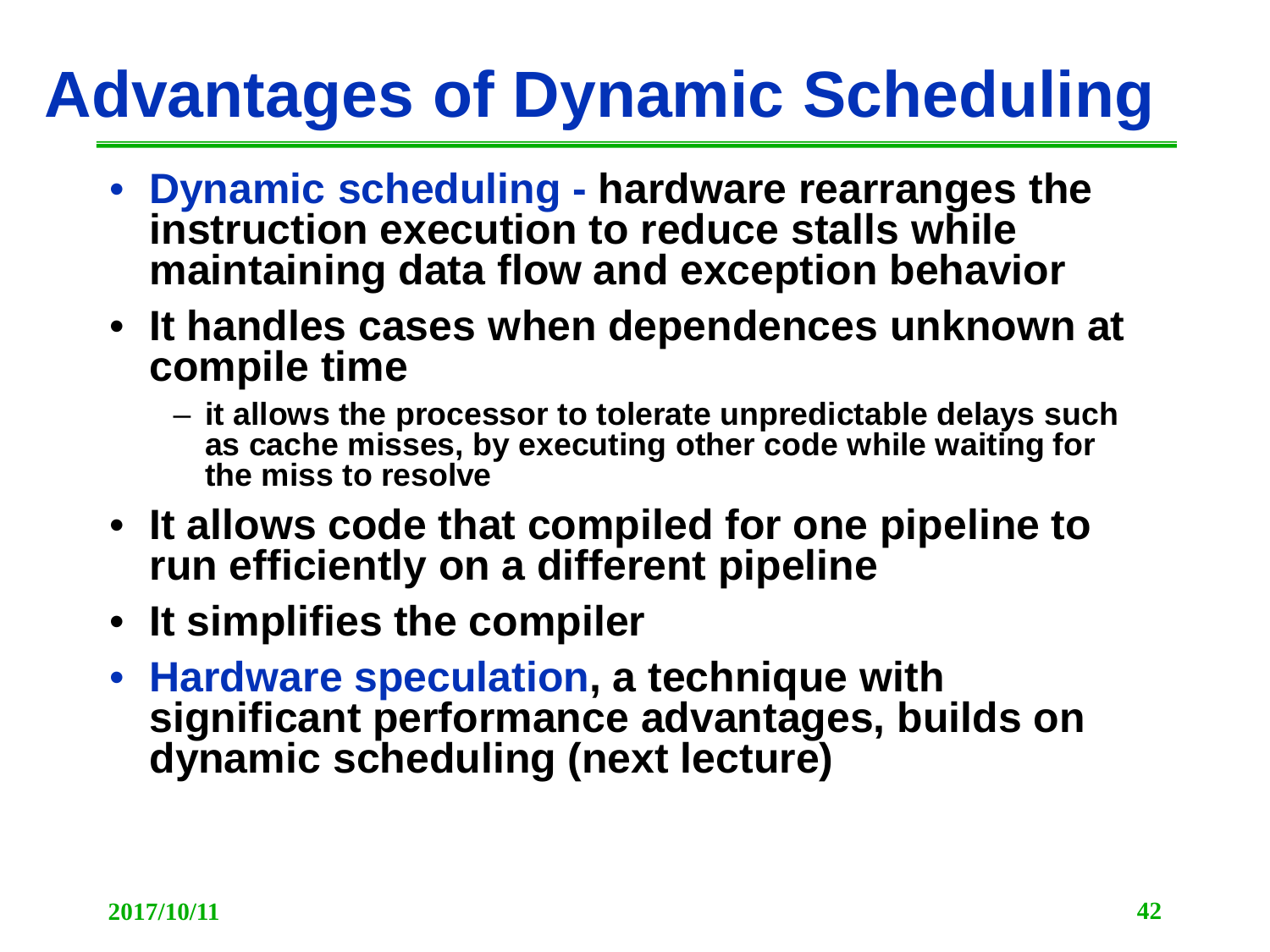### **HW Schemes: Instruction Parallelism**

- **Key idea: Allow instructions behind stall to proceed**
	- **DIVD F0,F2,F4 ADDD F10,F0,F8 SUBD F12,F8,F14**
- **Enables out-of-order execution and allows out-oforder completion (e.g., SUBD)**
	- **In a dynamically scheduled pipeline, all instructions still pass through issue stage in order (in-order issue)**
- **Will distinguish when an instruction** *begins execution* **and when it** *completes execution***; between 2 times, the instruction is** *in execution*
- **Note: Dynamic execution creates WAR and WAW hazards and makes exceptions harder**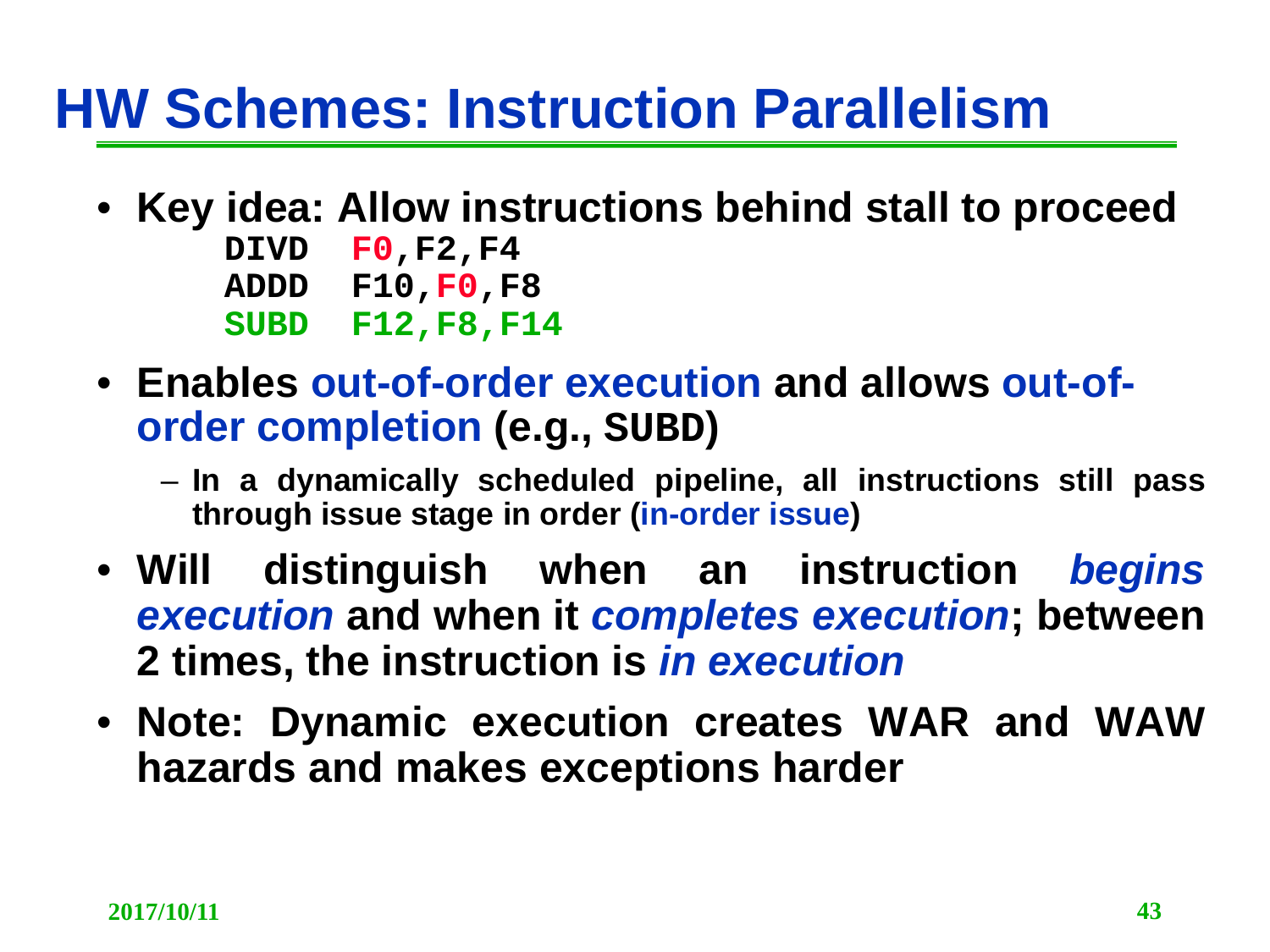# **Dynamic Scheduling Step 1**

- **Simple pipeline had 1 stage to check both structural and data hazards: Instruction Decode (ID), also called Instruction Issue**
- **Split the ID pipe stage of simple 5-stage pipeline into 2 stages:**
- *Issue—***Decode instructions, check for structural hazards**
- *Read operands—***Wait until no data hazards, then read operands**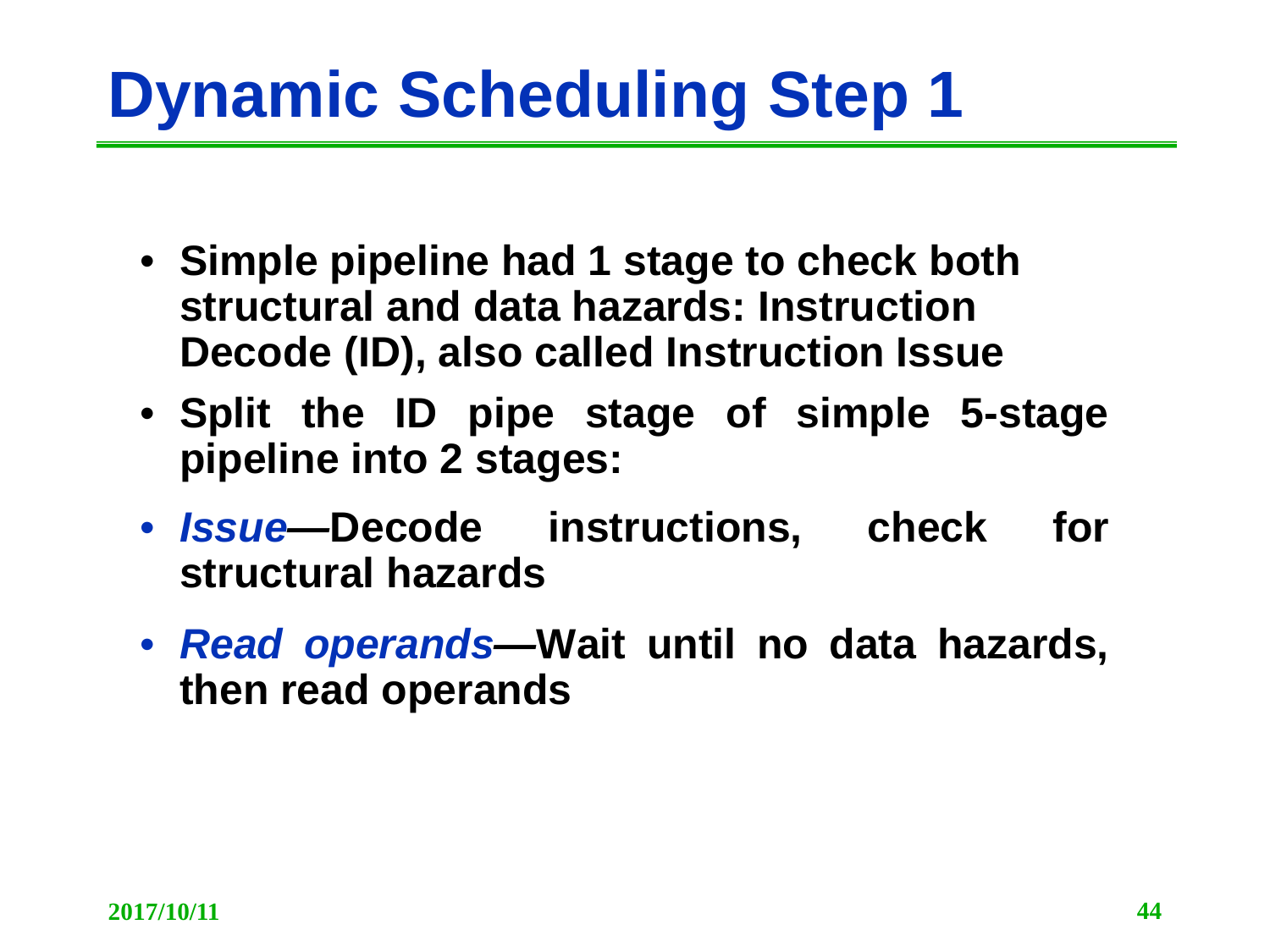# **A Dynamic Algorithm: Tomasulo's**

- **For IBM 360/91 (before caches!)**
	- ⇒ **Long memory latency**
- **Goal: High Performance without special compilers**
- **Small number of floating point registers (4 in 360) prevented interesting compiler scheduling of operations**
	- **This led Tomasulo to try to figure out how to get more effective registers — renaming in hardware!**
- **Why Study 1966 Computer?**
- **The descendants of this have flourished!**
	- **Alpha 21264, Pentium 4, AMD Opteron, Power 5, …**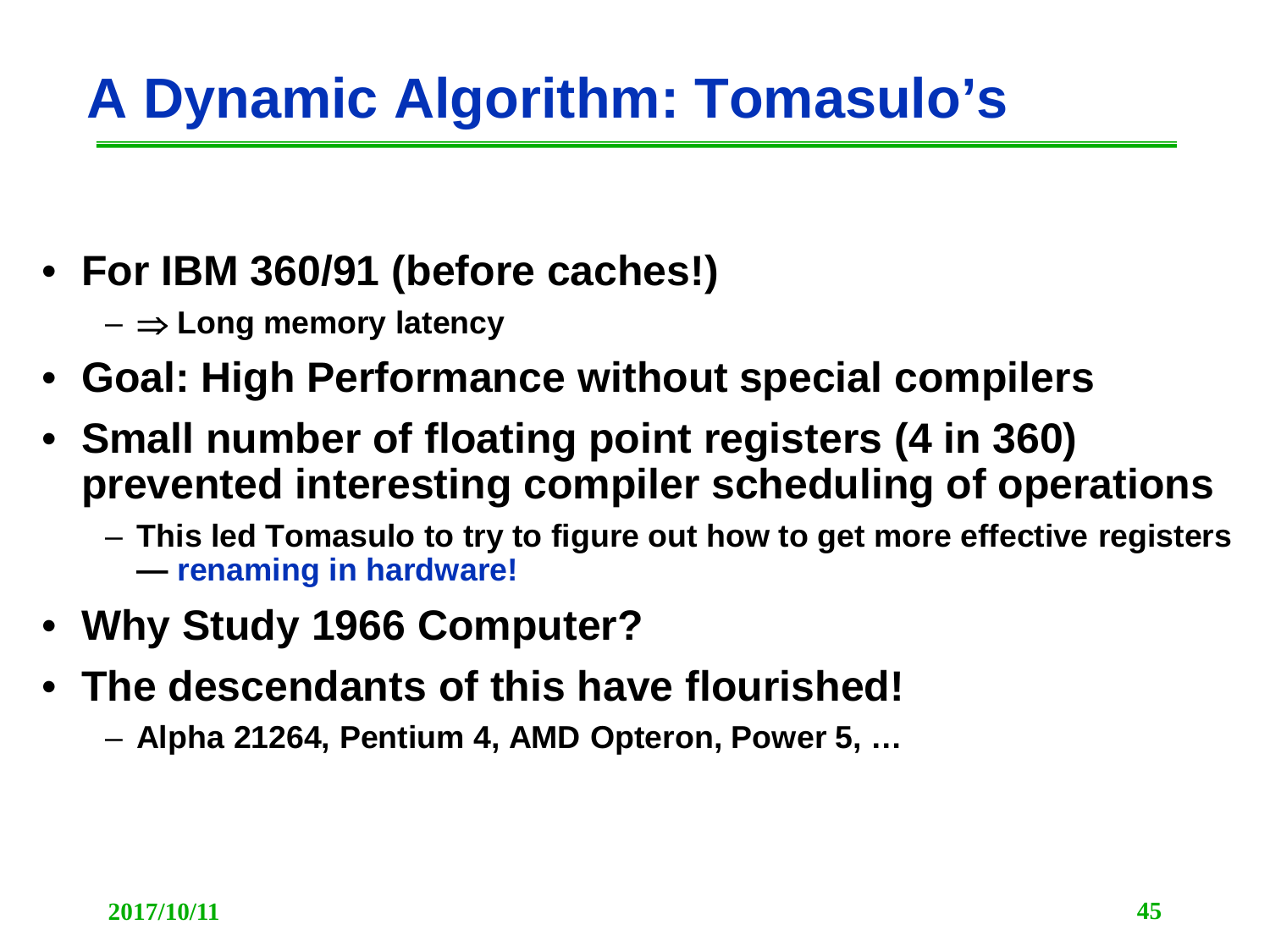# **Tomasulo Algorithm**

- **Control & buffers distributed with Function Units (FU)** – **FU buffers called "reservation stations"; have pending operands**
- **Registers in instructions replaced by values or pointers to reservation stations(RS); called register renaming ;** 
	- **Renaming avoids WAR, WAW hazards**
	- **More reservation stations than registers, so can do optimizations compilers can't**
- **Results to FU from RS, not through registers, over Common Data Bus that broadcasts results to all FUs**
	- **Avoids RAW hazards by executing an instruction only when its operands are available**
- **Load and Stores treated as FUs with RSs as well**
- **Integer instructions can go past branches (predict taken), allowing FP ops beyond basic block in FP queue**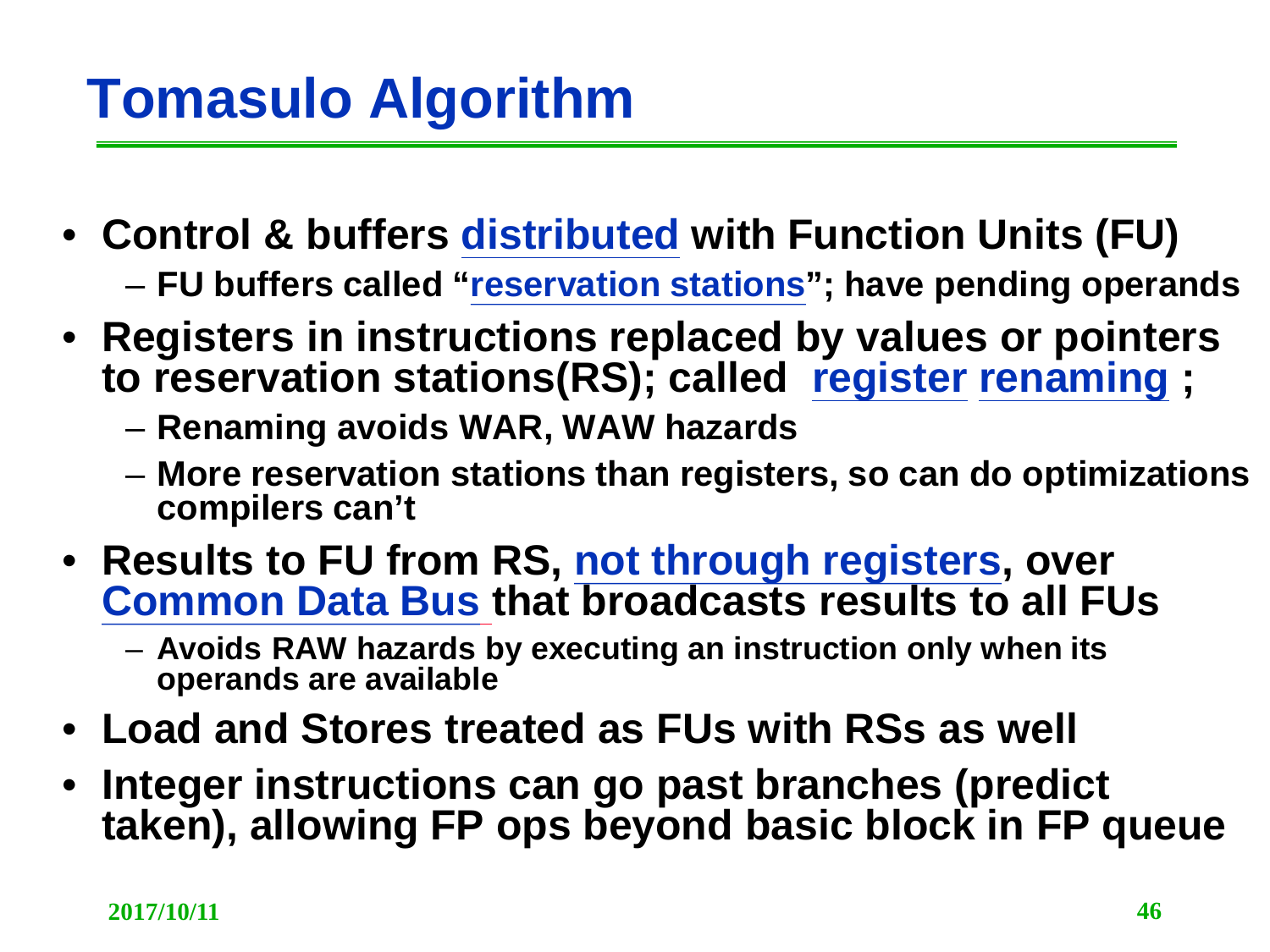### **Tomasulo Organization**



**Common Data Bus (CDB)**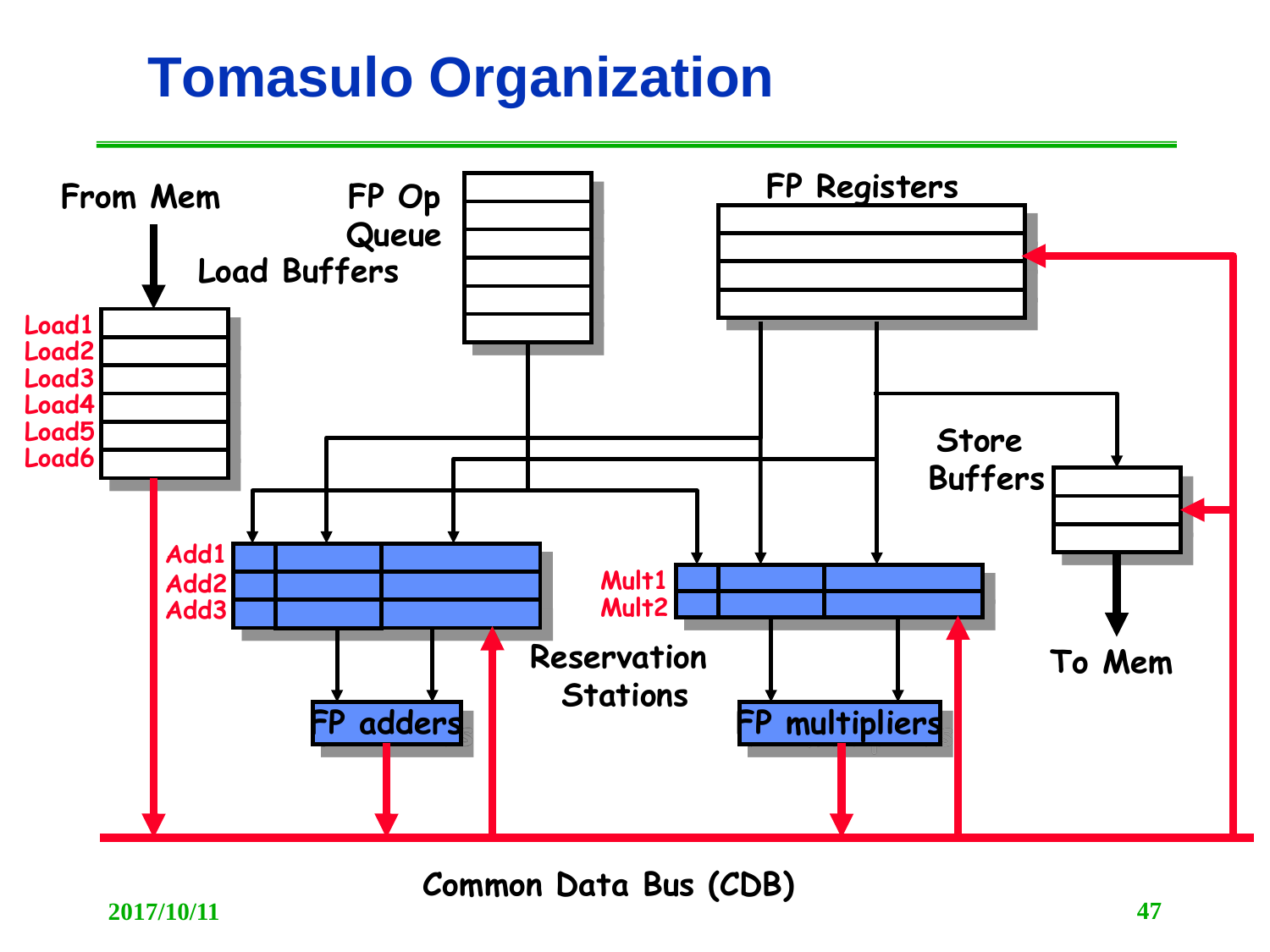### **Reservation Station Components**

### **Op: Operation to perform in the unit (e.g., + or –)**

#### **Vj, Vk: Value of Source operands**

– **Store buffers has V field, result to be stored**

#### **Qj, Qk: Reservation stations producing source registers (value to be written)**

- **Note: Qj,Qk=0 => ready**
- **Store buffers only have Qj for RS producing result**
- **Busy: Indicates reservation station or FU is busy**

**Register result status—Indicates which functional unit will write each register, if one exists. Blank when no pending instructions that will write that register.**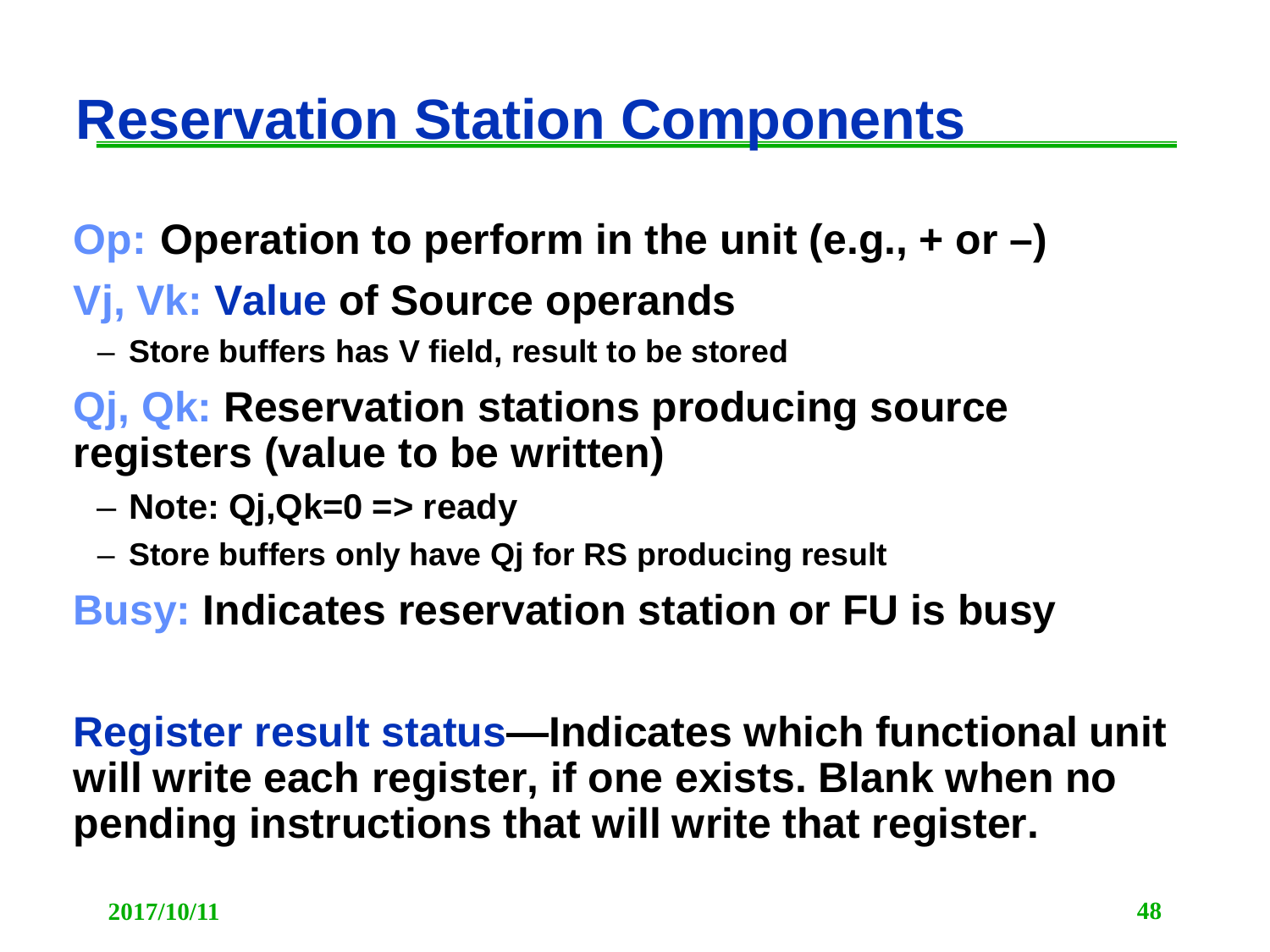# **Three Stages of Tomasulo Algorithm**

#### **1. Issue—get instruction from FP Op Queue**

**If reservation station free (no structural hazard), control issues instr & sends operands (renames registers).**

#### **2. Execute—operate on operands (EX)**

**When both operands ready then execute; if not ready, watch Common Data Bus for result**

#### **3. Write result—finish execution (WB)**

**Write on Common Data Bus to all awaiting units; mark reservation station available**

#### • **Normal data bus: data + destination ("go to" bus)**

- **Common data bus: data + source ("come from" bus)**
	- **64 bits of data + 4 bits of Functional Unit source address**
	- **Write if matches expected Functional Unit (produces result)**
	- **Does the broadcast**
- **Example speed: 3 clocks for Fl .pt. +,-; 11 for \* ; 41 clks for /**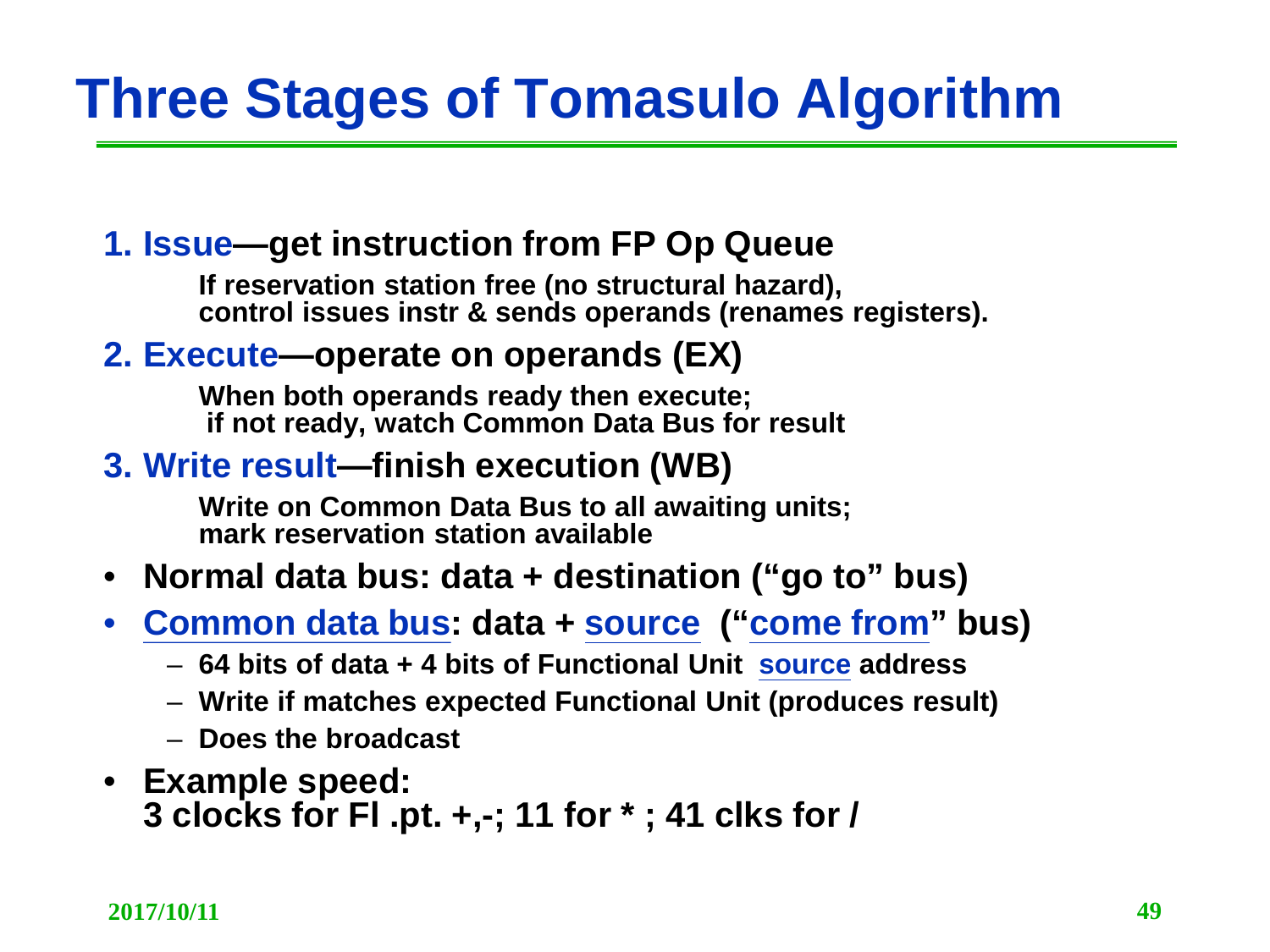# *Enstruction SHMASUIO* **Example**

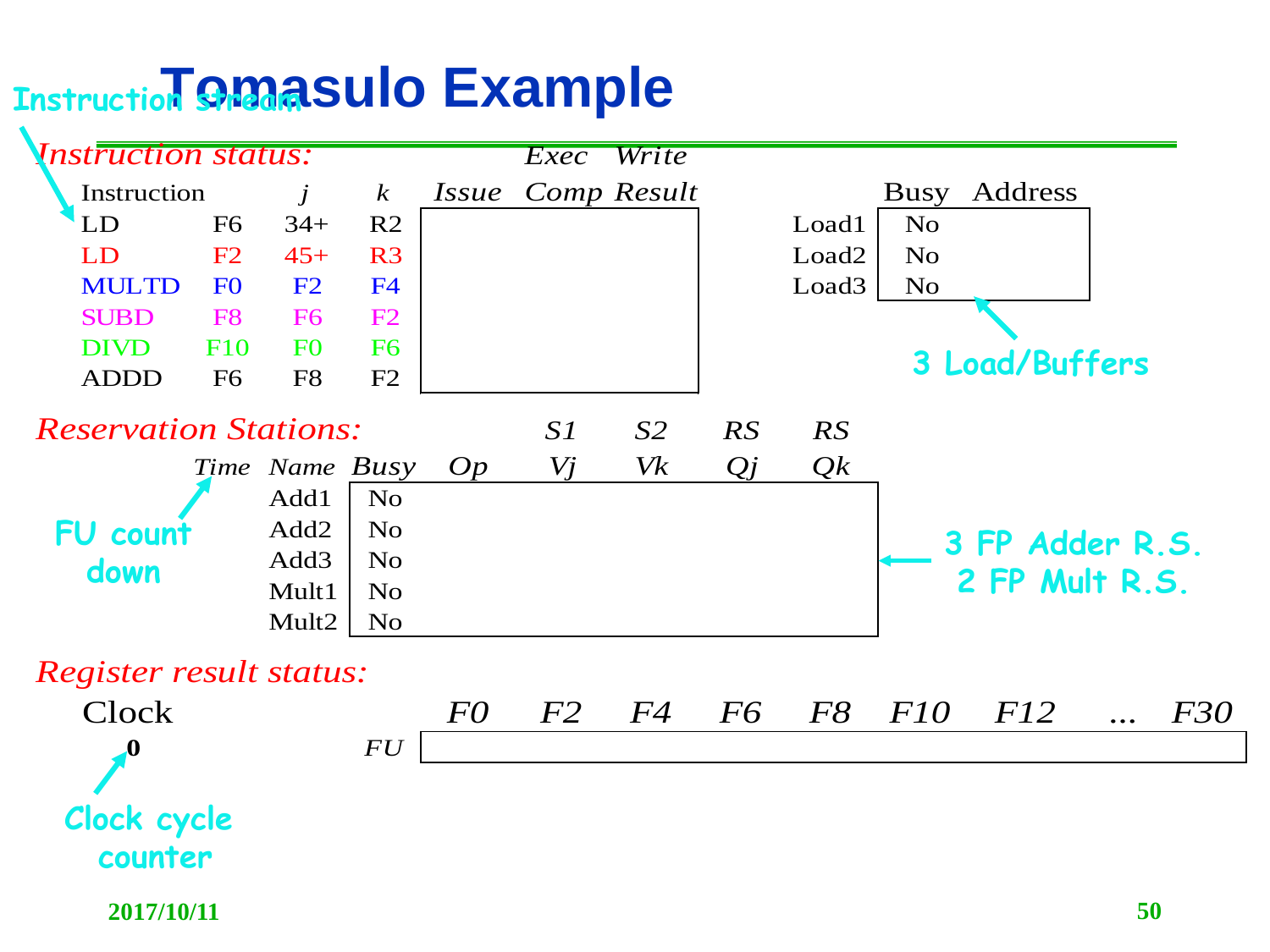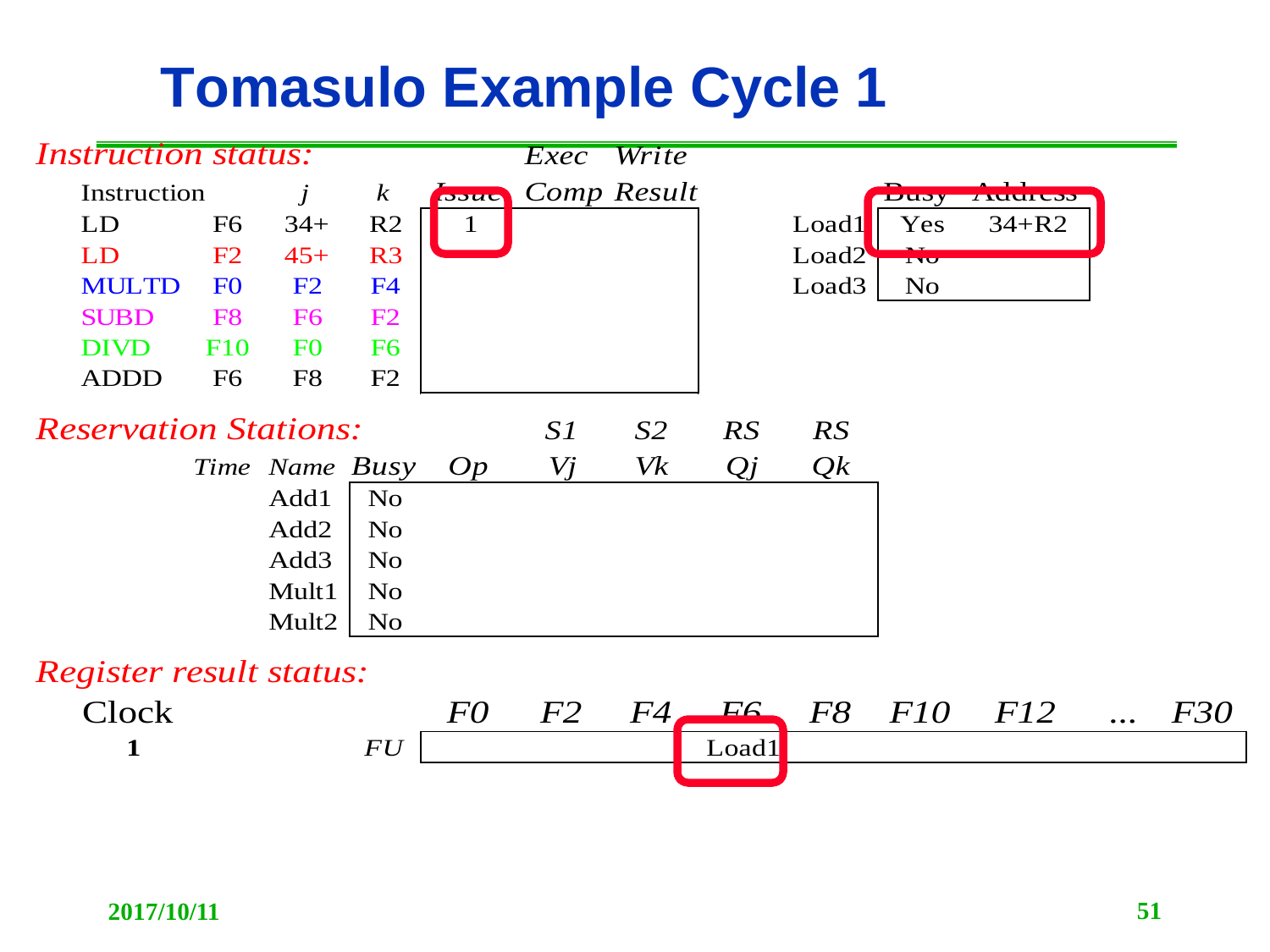

#### **Note: Can have multiple loads outstanding**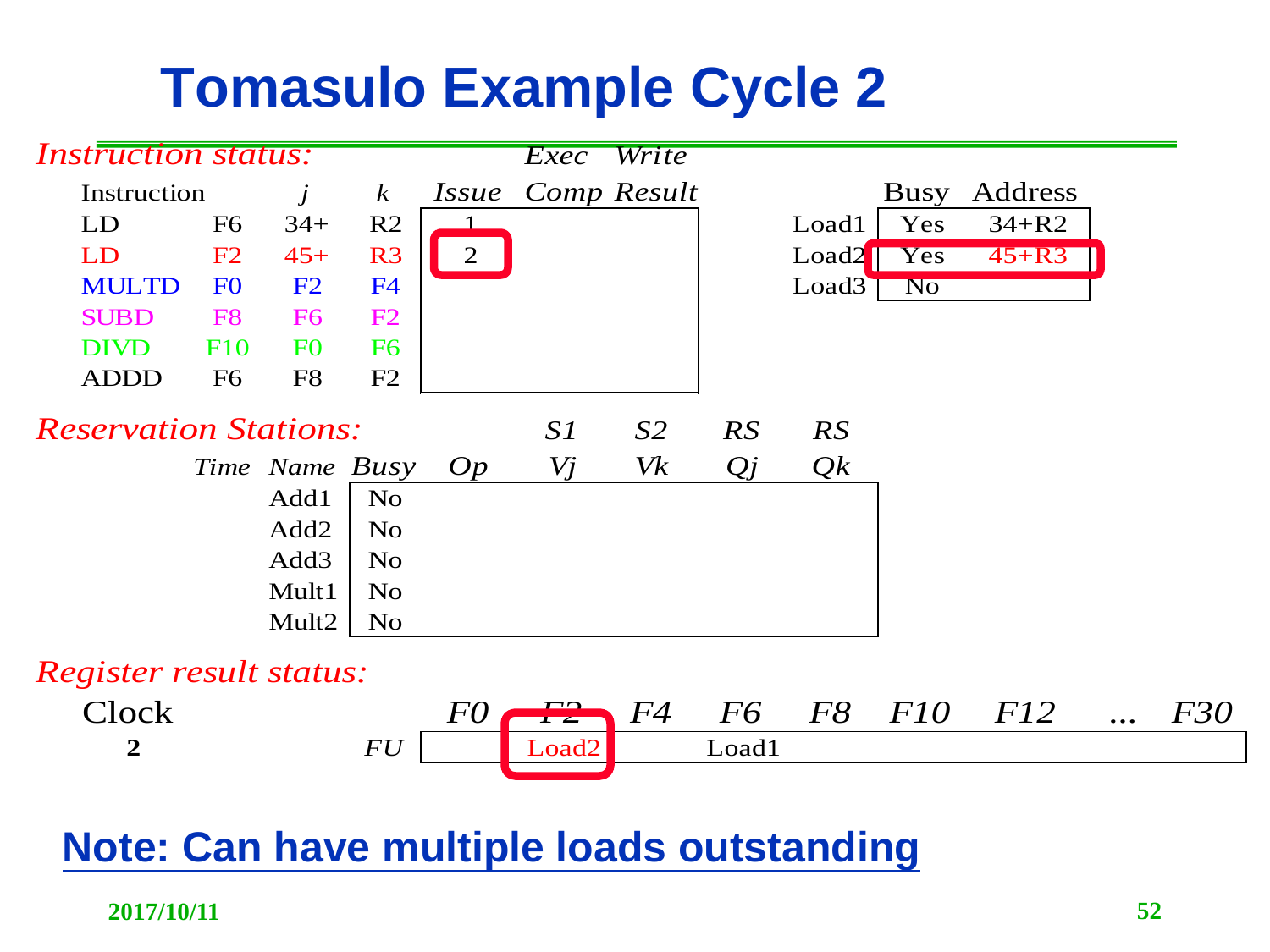

- **Note: registers names are removed ("renamed") in Reservation Stations; MULT issued**
- **2017/10/11 53** • **Load1 completing; what is waiting for Load1?**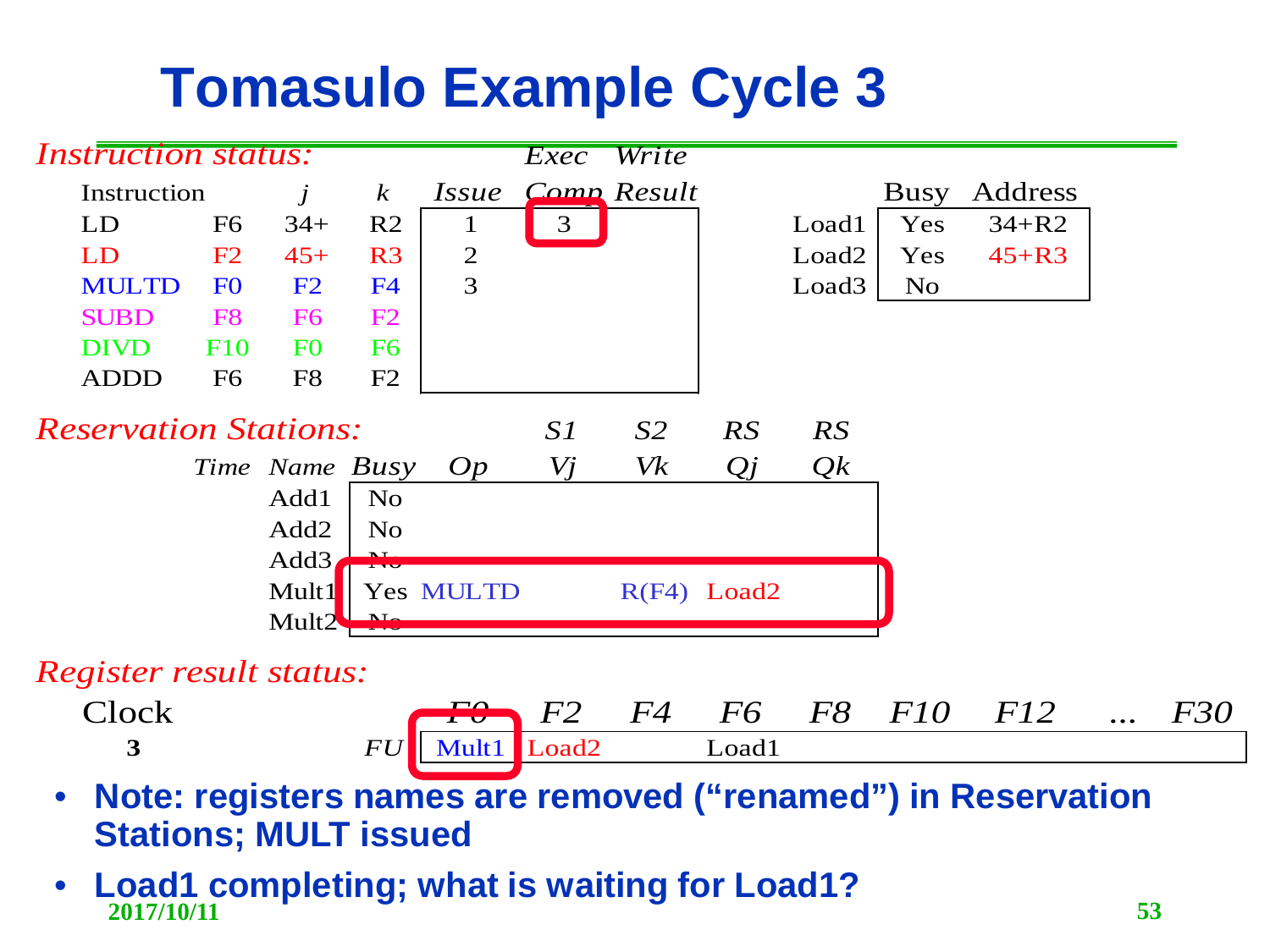

#### • **Load2 completing; what is waiting for Load2?**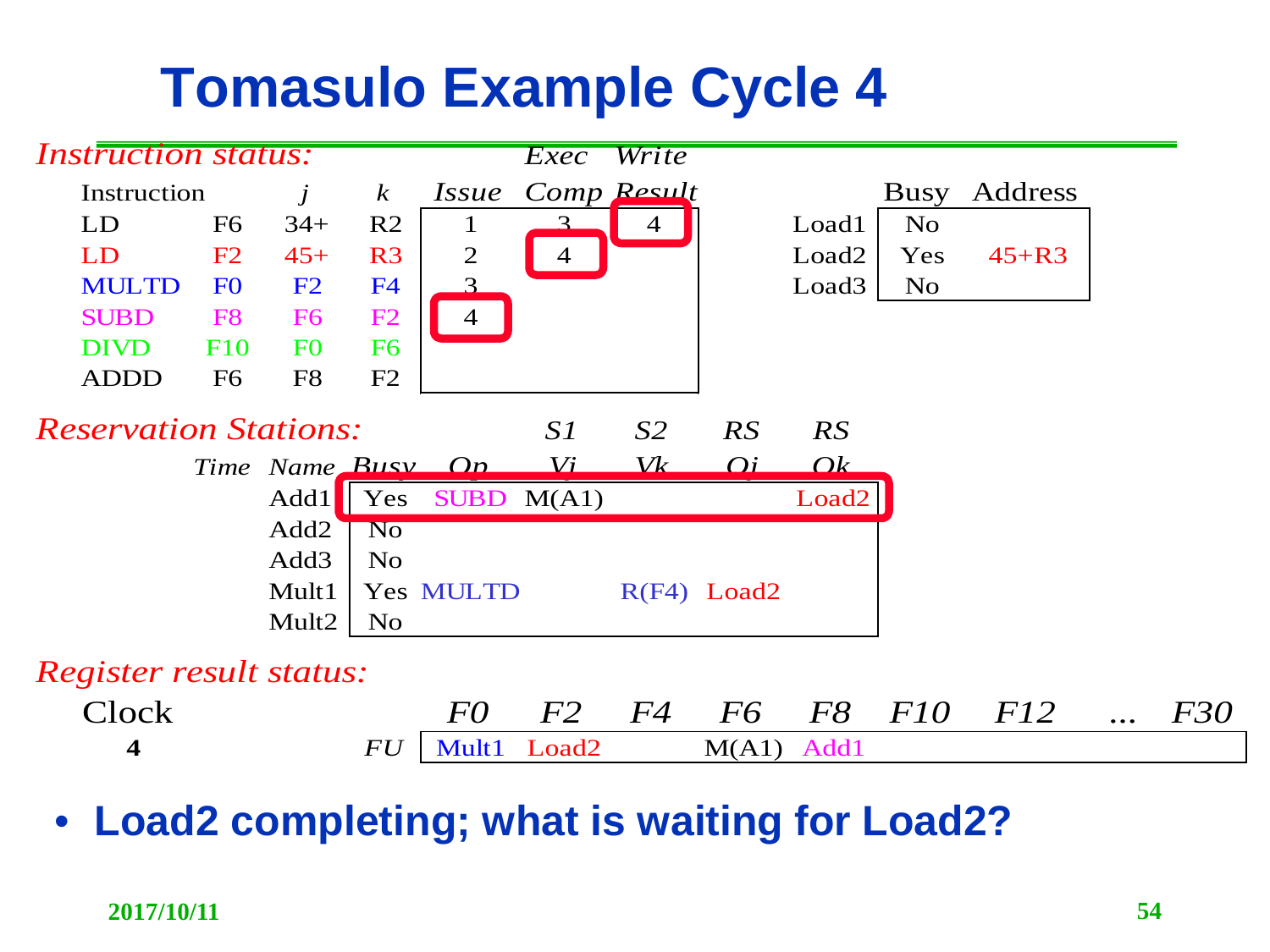

• **Timer starts down for Add1, Mult1**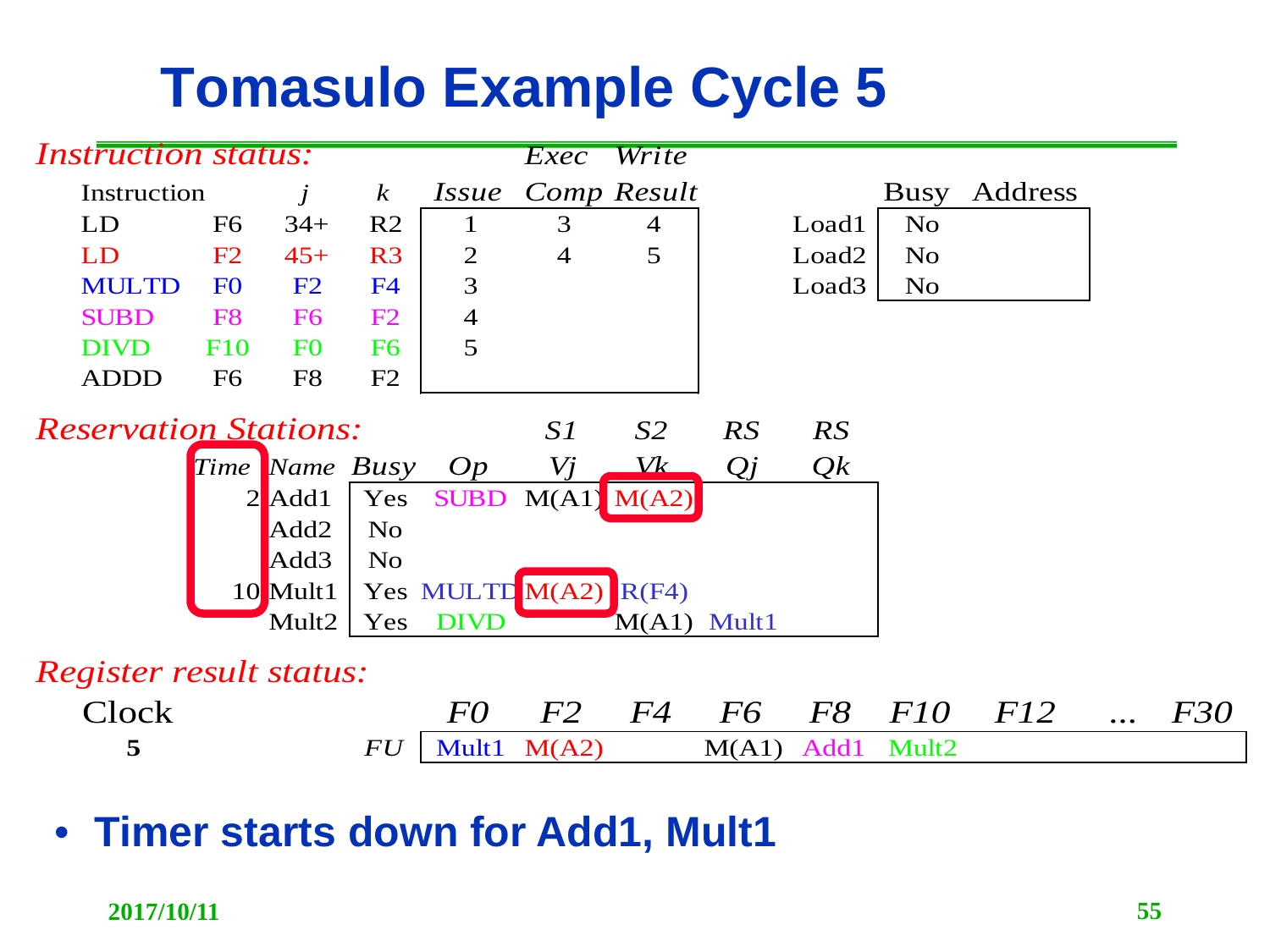

#### • **Issue ADDD here despite name dependency on F6?**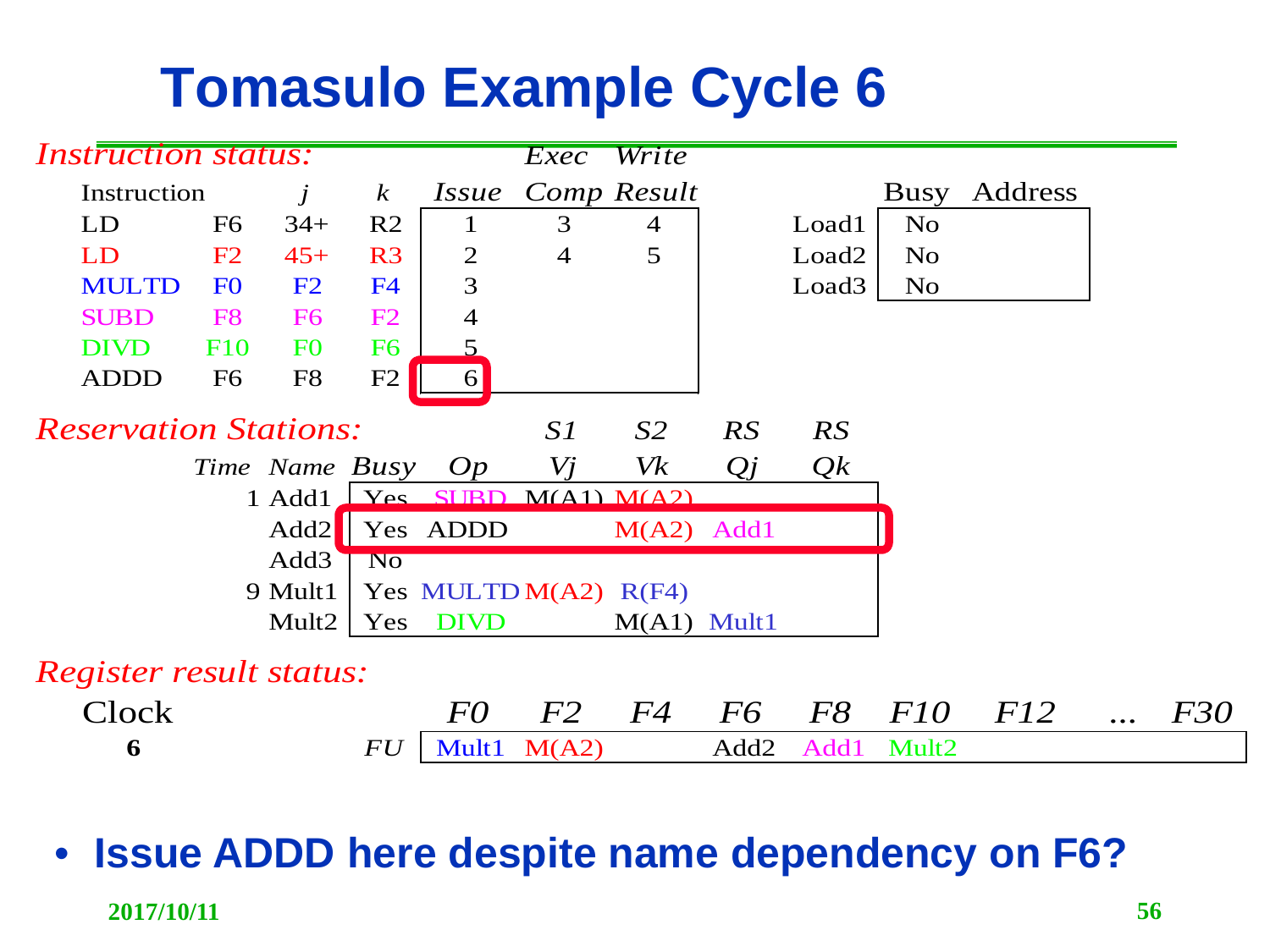

### • **Add1 (SUBD) completing; what is waiting for it?**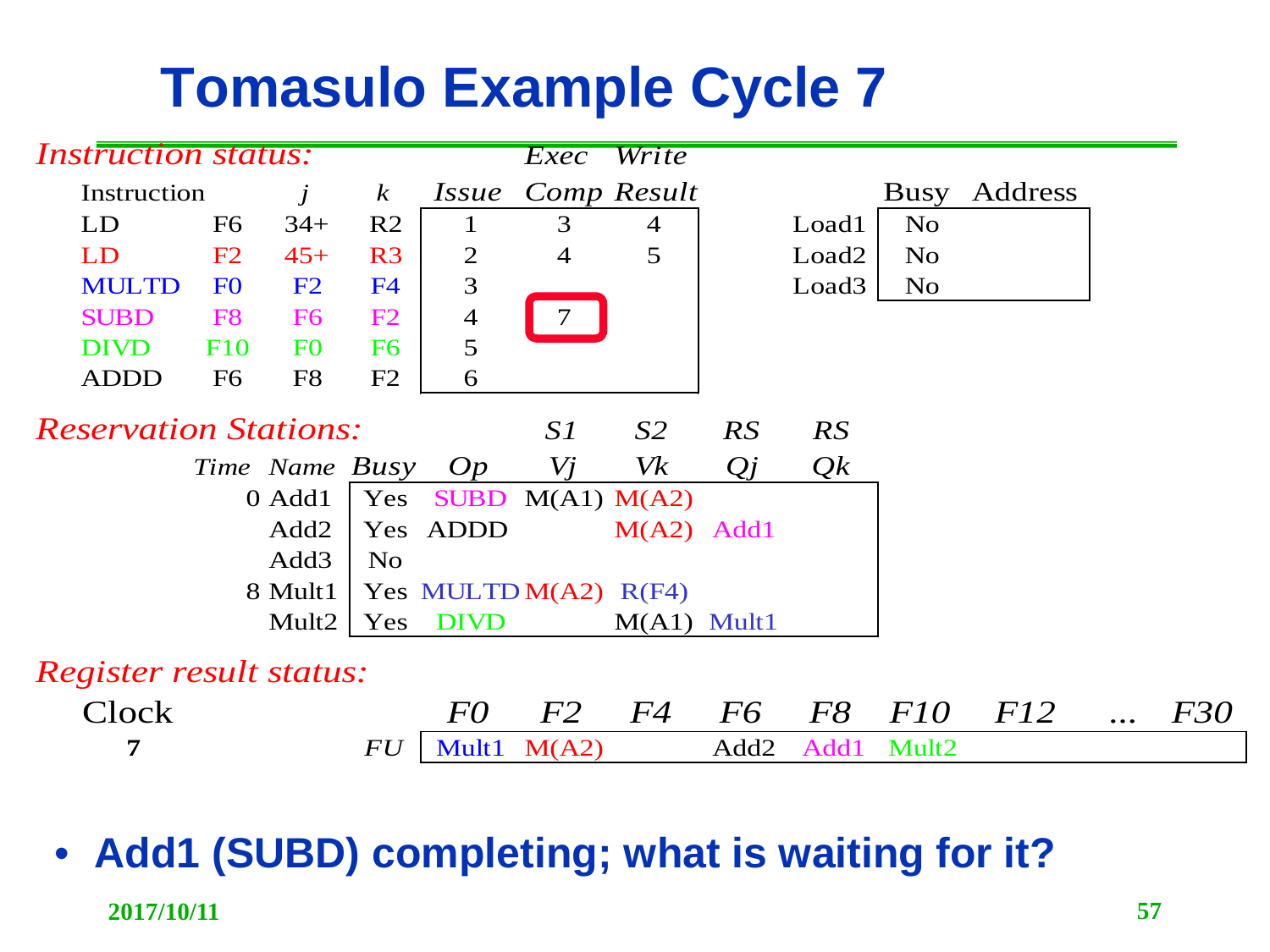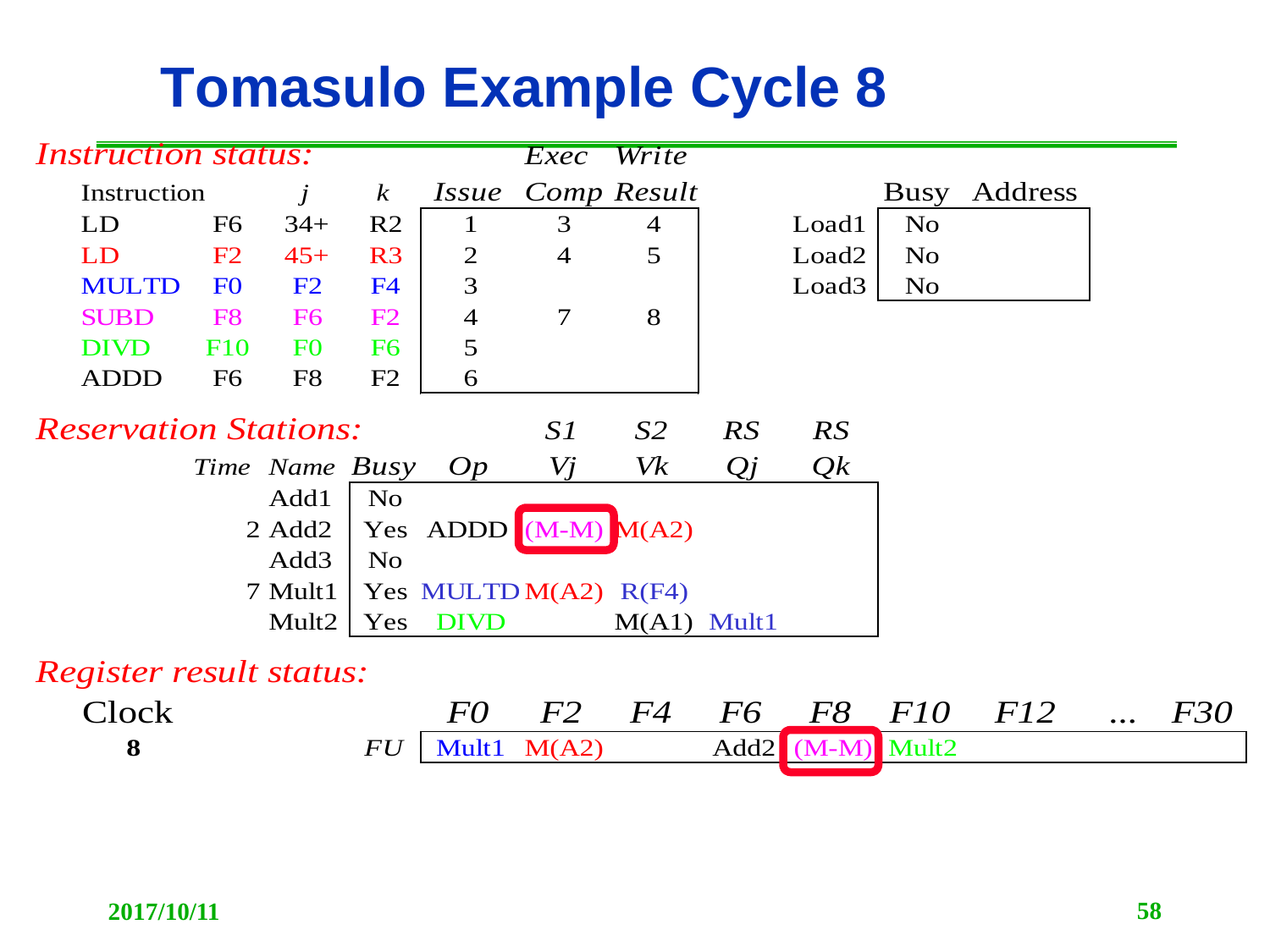| <i><b>Instruction status:</b></i> |                | Exec              | Write            |                |                         |                |                  |                   |                |            |           |     |
|-----------------------------------|----------------|-------------------|------------------|----------------|-------------------------|----------------|------------------|-------------------|----------------|------------|-----------|-----|
| Instruction                       |                |                   | $\boldsymbol{k}$ | <i>Issue</i>   |                         | Comp Result    |                  |                   | Busy           | Address    |           |     |
| LD                                | F <sub>6</sub> | $34+$             | R <sub>2</sub>   | 1              | 3                       | $\overline{4}$ |                  | Load1             | N <sub>o</sub> |            |           |     |
| LD                                | F2             | $45+$             | R <sub>3</sub>   | 2              | $\overline{4}$          | 5              |                  | Load <sub>2</sub> | N <sub>o</sub> |            |           |     |
| <b>MULTD</b>                      | F <sub>0</sub> | F2                | F <sub>4</sub>   | 3              |                         |                |                  | Load3             | <b>No</b>      |            |           |     |
| <b>SUBD</b>                       | F <sub>8</sub> | F <sub>6</sub>    | F2               | $\overline{4}$ | 7                       | 8              |                  |                   |                |            |           |     |
| <b>DIVD</b>                       | <b>F10</b>     | F <sub>0</sub>    | F <sub>6</sub>   | 5              |                         |                |                  |                   |                |            |           |     |
| <b>ADDD</b>                       | F <sub>6</sub> | F8                | F2               | 6              |                         |                |                  |                   |                |            |           |     |
| <b>Reservation Stations:</b>      |                | SI                | S <sub>2</sub>   | RS             | RS                      |                |                  |                   |                |            |           |     |
|                                   |                | Time Name Busy    |                  | Op             | Vj                      | Vk             | Qj               | Qk                |                |            |           |     |
|                                   |                | Add1              | N <sub>o</sub>   |                |                         |                |                  |                   |                |            |           |     |
|                                   |                | 1 Add2            |                  |                | Yes ADDD $(M-M) M(A2)$  |                |                  |                   |                |            |           |     |
|                                   |                | Add <sub>3</sub>  | <b>No</b>        |                |                         |                |                  |                   |                |            |           |     |
|                                   |                | 6 Mult1           |                  |                | Yes MULTD $M(A2)$ R(F4) |                |                  |                   |                |            |           |     |
|                                   |                | Mult <sub>2</sub> | Yes              | <b>DIVD</b>    |                         | $M(A1)$ Mult1  |                  |                   |                |            |           |     |
| <i>Register result status:</i>    |                |                   |                  |                |                         |                |                  |                   |                |            |           |     |
| Clock                             |                |                   |                  | $F0 \$         | F2                      | F4             | F6               | F8                | F10            | <i>F12</i> | $\ddotsc$ | F30 |
| 9                                 |                |                   | FU               | Mult1          | M(A2)                   |                | Add <sub>2</sub> | $(M-M)$ Mult2     |                |            |           |     |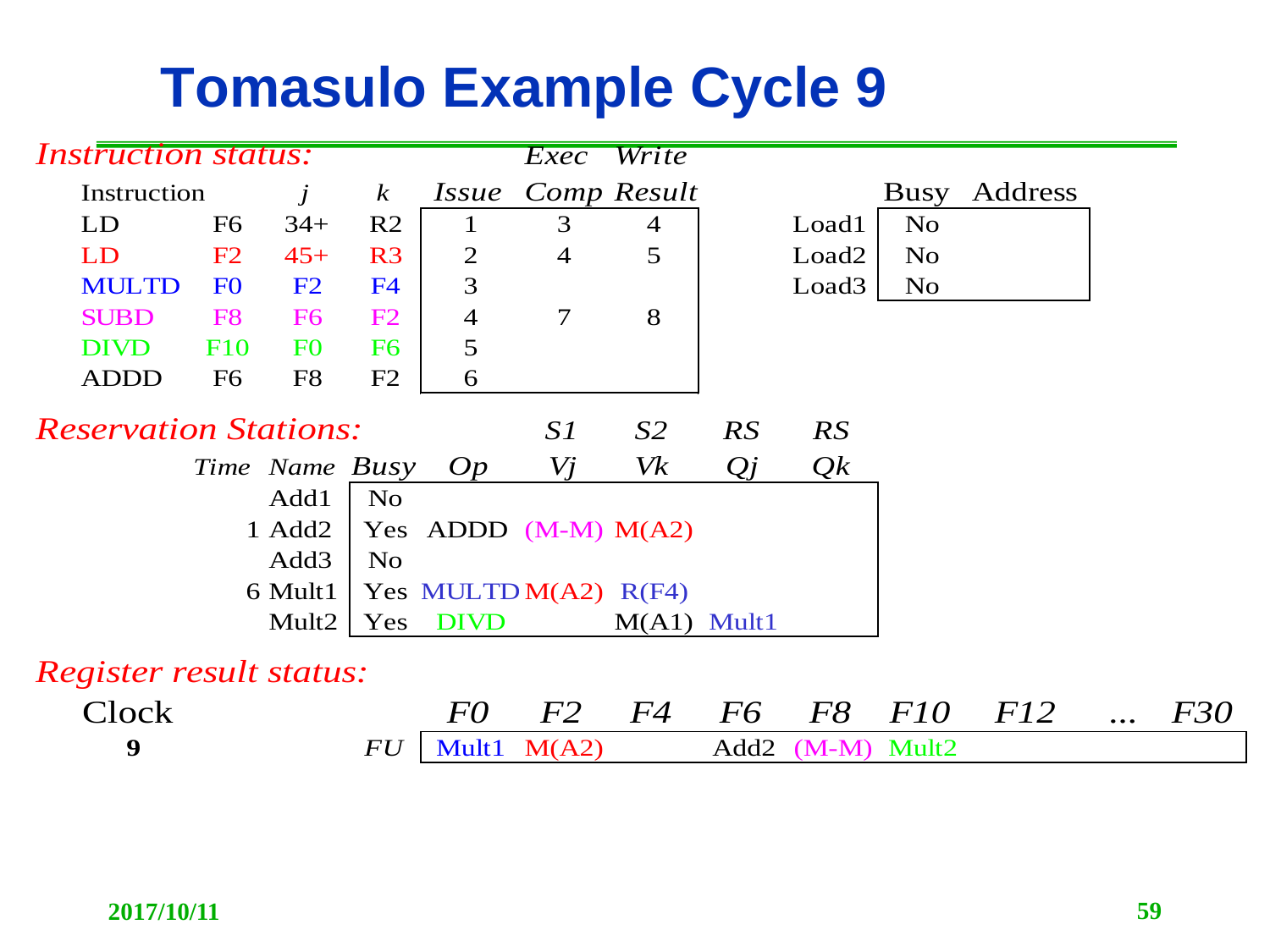

#### **2017/10/11 60** • **Add2 (ADDD) completing; what is waiting for it?**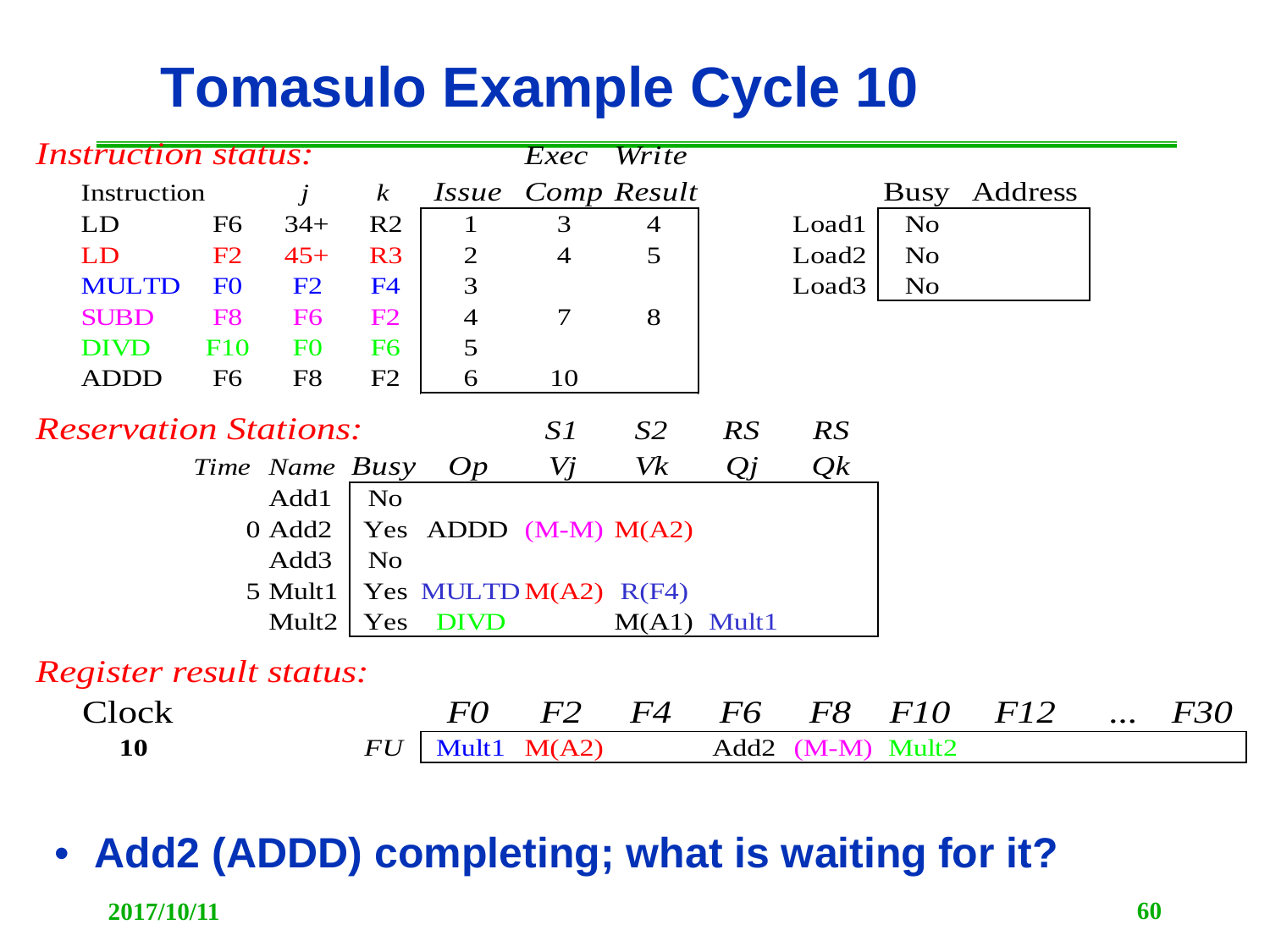

- **Write result of ADDD here?**
- **2017/10/11 61** • **All quick instructions complete in this cycle!**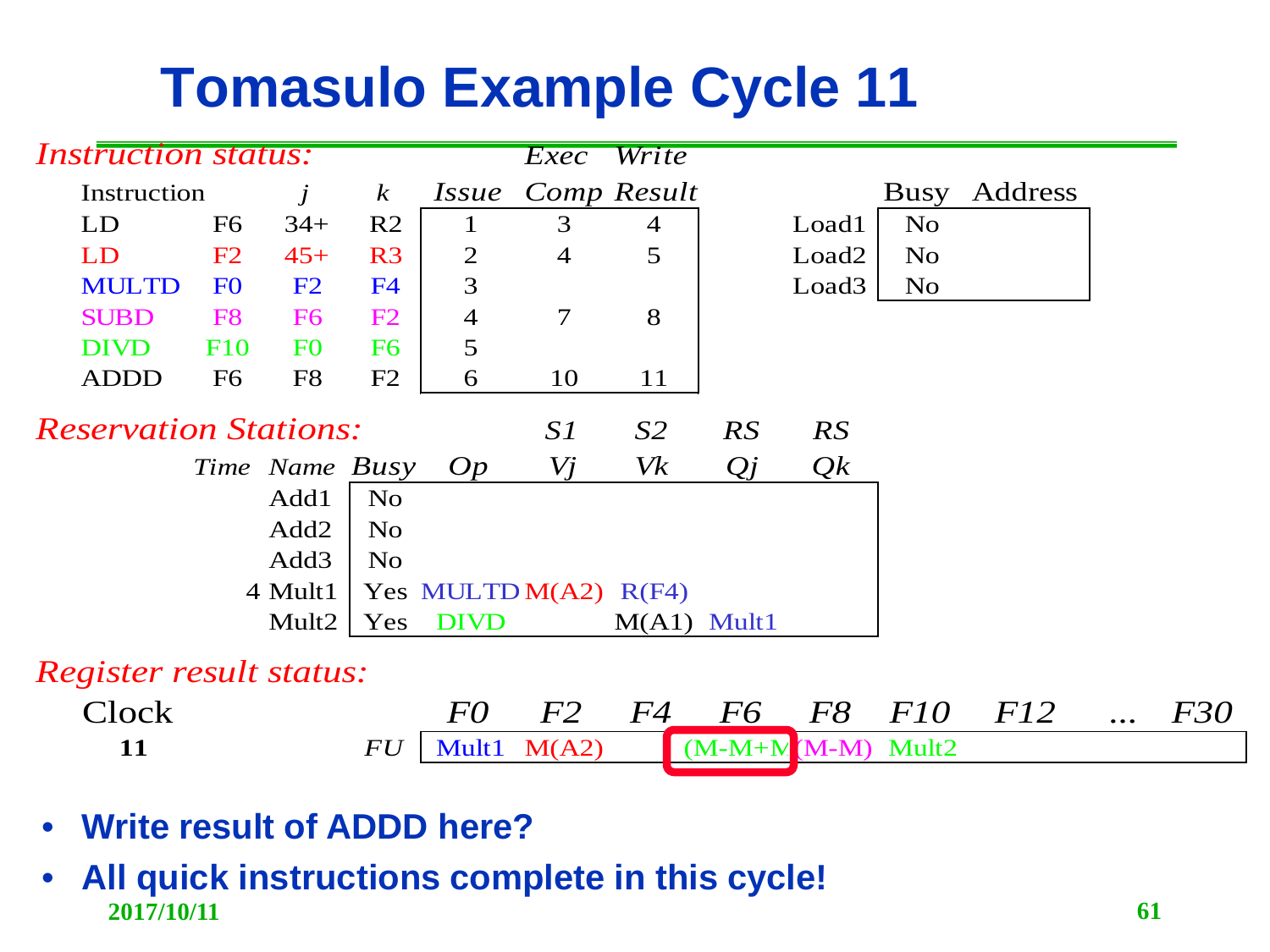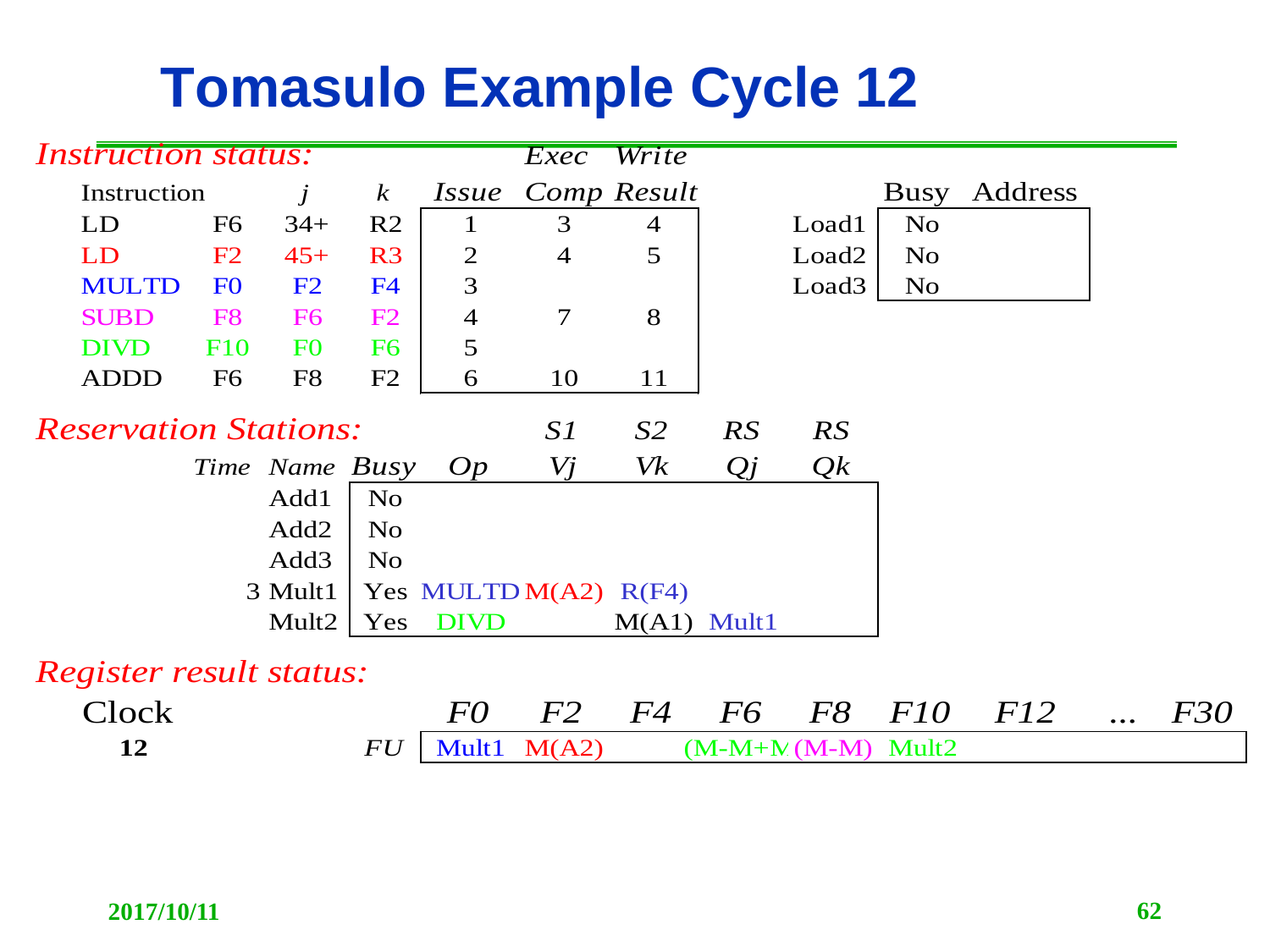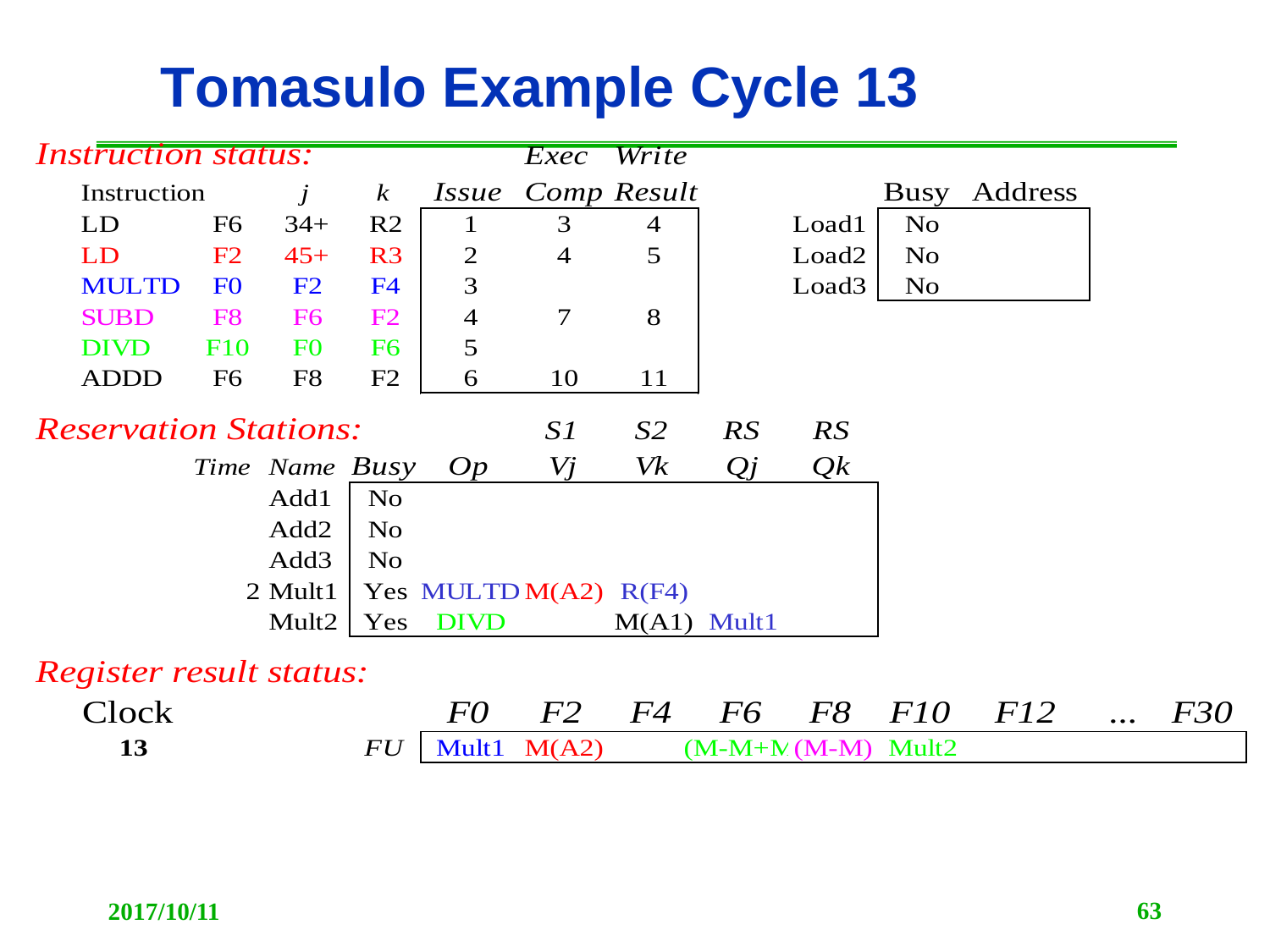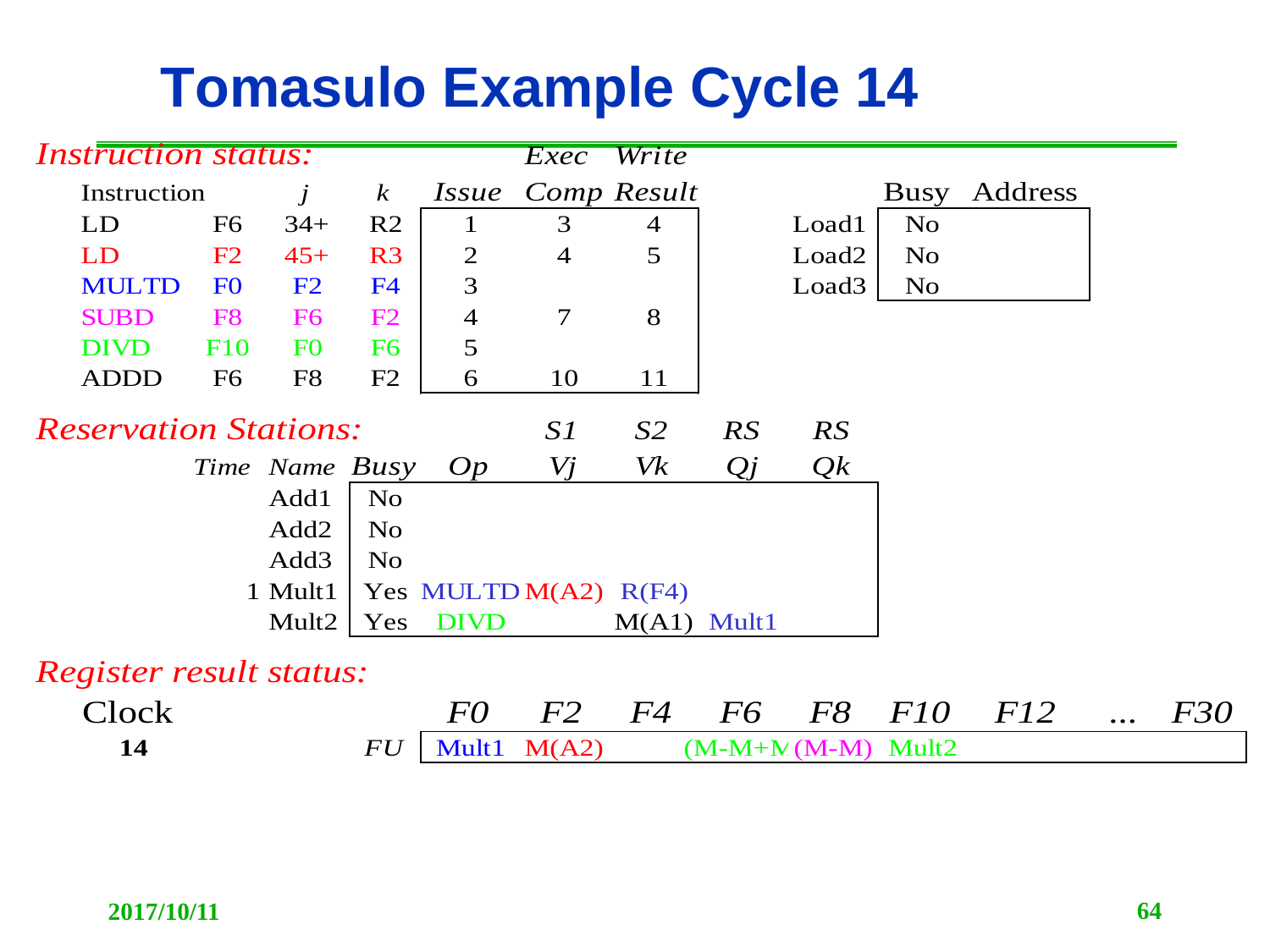

#### **2017/10/11 65** • **Mult1 (MULTD) completing; what is waiting for it?**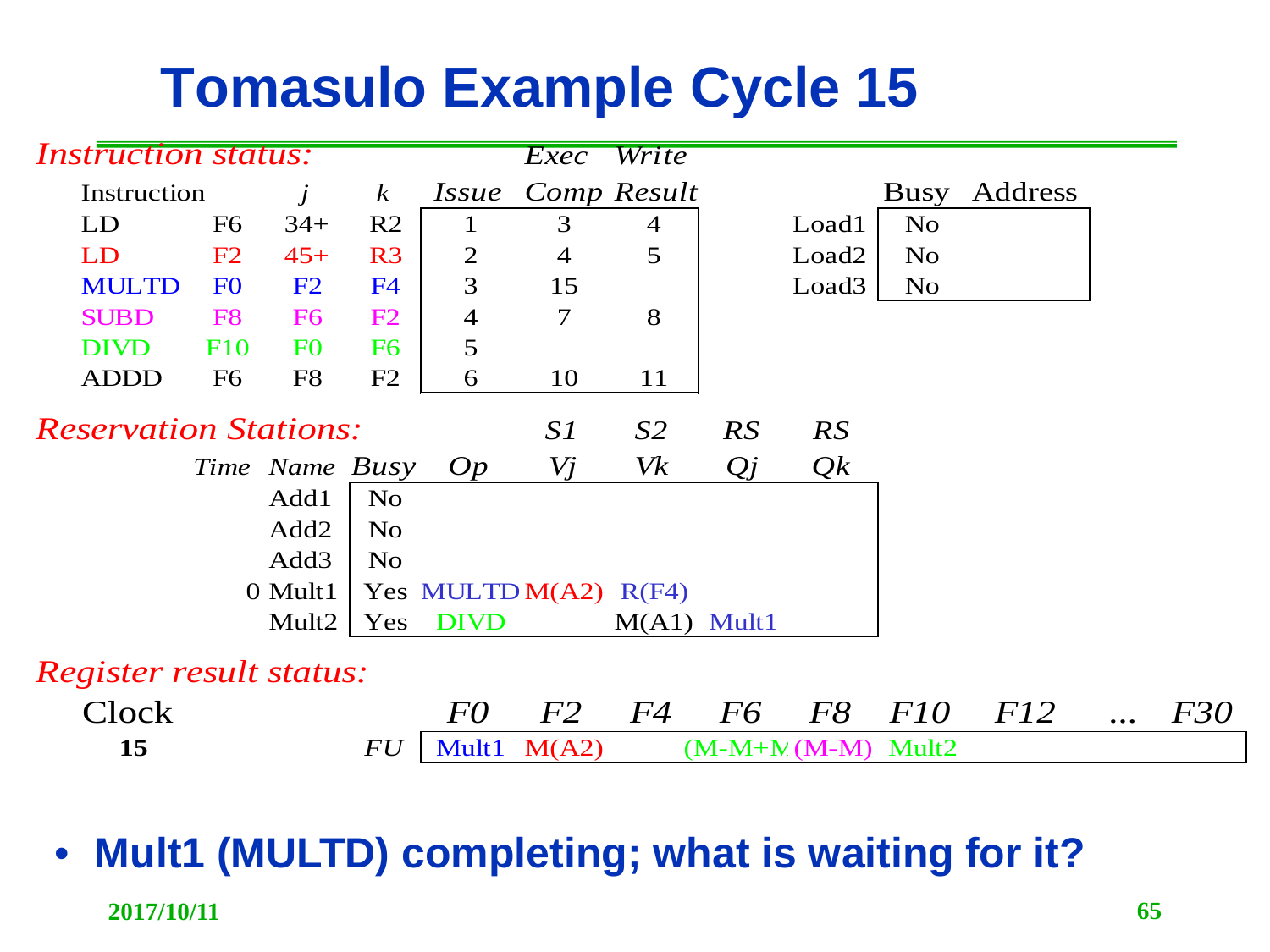

**2017/10/11 66** • **Just waiting for Mult2 (DIVD) to complete**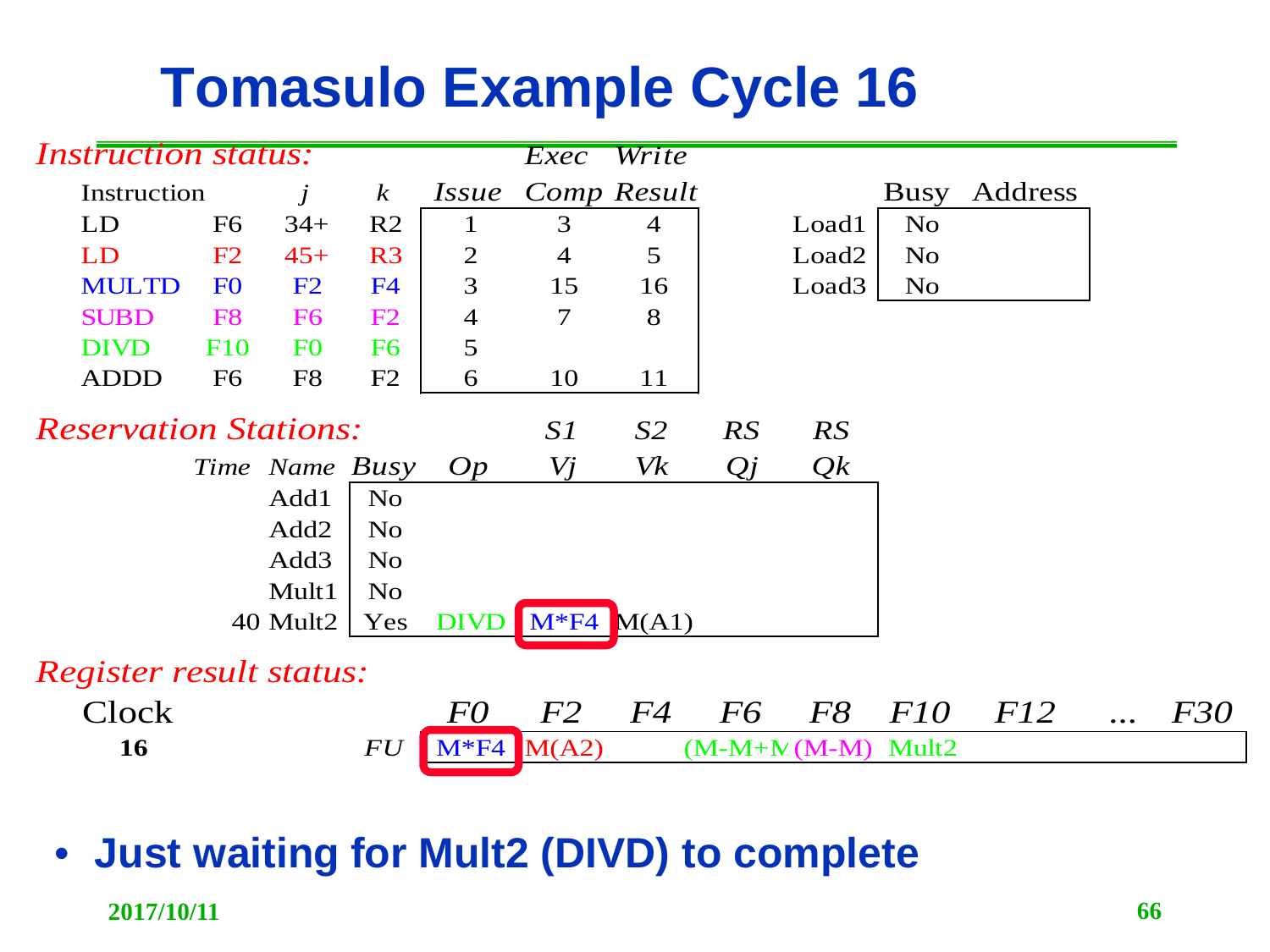### **Faster than light computation (skip a couple of cycles)**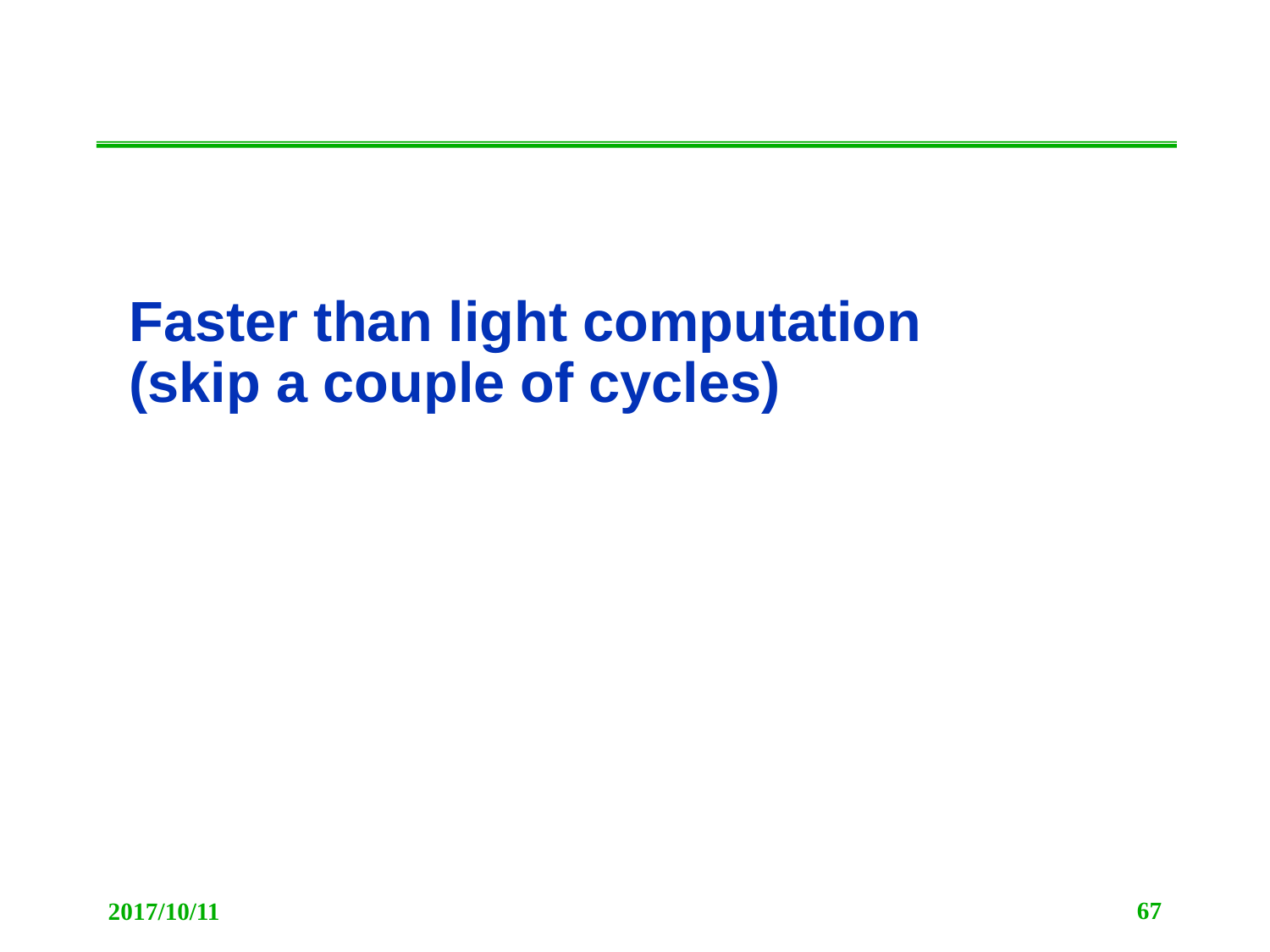| <b>Instruction status:</b>     |                | $\overline{Exec}$ | Write            |                |                |                |                     |                   |                |            |           |            |
|--------------------------------|----------------|-------------------|------------------|----------------|----------------|----------------|---------------------|-------------------|----------------|------------|-----------|------------|
| Instruction<br>$\dot{J}$       |                |                   | $\boldsymbol{k}$ | <i>Issue</i>   |                | Comp Result    |                     |                   | Busy           | Address    |           |            |
| LD                             | F <sub>6</sub> | $34+$             | R2               | 1              | 3              | $\overline{4}$ |                     | Load1             | N <sub>o</sub> |            |           |            |
| LD                             | F2             | $45+$             | R <sub>3</sub>   | 2              | $\overline{4}$ | 5              |                     | Load <sub>2</sub> | N <sub>o</sub> |            |           |            |
| <b>MULTD</b>                   | F <sub>0</sub> | F2                | F <sub>4</sub>   | 3              | 15             | 16             |                     | Load3             | N <sub>o</sub> |            |           |            |
| <b>SUBD</b>                    | F <sub>8</sub> | F <sub>6</sub>    | F2               | $\overline{4}$ | 7              | 8              |                     |                   |                |            |           |            |
| <b>DIVD</b>                    | <b>F10</b>     | F <sub>0</sub>    | F <sub>6</sub>   | 5              |                |                |                     |                   |                |            |           |            |
| <b>ADDD</b>                    | F <sub>6</sub> | F <sub>8</sub>    | F2               | 6              | 10             | 11             |                     |                   |                |            |           |            |
| <b>Reservation Stations:</b>   |                |                   |                  |                | S1             | S <sub>2</sub> | RS                  | RS                |                |            |           |            |
|                                |                | Time Name Busy    |                  | Op             | Vj             | Vk             | Qj                  | Qk                |                |            |           |            |
|                                |                | Add1              | N <sub>o</sub>   |                |                |                |                     |                   |                |            |           |            |
|                                |                | Add2              | N <sub>o</sub>   |                |                |                |                     |                   |                |            |           |            |
|                                |                | Add <sub>3</sub>  | N <sub>o</sub>   |                |                |                |                     |                   |                |            |           |            |
|                                |                | Mult1             | N <sub>o</sub>   |                |                |                |                     |                   |                |            |           |            |
|                                |                | 1 Mult2           | Yes              | <b>DIVD</b>    |                | $M*F4 M(A1)$   |                     |                   |                |            |           |            |
| <i>Register result status:</i> |                |                   |                  |                |                |                |                     |                   |                |            |           |            |
| Clock                          |                |                   |                  | $F0 \$         | F2             | F4             | F6                  | F8                | F10            | <i>F12</i> | $\ddotsc$ | <i>F30</i> |
| 55                             |                | FU                | $M*F4$           | M(A2)          |                |                | $(M-M+N(M-M)$ Mult2 |                   |                |            |           |            |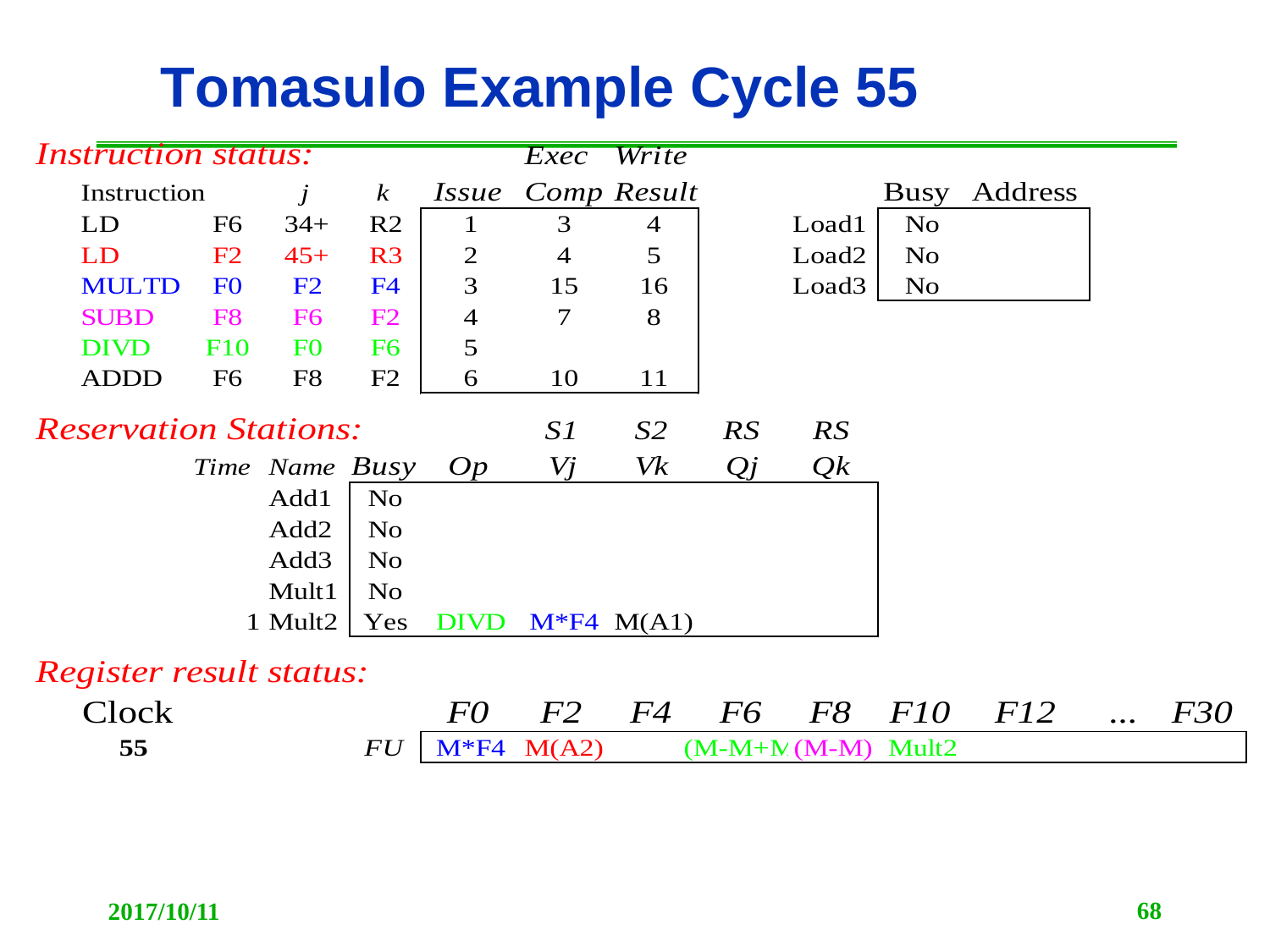

### • **Mult2 (DIVD) is completing; what is waiting for it?**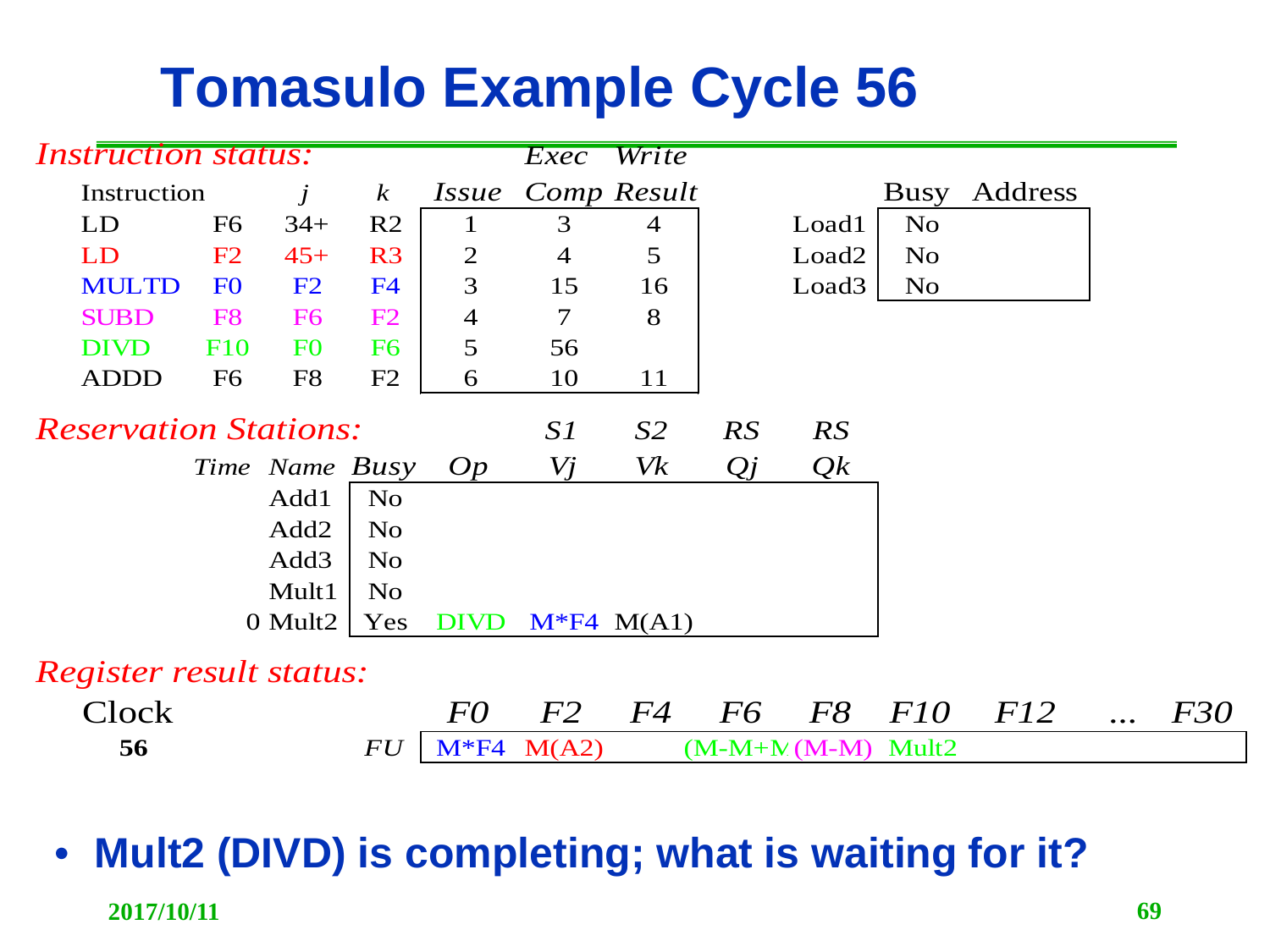

#### **2017/10/11 70** • **Once again: In-order issue, out-of-order execution and out-of-order completion.**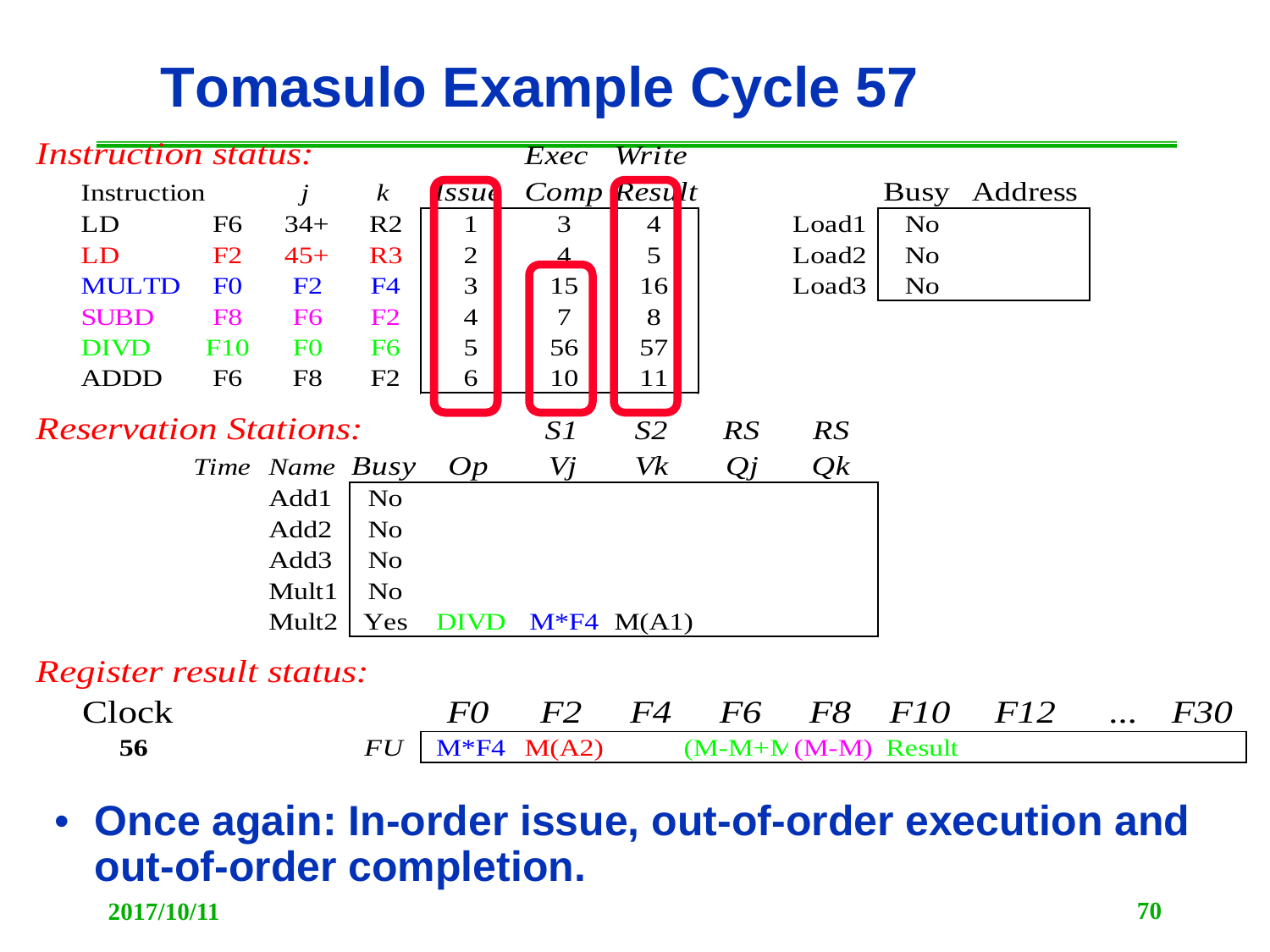### **Why can Tomasulo overlap iterations of loops?**

### • **Register renaming**

– **Multiple iterations use different physical destinations for registers (dynamic loop unrolling).**

### • **Reservation stations**

- **Permit instruction issue to advance past integer control flow operations**
- **Also buffer old values of registers - totally avoiding the WAR stall**
- **Other perspective: Tomasulo building data flow dependency graph on the fly**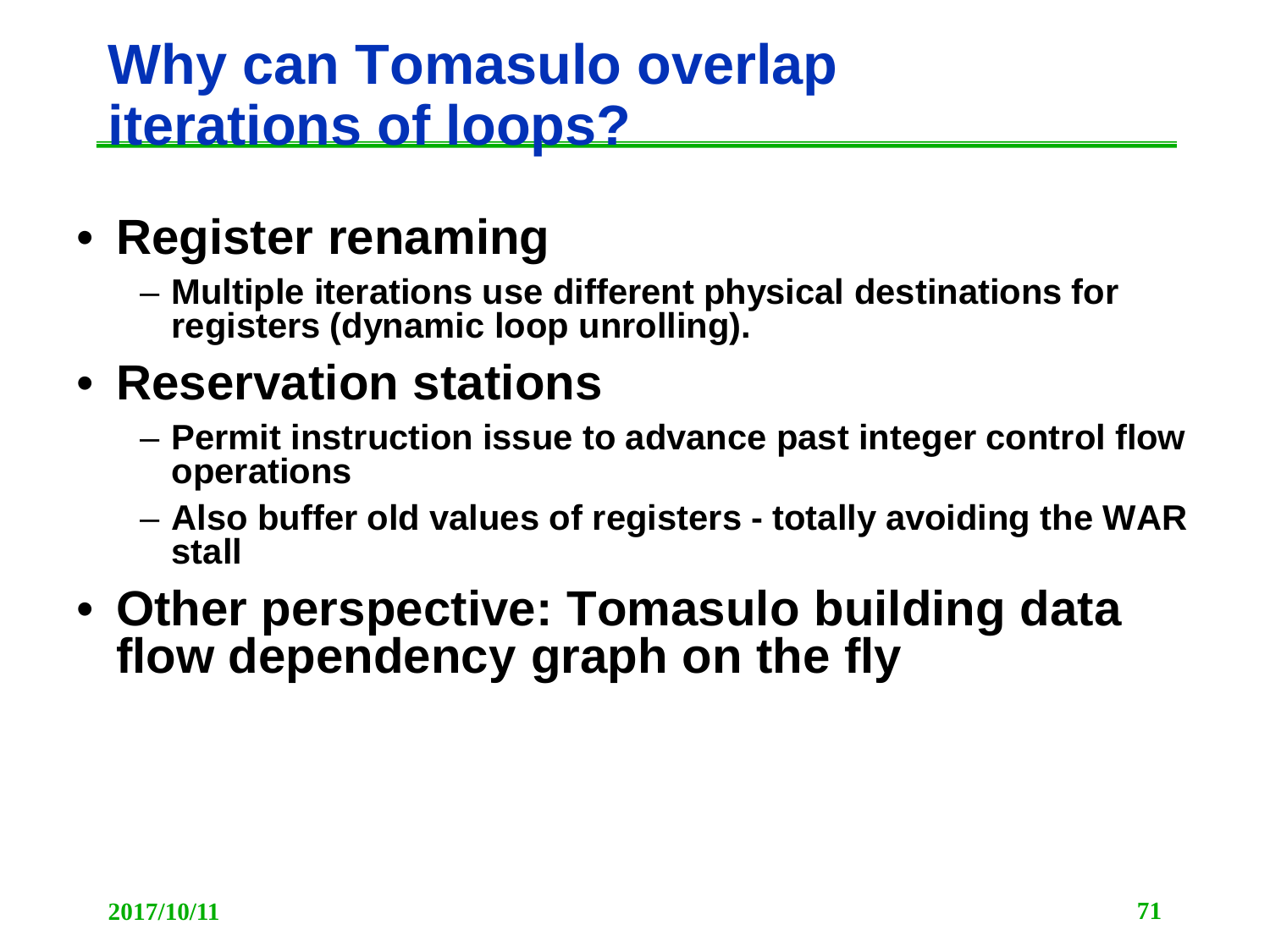### **Tomasulo's scheme offers 2 major advantages**

- 1. Distribution of the hazard detection logic
	- **distributed reservation stations and the CDB**
	- **If multiple instructions waiting on single result, & each instruction has other operand, then instructions can be released simultaneously by broadcast on CDB**
	- **If a centralized register file were used, the units would have to read their results from the registers when register buses are available**
- 2. Elimination of stalls for WAW and WAR hazards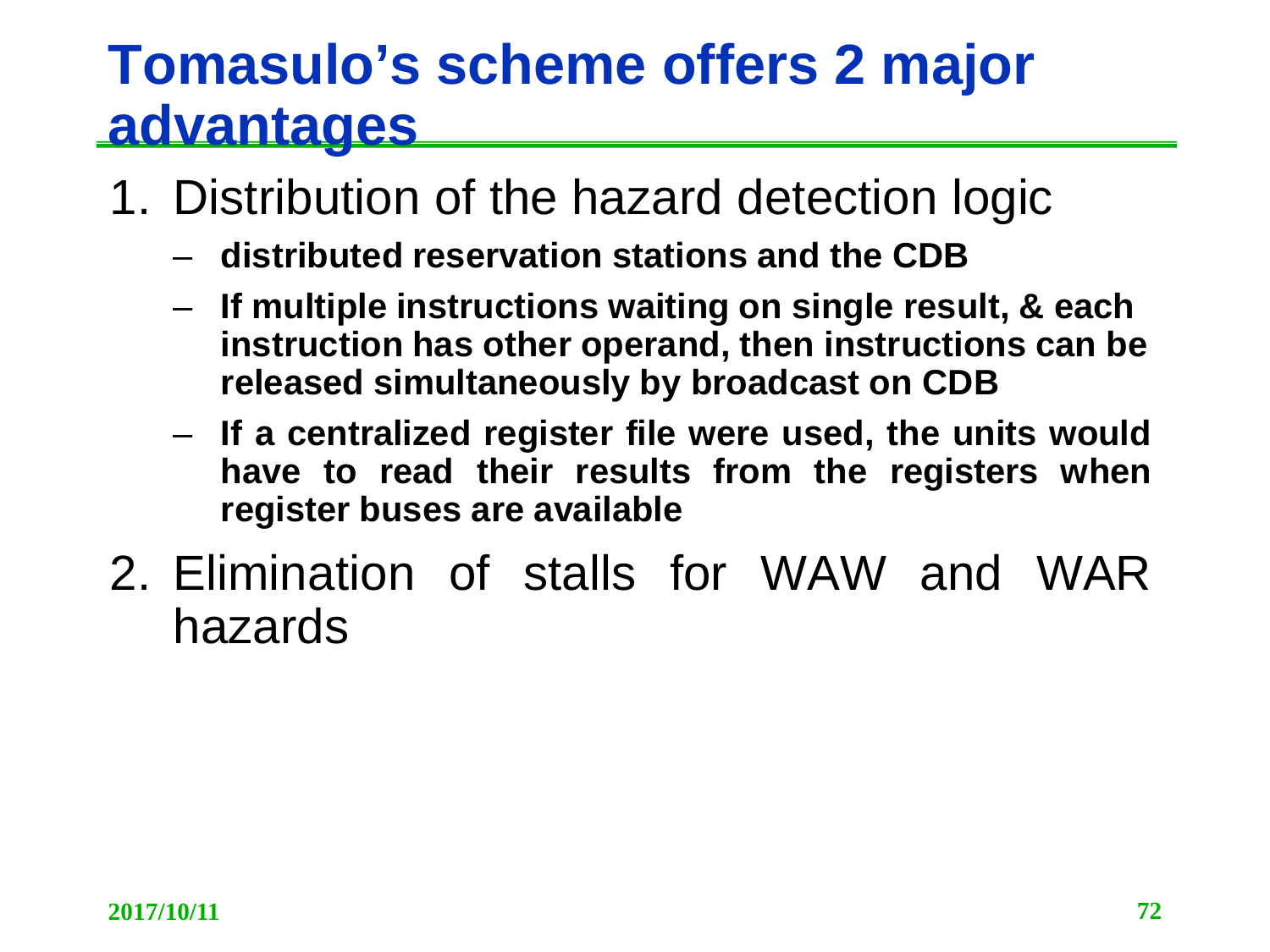## **Tomasulo Drawbacks**

- **Complexity**
	- **delays of 360/91, MIPS 10000, Alpha 21264!**
- **Many associative stores (CDB) at high speed**
- **Performance limited by Common Data Bus**
	- **Each CDB must go to multiple functional units**  ⇒**high capacitance, high wiring density**
	- **Number of functional units that can complete per cycle limited to one!**
		- » **Multiple CDBs** ⇒ **more FU logic for parallel assoc stores**
- **Non-precise interrupts!**
	- **We will address this later**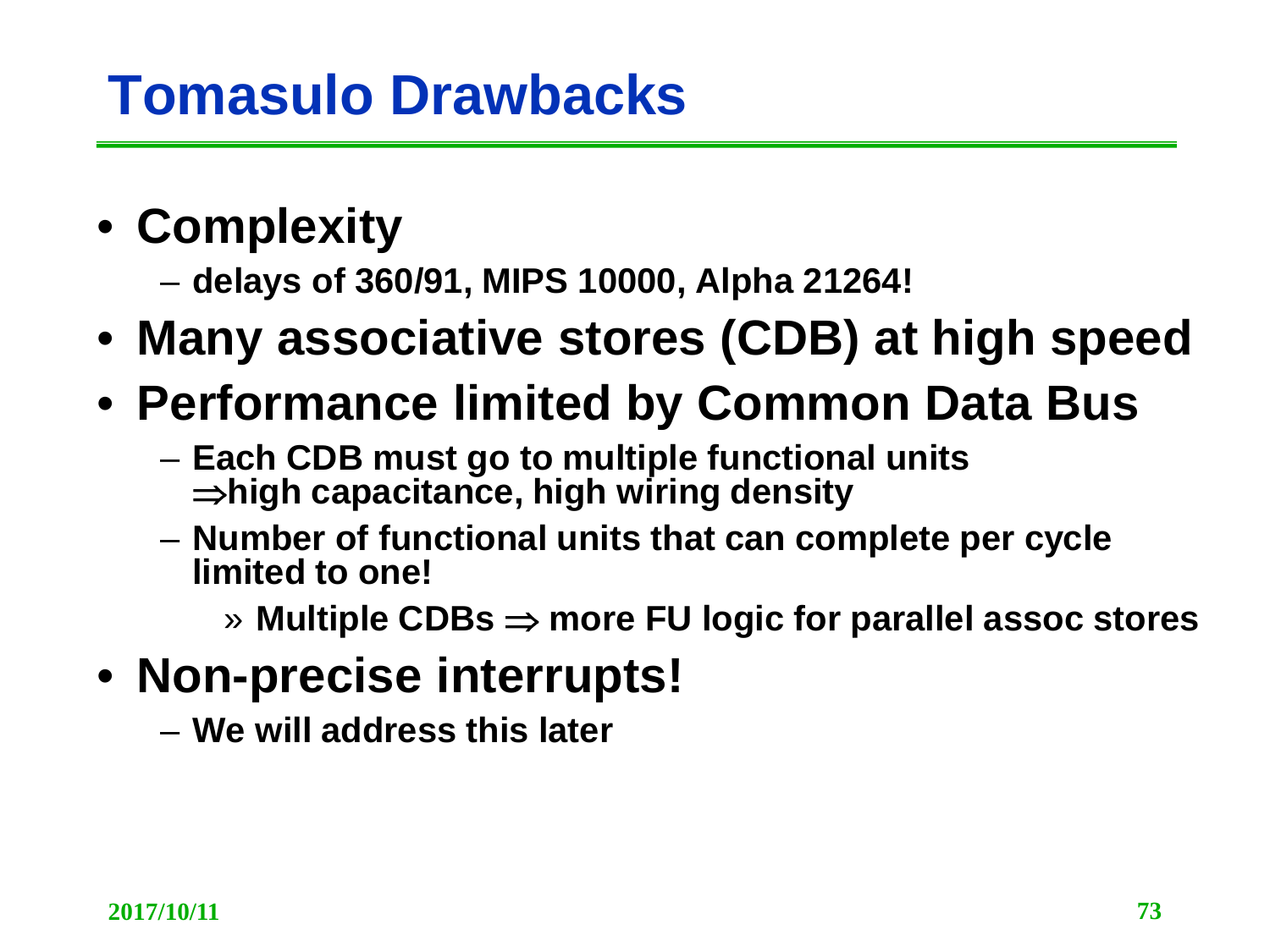## **And In Conclusion … #1**

- **Leverage Implicit Parallelism for Performance: Instruction Level Parallelism**
- **Loop unrolling by compiler to increase ILP**
- **Branch prediction to increase ILP**
- **Dynamic HW exploiting ILP**
	- **Works when can't know dependence at compile time**
	- **Can hide L1 cache misses**
	- **Code for one machine runs well on another**